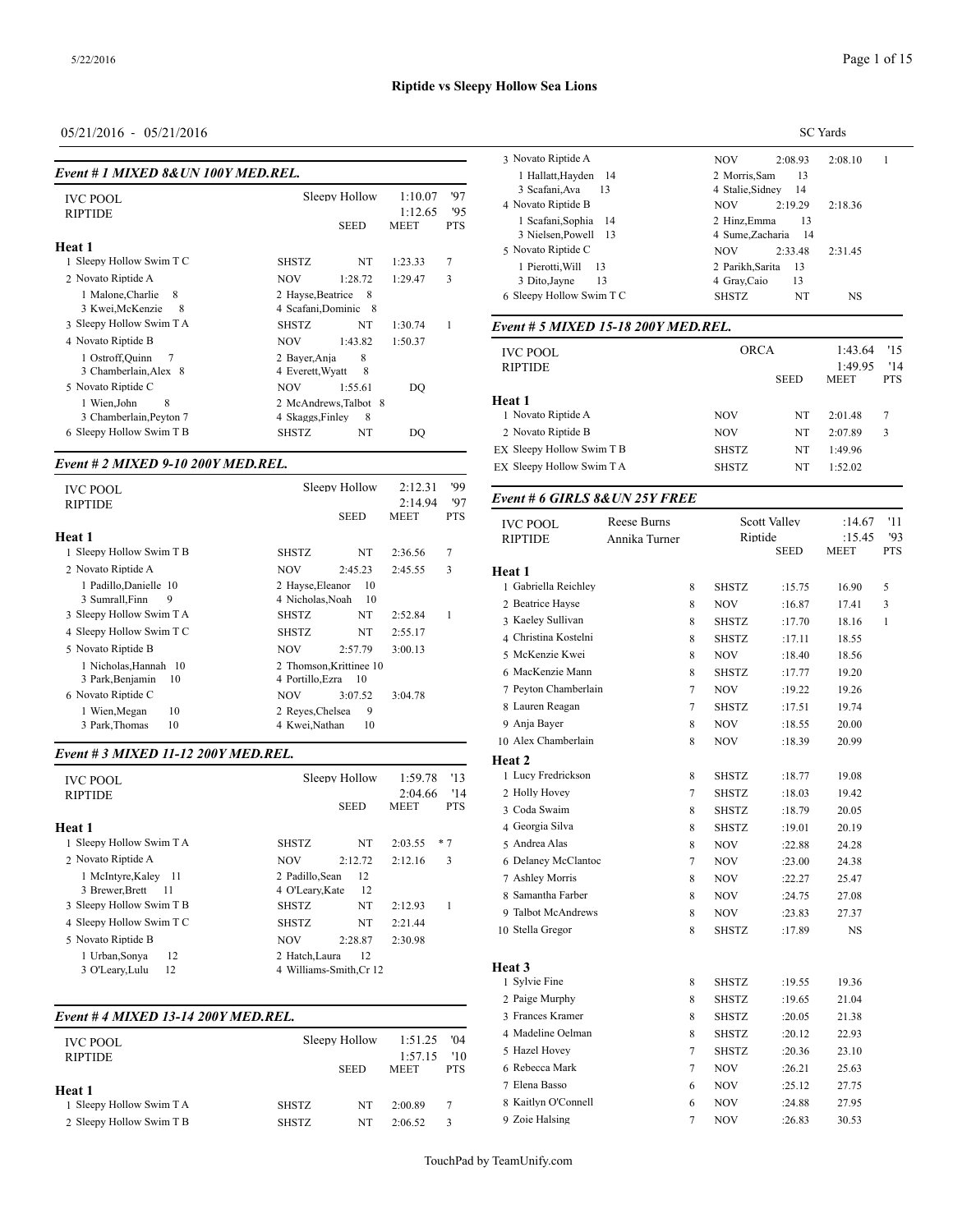## 05/21/2016 - 05/21/2016

|                   |                                     |                                  |                |              |                 | <b>SC</b> Yards       |                   |
|-------------------|-------------------------------------|----------------------------------|----------------|--------------|-----------------|-----------------------|-------------------|
| :27.36            | 32.58                               | Heat 2                           |                |              |                 |                       |                   |
|                   |                                     | 1 Kai Makino                     | 7              | <b>SHSTZ</b> | :19.71          | 19.22                 |                   |
| :20.42            | 21.07                               | 2 Alton Bender                   | 8              | <b>SHSTZ</b> | :19.54          | 19.63                 |                   |
| :21.33            | 21.21                               | 3 Justin Tachiki                 | 7              | <b>SHSTZ</b> | :19.58          | 19.82                 |                   |
| :21.58            | 21.48                               | 4 Graham Perkinson               | 8              | <b>SHSTZ</b> | :19.11          | 20.35                 |                   |
| :20.46            | 21.55                               | 5 Chase Stein                    | 7              | <b>SHSTZ</b> | :19.59          | 20.76                 |                   |
| :20.57            | 21.65                               | 6 Jackson Burt                   | 8              | <b>NOV</b>   | :24.91          | 24.44                 |                   |
| :27.74            | 25.51                               | 7 Wyatt Britton                  | 8              | <b>NOV</b>   | :25.16          | 26.05                 |                   |
| :28.37            | 28.49                               | 8 William Yocke                  | 6              | <b>NOV</b>   | :25.08          | 27.03                 |                   |
| :29.36            | 29.48                               | 9 Luke Tyson                     | 8              | <b>NOV</b>   | :25.84          | 27.10                 |                   |
| :29.08            | 30.14                               | 10 John Wien                     | 8              | <b>NOV</b>   | :24.91          | 30.89                 |                   |
| :28.47            | 30.39                               | <b>Heat 3</b>                    |                |              |                 |                       |                   |
|                   |                                     | 1 Sean Chamberlin                | 7              | <b>SHSTZ</b> | :20.56          | 19.86                 |                   |
| :21.78            | 21.38                               | 2 Zane Schuman                   | 7              | <b>SHSTZ</b> | :20.43          | 22.17                 |                   |
| :22.34            | 21.50                               | 3 Archer Diehl                   | 8              | <b>SHSTZ</b> | :20.46          | 22.23                 |                   |
| :22.37            | 23.62                               | 4 Luca Cirese                    | 7              | <b>SHSTZ</b> | :20.68          | 22.37                 |                   |
| :23.08            | 23.74                               | 5 Nolan Kriessmann               | 8              | <b>SHSTZ</b> | :20.45          | 22.81                 |                   |
| :22.87            | 26.42                               | 6 Ethan Murphy                   | 7              | <b>NOV</b>   | :27.55          | 24.31                 |                   |
| :32.62            | 26.74                               | 7 Abishek Sundararaman           | 8              | <b>NOV</b>   | :28.51          | 26.05                 |                   |
| :29.84            | 29.27                               | 8 Layton Tashjian                | 8              | <b>NOV</b>   | :26.16          | 28.75                 |                   |
| :29.75            | 29.32                               | 9 Benjamin Fortney               | 8              | <b>NOV</b>   | :33.71          | 31.59                 |                   |
| :32.13            | 29.92                               | 10 Cooper Malone                 | 6              | <b>NOV</b>   | :31.47          | 33.73                 |                   |
| :33.12            | 31.15                               | Heat 4                           |                |              |                 |                       |                   |
|                   |                                     | 1 James Chatard                  | 6              | <b>SHSTZ</b> | :20.69          | 20.56                 |                   |
| :24.74            | 24.88                               | 2 Joshua Dixon                   | 7              | <b>SHSTZ</b> | :20.73          | 21.66                 |                   |
| :26.01            | 26.51                               | 3 Luke Davis                     | 8              | <b>SHSTZ</b> | :20.85          | 21.67                 |                   |
| :23.62            | 26.93                               | 4 Grayden Stewart                | 8              | <b>SHSTZ</b> | :21.88          | 23.25                 |                   |
| :25.27            | 27.21                               | 5 Bjorn Forsman                  | 8              | <b>SHSTZ</b> | :25.85          | 24.04                 |                   |
| :26.05            | 27.23                               | 6 Aidan Dunn                     | 8              | <b>SHSTZ</b> | :24.42          | 24.13                 |                   |
| :26.64            | 27.88                               | 7 William Freeman                | 7              | <b>SHSTZ</b> | :26.59          | 24.99                 |                   |
| :35.57            | 31.39                               | 8 Zayne Wachelka                 | 6              | <b>SHSTZ</b> | :23.58          | 25.08                 |                   |
| :34.57            | 34.79                               | 9 Benjamin Brasch                | 6              | <b>SHSTZ</b> | :26.69          | 26.71                 |                   |
| :37.30            | 35.75                               | 10 Alexander Powell-Merino       | 8              | <b>SHSTZ</b> | :27.20          | 29.38                 |                   |
| :25.52            | NS                                  | Heat 5<br>1 Santiago Desruisseau | 8              | <b>SHSTZ</b> | NT              | 22.49                 |                   |
| :28.41            | 28.28                               | 2 Joseph Parente                 | 7              | <b>SHSTZ</b> | :27.82          | 29.73                 |                   |
| :27.10            | 28.36                               | 3 Joey Griffin                   | 7              | <b>SHSTZ</b> | :30.91          | 30.23                 |                   |
| :26.73            | 29.46                               | 4 Dylan Prussia                  | 8              | <b>SHSTZ</b> | :35.21          | 38.77                 |                   |
| :29.58            | 30.71                               |                                  |                |              |                 |                       |                   |
| :31.09            | NS                                  | Event # 8 GIRLS 9-10 50Y FREE    |                |              |                 |                       |                   |
|                   |                                     | <b>IVC POOL</b>                  | Kathryn Murphy |              | Rolling Hills   | :27.39                | '03               |
|                   |                                     | <b>RIPTIDE</b>                   | Kaley McIntyre |              | Riptide<br>SEED | :29.85<br><b>MEET</b> | '15<br><b>PTS</b> |
| arin              | 93<br>:13.76                        |                                  |                |              |                 |                       |                   |
| le<br><b>SEED</b> | :14.14<br>'11<br><b>PTS</b><br>MEET | Heat 1<br>1 Loretta Hovey        | 10             | SHSTZ        | :32.40          | 33.40                 | 5                 |
|                   |                                     | 2 Isobel Samlihan                | 10             | <b>SHSTZ</b> | :34.79          | 34.33                 | 3                 |
| :15.43            | 5<br>16.04                          | 3 Samantha Gerner                | 10             | <b>SHSTZ</b> | :34.10          | 35.63                 |                   |
|                   |                                     |                                  |                |              |                 |                       |                   |

Tayleigh Birkie 10 SHSTZ :35.59 37.37

| 10 Isabella Shiu        | $\overline{7}$ | NOV          | :27.36 | 32.58 | Heat 2      |
|-------------------------|----------------|--------------|--------|-------|-------------|
| Heat 4                  |                |              |        |       | 1 Kai M     |
| 1 Charlotte Houser      | 8              | <b>SHSTZ</b> | :20.42 | 21.07 | 2 Alton     |
| 2 Lane Baker            | 8              | <b>SHSTZ</b> | :21.33 | 21.21 | 3 Justin    |
| 3 Cate Burch            | 7              | <b>SHSTZ</b> | :21.58 | 21.48 | 4 Graha     |
| 4 Ellen Winter          | 8              | <b>SHSTZ</b> | :20.46 | 21.55 | 5 Chase     |
| 5 Chloe Samlihan        | 8              | <b>SHSTZ</b> | :20.57 | 21.65 | 6 Jackso    |
| 6 Eleanor Fisher        | 8              | <b>NOV</b>   | :27.74 | 25.51 | 7 Wyatt     |
| 7 Daniela Melamed       | 8              | <b>NOV</b>   | :28.37 | 28.49 | 8 Willia    |
| 8 Gabriela Brown        | 6              | NOV          | :29.36 | 29.48 | 9 Luke 1    |
| 9 Dani Jaime Coelho     | 6              | NOV          | :29.08 | 30.14 | $10$ John V |
| 10 Rio Lindner          | 7              | NOV          | :28.47 | 30.39 | Heat 3      |
| Heat 5                  |                |              |        |       | 1 Sean C    |
| 1 Lucy Wood             | 8              | <b>SHSTZ</b> | :21.78 | 21.38 | 2 Zane S    |
| 2 Ella Schaefer         | 8              | <b>SHSTZ</b> | :22.34 | 21.50 | 3 Archei    |
| 3 Esme Whyte            | 7              | <b>SHSTZ</b> | :22.37 | 23.62 | 4 Luca 0    |
| 4 Zoe White             | 7              | <b>SHSTZ</b> | :23.08 | 23.74 | 5 Nolan     |
| 5 Ava Alsterlind        | 7              | <b>SHSTZ</b> | :22.87 | 26.42 | 6 Ethan     |
| 6 Emma Evans            | 7              | <b>NOV</b>   | :32.62 | 26.74 | 7 Abish     |
| 7 Rhea Robinson         | 7              | <b>NOV</b>   | :29.84 | 29.27 | 8 Laytor    |
| 8 Willow Mullen         | 7              | NOV          | :29.75 | 29.32 | 9 Benjar    |
| 9 Josie Sumrall         | 7              | NOV          | :32.13 | 29.92 | 10 Coope    |
| 10 Talia Anand          | 7              | <b>NOV</b>   | :33.12 | 31.15 | Heat 4      |
| Heat 6                  |                |              |        |       | 1 James     |
| 1 Paige Kelly           | 7              | SHSTZ        | :24.74 | 24.88 | 2 Joshua    |
| 2 Sophie Prussia        | 8              | SHSTZ        | :26.01 | 26.51 | 3 Luke I    |
| 3 Hannah Reichley       | 6              | <b>SHSTZ</b> | :23.62 | 26.93 | 4 Grayd     |
| 4 Natalie Wyatt         | 7              | <b>SHSTZ</b> | :25.27 | 27.21 | 5 Bjorn     |
| 5 Kathryn Wentzell      | 7              | <b>SHSTZ</b> | :26.05 | 27.23 | 6 Aidan     |
| 6 Sophia Lopez          | 8              | <b>SHSTZ</b> | :26.64 | 27.88 | 7 Willia    |
| 7 Abigail Fisher        | 6              | <b>NOV</b>   | :35.57 | 31.39 | 8 Zayne     |
| 8 Maeve Fitzgerald      | 7              | <b>NOV</b>   | :34.57 | 34.79 | 9 Benjar    |
| 9 Summer Weissleder     | 8              | <b>NOV</b>   | :37.30 | 35.75 | 10 Alexa    |
| 10 Gipsy Gregor         | 6              | <b>SHSTZ</b> | :25.52 | NS    | Heat 5      |
| Heat 7                  |                |              |        |       | 1 Santia    |
| 1 Taylor Donaldson      | 7              | SHSTZ        | :28.41 | 28.28 | 2 Joseph    |
| 2 Miranda Wood          | 6              | <b>SHSTZ</b> | :27.10 | 28.36 | 3 Joey C    |
| 3 Ciara Cogan           | 7              | SHSTZ        | :26.73 | 29.46 | 4 Dylan     |
| 4 Rowan Perkinson       | 7              | SHSTZ        | :29.58 | 30.71 |             |
| 5 Katherine McConneloug | 8              | <b>SHSTZ</b> | :31.09 | NS    | $Event$ #   |
|                         |                |              |        |       |             |

# *Event # 7 BOYS 8&UN 25Y FREE*

| <b>IVC POOL</b>    | Ben Wildman-Tobriner | Swimarin               | :13.76      | '93        |                              |    |              | <b>SEED</b> | MEET      | <b>PTS</b> |
|--------------------|----------------------|------------------------|-------------|------------|------------------------------|----|--------------|-------------|-----------|------------|
| <b>RIPTIDE</b>     | Zachary McIntyre     | Riptide                | :14.14      | '11        | Heat 1                       |    |              |             |           |            |
|                    |                      | <b>SEED</b>            | <b>MEET</b> | <b>PTS</b> | 1 Loretta Hovey              | 10 | <b>SHSTZ</b> | :32.40      | 33.40     | 5          |
| <b>Heat 1</b>      |                      |                        |             |            | 2 Isobel Samlihan            | 10 | SHSTZ        | :34.79      | 34.33     | 3          |
| 1 Nolan Anderson   | 8                    | SHSTZ<br>:15.43        | 16.04       | 5          | 3 Samantha Gerner            | 10 | <b>SHSTZ</b> | :34.10      | 35.63     |            |
| 2 William Sigler   | 8                    | :18.72<br><b>SHSTZ</b> | 18.94       | 3          | 4 Hannah Nicholas            | 10 | <b>NOV</b>   | :34.54      | 35.98     |            |
| 3 Jonah Sher       |                      | :18.60<br>SHSTZ        | 19.06       |            | 5 Eva Vaca                   | 10 | <b>SHSTZ</b> | :34.29      | 37.05     |            |
| 4 Dominic Scafani  | 8                    | :18.25<br><b>NOV</b>   | 19.15       |            | 6 Eleanor Hayse              | 10 | <b>NOV</b>   | :36.18      | 37.70     |            |
| 5 Fisher Straube   | 8                    | :18.64<br>SHSTZ        | 19.54       |            | 7 Krittinee Thomson          | 10 | <b>NOV</b>   | :39.41      | 38.12     |            |
| 6 Nathan Greenberg |                      | :18.36<br><b>SHSTZ</b> | 20.34       |            | 8 Ana Acacio                 | 10 | <b>NOV</b>   | :40.56      | 40.42     |            |
| 7 Charlie Malone   | 8                    | :20.56<br><b>NOV</b>   | 21.82       |            | 9 Megan Wien                 | 10 | <b>NOV</b>   | :39.69      | 43.58     |            |
| 8 Wyatt Everett    | 8                    | :20.84<br><b>NOV</b>   | 22.47       |            | 10 Katharine Diperna-Pavlich | 10 | SHSTZ        | :34.90      | <b>NS</b> |            |
| 9 Ouinn Ostroff    |                      | :23.00<br><b>NOV</b>   | 23.90       |            |                              |    |              |             |           |            |
| 10 Finley Skaggs   | 8                    | <b>NOV</b><br>:24.88   | 24.50       |            | Heat 2                       |    |              |             |           |            |
|                    |                      |                        |             |            |                              |    |              |             |           |            |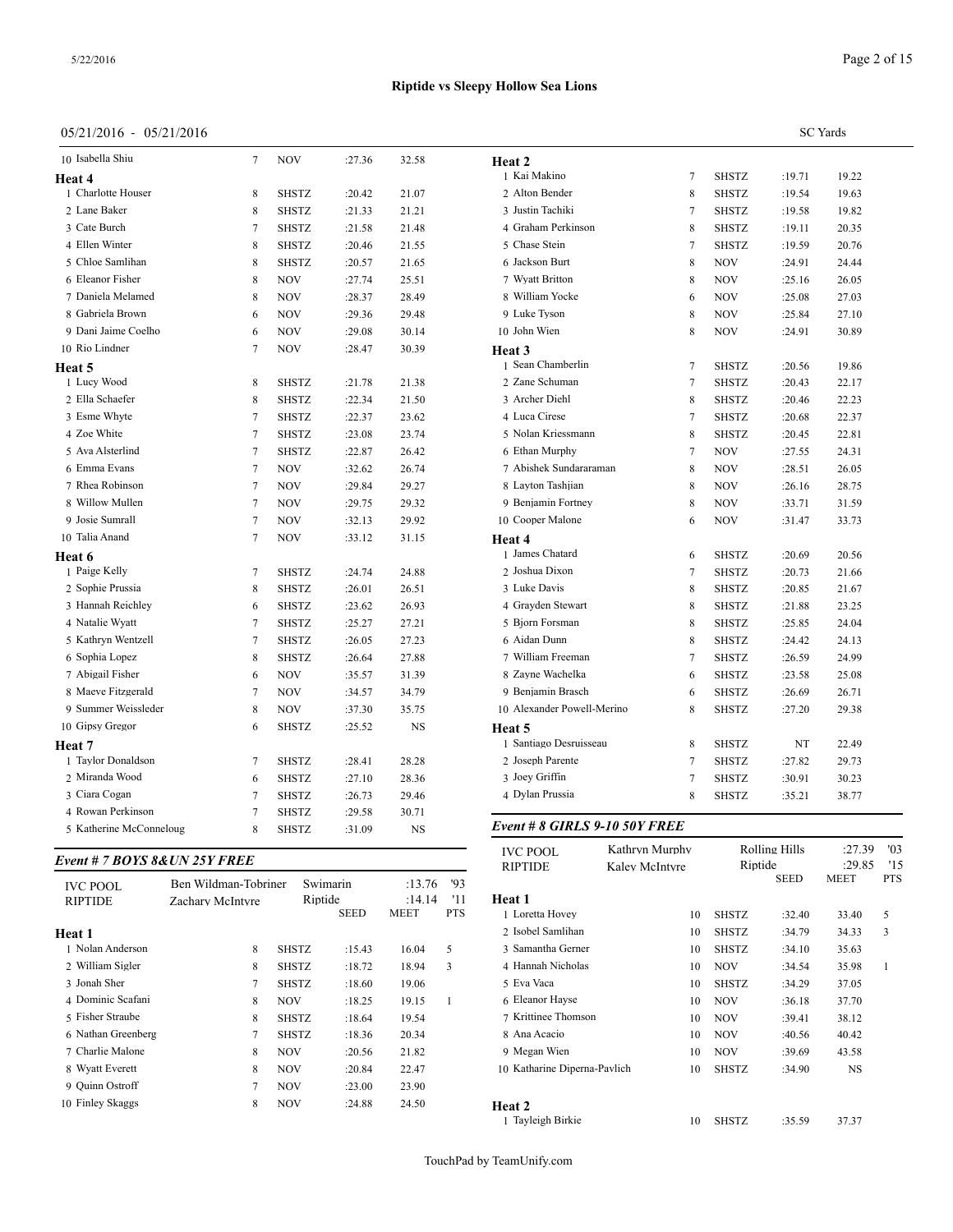#### $05/21/20$

| 05/21/2016 - 05/21/2016      |                  |    |              |         |               |                                        |             |    |              |              | <b>SC</b> Yards |                         |
|------------------------------|------------------|----|--------------|---------|---------------|----------------------------------------|-------------|----|--------------|--------------|-----------------|-------------------------|
| 2 Avery Marne                |                  | 9  | SHSTZ        | :36.53  | 39.26         | 7 Finn Sumrall                         |             | 9  | <b>NOV</b>   | :37.28       | 38.75           |                         |
| 3 Allegra Di Carpegna        |                  | 9  | <b>SHSTZ</b> | :37.34  | 41.22         | 8 Ezra Portillo                        |             | 10 | <b>NOV</b>   | :37.51       | 39.71           |                         |
| 4 Sophia Britt               |                  | 9  | SHSTZ        | :37.26  | 41.34         | 9 Nathan Kwei                          |             | 10 | <b>NOV</b>   | :41.11       | 40.32           |                         |
| 5 Morgan Brew                |                  | 9  | <b>NOV</b>   | :42.66  | 45.02         | 10 Thomas Park                         |             | 10 | <b>NOV</b>   | :38.25       | 40.66           |                         |
| 6 Allie Pierotti             |                  | 10 | <b>NOV</b>   | :43.61  | 45.14         |                                        |             |    |              |              |                 |                         |
| 7 Chelsea Reyes              |                  | 9  | <b>NOV</b>   | :42.56  | 46.64         | Heat 2                                 |             |    |              |              |                 |                         |
| 8 Alora Stoddard             |                  | 9  | <b>NOV</b>   | :46.21  | 48.97         | 1 Drake Fruhauf                        |             | 10 | <b>SHSTZ</b> | :38.34       | 37.95           |                         |
| 9 Olivia Hatch               |                  | 9  | <b>NOV</b>   | :46.72  | 52.95         | 2 Jaden Sher                           |             | 10 | <b>SHSTZ</b> | :37.92       | 38.55           |                         |
| 10 Tessa Miller              |                  | 9  | <b>SHSTZ</b> | :36.28  | NS            | 3 Liam Kriessmann                      |             | 10 | <b>SHSTZ</b> | :37.58       | 39.21           |                         |
| Heat 3                       |                  |    |              |         |               | 4 Chris MacDonald                      |             | 10 | <b>SHSTZ</b> | :37.52       | 39.81           |                         |
| 1 Avery Hinkelman            |                  | 9  | <b>SHSTZ</b> | :38.08  | 37.30         | 5 Henry Manning                        |             | 9  | <b>SHSTZ</b> | :38.45       | 39.90           |                         |
| 2 Kelsey Riemer              |                  | 10 | SHSTZ        | :37.85  | 38.11         | 6 Benjamin Park                        |             | 10 | <b>NOV</b>   | :41.52       | 43.18           |                         |
| 3 Amelia Foster              |                  | 10 | <b>SHSTZ</b> | :38.14  | 39.19         | 7 Shane Britton                        |             | 10 | <b>NOV</b>   | :43.06       | 43.30           |                         |
| 4 Makena Quinones            |                  | 9  | SHSTZ        | :37.35  | 39.96         | 8 Taye Anand                           |             | 10 | <b>NOV</b>   | :44.64       | 45.71           |                         |
| 5 Avery Allen                |                  | 9  | <b>NOV</b>   | :47.79  | 48.81         | 9 Alvan Liang                          |             | 9  | <b>NOV</b>   | :44.57       | 46.29           |                         |
| 6 Sarah Fretz                |                  | 9  | <b>NOV</b>   | :49.95  | 49.43         | 10 Sullivan Ostroff                    |             | 9  | <b>NOV</b>   | :45.17       | 48.44           |                         |
| 7 Sneha Yendluri             |                  | 10 | <b>NOV</b>   | :49.67  | 51.82         | Heat 3                                 |             |    |              |              |                 |                         |
| 8 Beverly Thelen             |                  | 9  | <b>NOV</b>   | 1:04.16 | 52.34         | 1 Frank Forsman                        |             | 10 | <b>SHSTZ</b> | :38.62       | 39.88           |                         |
| 9 Lauren Cervantez           |                  | 9  | <b>NOV</b>   | :48.04  | 52.58         | 2 Ian Sharp                            |             | 9  | <b>SHSTZ</b> | :38.75       | 39.98           |                         |
| 10 Mina Swaim                |                  | 9  | <b>SHSTZ</b> | :37.71  | NS            | 3 Edan Seymour                         |             | 10 | SHSTZ        | :39.20       | 40.24           |                         |
| Heat 4                       |                  |    |              |         |               | 4 Lucas Silva                          |             | 10 | <b>SHSTZ</b> | :40.27       | 42.12           |                         |
| 1 Farah Loll                 |                  | 10 | SHSTZ        | :40.67  | 40.94         | 5 Andrew Halsing                       |             | 9  | <b>NOV</b>   | :45.51       | 45.05           |                         |
| 2 Madeline Alsterlind        |                  | 10 | SHSTZ        | :38.60  | 40.95         | 6 Sam Spencer                          |             | 9  | <b>NOV</b>   | :48.22       | 48.89           |                         |
| 3 Grace Diehl                |                  | 10 | <b>SHSTZ</b> | :40.00  | 41.66         | 7 Benjamin Flora                       |             | 9  | <b>NOV</b>   | :50.79       | 53.22           |                         |
| 4 Cate Logan                 |                  | 10 | <b>SHSTZ</b> | :39.59  | 41.72         | 8 Walter Fisher                        |             | 9  | <b>NOV</b>   | :54.37       | 56.99           |                         |
| 5 Violet Burrell             |                  | 9  | <b>SHSTZ</b> | :40.73  | 42.24         | 9 Charles Harges                       |             | 9  | <b>SHSTZ</b> | :38.51       | NS              |                         |
| 6 Jasmin Desruisseau         |                  | 10 | <b>SHSTZ</b> | :40.76  | 42.25         | 10 Owen Mayberry                       |             | 9  | <b>NOV</b>   | :48.65       | NS              |                         |
| 7 Charlotte Schock           |                  | 10 | SHSTZ        | :41.17  | 42.74         | Heat 4                                 |             |    |              |              |                 |                         |
| 8 Fiona Mahl                 |                  | 9  | SHSTZ        | :40.77  | 43.30         | 1 Rowan Baigrie                        |             | 10 | <b>SHSTZ</b> | :42.09       | 43.76           |                         |
| 9 Dempsey Boone              |                  | 9  | <b>SHSTZ</b> | :41.69  | 44.41         | 2 Elijah Boone                         |             | 10 | <b>SHSTZ</b> | :41.95       | 44.08           |                         |
| 10 Delaney Fair              |                  | 10 | SHSTZ        | :41.39  | NS            | 3 Paden Kane                           |             | 9  | <b>SHSTZ</b> | :41.40       | 44.52           |                         |
| Heat 5                       |                  |    |              |         |               | 4 Ellis Chamberlin                     |             | 10 | <b>SHSTZ</b> | :46.65       | 46.08           |                         |
| 1 Ava Brooks                 |                  | 9  | <b>SHSTZ</b> | :45.17  | 43.15         | 5 Brody Rhodes                         |             | 10 | SHSTZ        | :46.27       | 46.85           |                         |
| 2 Alexandra Stein            |                  | 10 | SHSTZ        | :42.03  | 44.24         | 6 Sam Sobieraj                         |             | 9  | <b>SHSTZ</b> | :50.40       | 49.50           |                         |
| 3 Georgia Debok              |                  | 10 | <b>SHSTZ</b> | :42.53  | 44.27         | 7 Cooper McCollum                      |             | 9  | <b>SHSTZ</b> | :49.08       | 50.72           |                         |
| 4 Sara Rice                  |                  | 10 | SHSTZ        | :45.28  | 46.21         | 8 Tanay Muppidi                        |             | 9  | <b>NOV</b>   | 1:00.57      | 1:05.68         |                         |
| 5 Maya Bar-Cohen             |                  | 9  | <b>SHSTZ</b> | :44.93  | 46.83         | 9 John McConneloug                     |             | 10 | <b>SHSTZ</b> | :43.97       | NS              |                         |
| 6 Piper Kelly                |                  | 9  | <b>SHSTZ</b> | :47.41  | 48.95         | Heat 5                                 |             |    |              |              |                 |                         |
| 7 Taylor Renfrew             |                  | 10 | SHSTZ        | :46.05  | 49.01         | 1 Jack Podboy                          |             | 9  | <b>SHSTZ</b> | :52.09       | 51.59           |                         |
| 8 Harper Miller              |                  | 9  | SHSTZ        | :47.14  | NS            | 2 Travis Donaldson                     |             | 9  | SHSTZ        | :51.24       | 52.60           |                         |
| 9 Bridget Dillon             |                  | 10 | SHSTZ        | :42.85  | $_{\rm NS}$   | 3 Nash Winslow                         |             | 9  | <b>SHSTZ</b> | :56.76       | 1:01.86         |                         |
| Heat 6                       |                  |    |              |         |               |                                        |             |    |              |              |                 |                         |
| 1 Anya Frey                  |                  | 9  | SHSTZ        | NT      | 38.27         | <b>Event # 10 GIRLS 11-12 50Y FREE</b> |             |    |              |              |                 |                         |
| 2 Claire Ridella             |                  | 10 | SHSTZ        | :53.22  | 58.16         | <b>IVC POOL</b>                        | Reese Burns |    |              | Scott Valley | :25.20          | '15                     |
| 3 Clara Bohner               |                  | 9  | SHSTZ        | :49.36  | NS            | <b>RIPTIDE</b>                         | Tereza Shea |    | Riptide      |              | :26.47          | '15                     |
| Event # 9 BOYS 9-10 50Y FREE |                  |    |              |         |               | Heat 1                                 |             |    |              | <b>SEED</b>  | MEET            | <b>PTS</b>              |
| <b>IVC POOL</b>              | Zachary McIntyre |    | Novato       |         | '13<br>:26.27 | 1 Elizabeth Chatard                    |             | 12 | SHSTZ        | :26.64       | 27.09           | 5                       |
| <b>RIPTIDE</b>               | Zachary McIntyre |    | Riptide      |         | '13<br>:26.27 | 2 Kaley McIntyre                       |             | 11 | NOV          | :27.43       | 27.35           | $\overline{\mathbf{3}}$ |

| TVU PUUL         | Lachar Vivichn Vic | 1 vo v alv   |             | ،∠∪۰∠۰      |            |                    |     |              |        |       |  |
|------------------|--------------------|--------------|-------------|-------------|------------|--------------------|-----|--------------|--------|-------|--|
| RIPTIDE          | Zachary McIntyre   | Riptide      |             | :26.27      | '13        | 2 Kaley McIntyre   |     | <b>NOV</b>   | :27.43 | 27.35 |  |
|                  |                    |              | <b>SEED</b> | <b>MEET</b> | <b>PTS</b> | 3 Kate O'Leary     | 12  | <b>NOV</b>   | :28.07 | 28.07 |  |
| Heat 1           |                    |              |             |             |            | 4 Holly Tarantino  |     | <b>SHSTZ</b> | :28.42 | 28.62 |  |
| James Gregor     | 10                 | <b>SHSTZ</b> | :35.19      | 35.20       |            | 5 Alena Sharp      |     | <b>SHSTZ</b> | :28.40 | 28.96 |  |
| 2 Hayden Long    |                    | <b>SHSTZ</b> | :36.69      | 37.68       |            | 6 Ella Woodhead    | 12. | <b>SHSTZ</b> | :29.51 | 29.43 |  |
| 3 Haakon Lacy    |                    | <b>SHSTZ</b> | :37.41      | 37.94       |            | 7 Ava Solari       | 12  | <b>SHSTZ</b> | :29.38 | 29.93 |  |
| 4 Griffin Cooper | 10                 | <b>SHSTZ</b> | :37.19      | 38.17       |            | 8 Lulu O'Leary     | 12  | <b>NOV</b>   | :30.67 | 31.65 |  |
| 5 Noah Nicholas  | 10                 | <b>NOV</b>   | :37.00      | 38.23       |            | 9 Meigan Van Weele | 12  | <b>NOV</b>   | :32.53 | 31.93 |  |
| 6 Whitman Flake  | Q                  | <b>SHSTZ</b> | :37.17      | 38.66       |            | 10 Lily Ott        | 12  | <b>NOV</b>   | :32.72 | 32.69 |  |
|                  |                    |              |             |             |            |                    |     |              |        |       |  |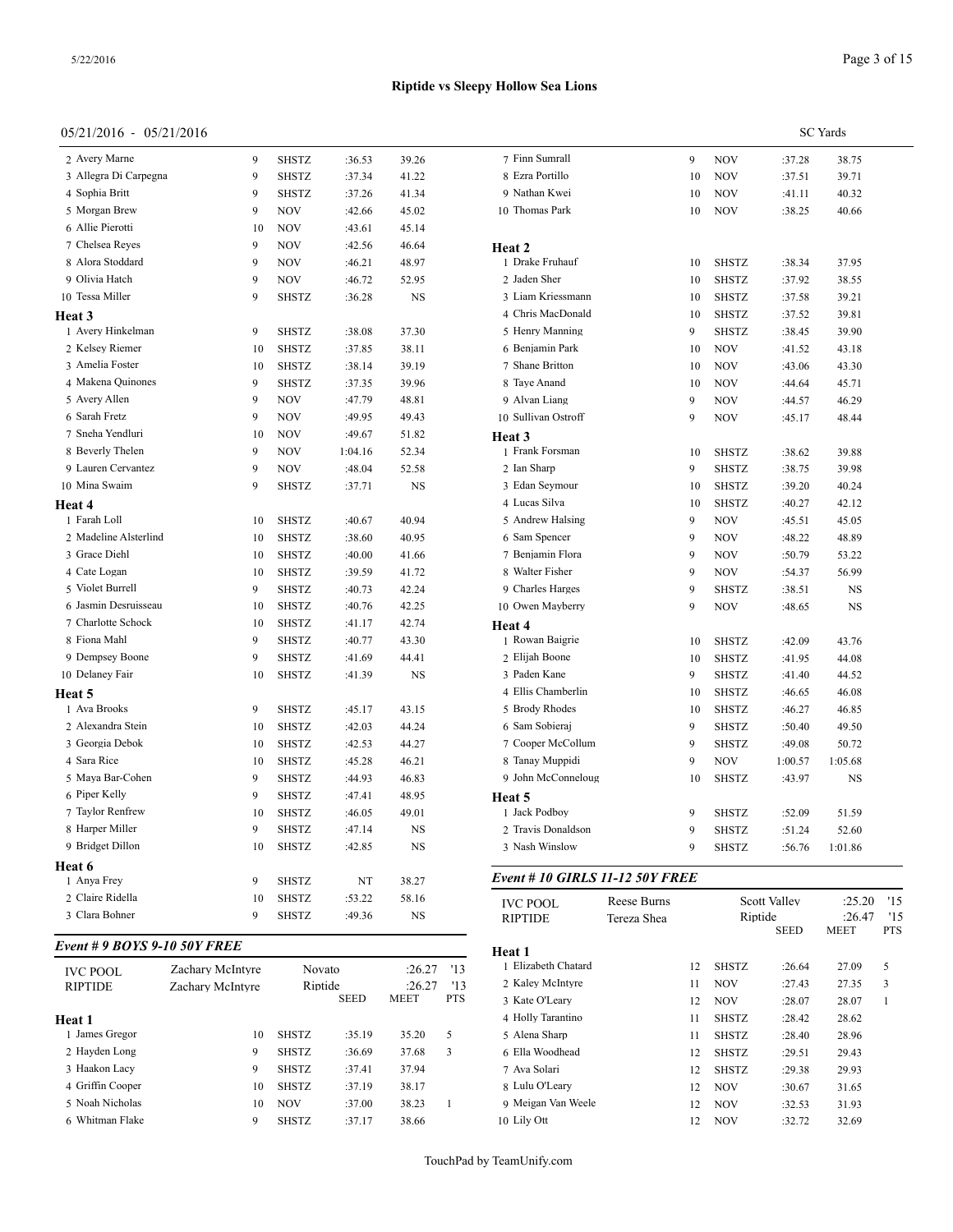**Heat 2**

**Heat 3**

**Heat 4**

**Heat 5**

**Heat 6**

#### 05/21/2016 - 05/21/2016

 Madeline Folkers 12 SHSTZ :29.68 30.07 Amira Wachelka 11 SHSTZ :31.20 31.68 Schuyler Kallmeyer 12 SHSTZ :30.89 31.99 Gwen Kallmeyer 12 SHSTZ :31.49 32.80 Charlotte Traub 12 SHSTZ :32.16 32.98 Sienna Sume 12 NOV :33.47 33.10 Ava Nielsen 11 NOV :33.58 33.12 8 Elle Carrow 11 NOV :33.26 33.21 Laura Hatch 12 NOV :34.12 37.03 Lindsey Stalie 12 NOV :32.75 NS

1 Olivia Dow 12 SHSTZ :32.69 33.29 2 Charlotte Burch 11 SHSTZ :33.39 33.84 Anika Lundbaek 12 SHSTZ :33.64 33.87 Lucy Wallenstrom 11 SHSTZ :33.98 34.28 Sophia Stratigos 12 NOV :34.37 34.63 Alexis Grusby 12 NOV :34.80 35.11 Monique Orozco 12 NOV :36.00 36.36 Adriana Hansen 12 NOV :36.15 36.38 Gianna Scafani 11 NOV :34.18 36.56 Lauren Matthys 12 SHSTZ :34.02 37.04

1 Gillian Mahl 11 SHSTZ :34.72 34.05 2 Courtney Mar 12 SHSTZ :34.55 34.37 Sophia Riemer 12 SHSTZ :34.47 35.12 Katherine Schock 12 SHSTZ :34.94 36.17 Lucy Hinkelman 11 SHSTZ :34.64 36.50 Noelle Canedo 12 NOV :38.61 40.25 Yamini Srivastava 11 NOV :37.39 41.24 8 Michaelanne Cannan 11 NOV :39.59 41.71 Shaalin Anand 12 NOV :38.82 NS 10 McKenna Baldwin 11 NOV :37.91 NS

 Harley Debok 12 SHSTZ :36.07 34.77 2 Olivia Rice 12 SHSTZ :36.05 35.73 Stasia Winslow 12 SHSTZ :35.67 36.80 Stella Cico 11 SHSTZ :35.47 36.91 Yasmine Lofstrom 11 SHSTZ :37.25 37.09 Brooke Oswald 11 SHSTZ :37.72 37.90 Francesca Britt 11 SHSTZ :36.16 38.28 8 Abigail Hammer 11 NOV :43.65 44.06 9 Gia De La renta 11 NOV :44.33 47.27 Adriana Medina 12 SHSTZ :35.26 NS

1 Fiona Bihn 11 SHSTZ NT 35.08 2 Margot West 11 SHSTZ :38.17 39.05 Chloe Krashanoff 12 SHSTZ :38.51 39.26 Eleanor Benson 11 SHSTZ :42.28 40.24 Frances Di Carpegna 11 SHSTZ :41.13 42.50 Gemma Donaldson 11 SHSTZ :44.75 43.47 Ellie Wooster 12 SHSTZ :45.65 46.44 8 Olivia Flake 11 SHSTZ :40.64 NS 9 Piper Bruner 11 SHSTZ :41.19 NS SC Yards

| <b>IVC POOL</b><br><b>RIPTIDE</b> | Daniel Hardman<br>E. Welleslev-Winter | Riptide      | Rolling Hills<br><b>SEED</b> | :24.00<br>:25.21<br><b>MEET</b> | '11<br>'14<br><b>PTS</b> |  |
|-----------------------------------|---------------------------------------|--------------|------------------------------|---------------------------------|--------------------------|--|
| Heat 1                            |                                       |              |                              |                                 |                          |  |
| 1 Donovan Duro                    | 12                                    | <b>SHSTZ</b> | :26.82                       | 27.69                           | 5                        |  |
| 2 Micah Sher                      | 11                                    | <b>SHSTZ</b> | :27.28                       | 28.22                           | 3                        |  |
| 3 Brett Brewer                    | 11                                    | <b>NOV</b>   | :29.32                       | 30.27                           | $\mathbf{1}$             |  |
| 4 Dominic Haggard                 | 12                                    | <b>SHSTZ</b> | :29.03                       | 30.37                           |                          |  |
| 5 Jeremy Tachiki                  | 11                                    | <b>SHSTZ</b> | :30.80                       | 32.07                           |                          |  |
| 6 Jacob Dixon                     | 11                                    | <b>SHSTZ</b> | :30.80                       | 32.14                           |                          |  |
| 7 Jack Spencer                    | 12                                    | <b>NOV</b>   | :34.36                       | 35.89                           |                          |  |
| 8 Ireland Cannan                  | 12                                    | NOV          | :36.77                       | 36.24                           |                          |  |
| 9 Phoenix Lindner                 | 12                                    | <b>NOV</b>   | :36.27                       | 37.43                           |                          |  |
| 10 Cooper Sumrall                 | 12                                    | NOV          | :35.55                       | 38.21                           |                          |  |
| Heat 2                            |                                       |              |                              |                                 |                          |  |
| 1 Will Burch                      | 11                                    | <b>SHSTZ</b> | :31.02                       | 31.17                           |                          |  |
| 2 Leif Lacy                       | 12                                    | <b>SHSTZ</b> | :30.89                       | 31.88                           |                          |  |
| 3 Tasman Fruhauf                  | 12                                    | <b>SHSTZ</b> | :31.34                       | 32.14                           |                          |  |
| 4 Wyatt Thomas                    | 12                                    | <b>SHSTZ</b> | :33.20                       | 33.41                           |                          |  |
| 5 Ethan Hatch                     | 11                                    | <b>NOV</b>   | :43.89                       | 39.31                           |                          |  |
| 6 Nathaniel Flora                 | 12                                    | <b>NOV</b>   | :39.36                       | 40.07                           |                          |  |
| 7 Eric Tavenner                   | 11                                    | <b>NOV</b>   | :43.53                       | 42.82                           |                          |  |
| 8 Ceeqwan Baysinger               | 12                                    | <b>NOV</b>   | :44.56                       | 45.28                           |                          |  |
| 9 Jay Everett                     | 11                                    | <b>NOV</b>   | :41.07                       | 45.90                           |                          |  |
| 10 Tucker Briggs                  | 11                                    | <b>SHSTZ</b> | :32.62                       | <b>NS</b>                       |                          |  |
| Heat 3                            |                                       |              |                              |                                 |                          |  |
| 1 Brady Long                      | 11                                    | <b>SHSTZ</b> | NT                           | 30.14                           |                          |  |
| 2 MacGregor Berry                 | 11                                    | <b>SHSTZ</b> | :33.65                       | 34.05                           |                          |  |
| 3 Henry Houser                    | 12                                    | <b>SHSTZ</b> | :34.12                       | 34.43                           |                          |  |
| 4 Paul Holmberg                   | 11                                    | <b>SHSTZ</b> | :39.02                       | 37.58                           |                          |  |
| 5 Simon Straube                   | 12                                    | <b>SHSTZ</b> | :37.25                       | 38.05                           |                          |  |
| 6 Nate Cloughley                  | 11                                    | <b>SHSTZ</b> | :38.21                       | 39.61                           |                          |  |
| 7 Flynn Baigrie                   | 11                                    | <b>SHSTZ</b> | :38.83                       | 40.73                           |                          |  |
| 8 Elijah De Souza                 | 12                                    | <b>NOV</b>   | :45.01                       | 44.93                           |                          |  |
| 9 Stephen Newman                  | 12                                    | NOV          | :49.12                       | 47.63                           |                          |  |
| 10 William Baker                  | 11                                    | <b>SHSTZ</b> | :43.87                       | NS                              |                          |  |

| <b>IVC POOL</b><br><b>RIPTIDE</b> | Alyssa Lo<br>Allie Level |    | Riptide      | Sleepy Hollow<br><b>SEED</b> | :24.75<br>:25.87<br>MEET | '04<br>'13<br><b>PTS</b> |
|-----------------------------------|--------------------------|----|--------------|------------------------------|--------------------------|--------------------------|
|                                   |                          |    |              |                              |                          |                          |
| Heat 1                            |                          |    |              |                              |                          |                          |
| 1 Ava Scafani                     |                          | 13 | <b>NOV</b>   | :27.58                       | 28.15                    | 5                        |
| 2 Ann Wooster                     |                          | 14 | <b>SHSTZ</b> | :28.03                       | 28.31                    | 3                        |
| 3 Sidney Stalie                   |                          | 14 | <b>NOV</b>   | :28.73                       | 29.34                    | 1                        |
| 4 Francesca Moynihan              |                          | 13 | <b>SHSTZ</b> | :29.44                       | 29.60                    |                          |
| 5 Abigail Dillon                  |                          | 14 | <b>SHSTZ</b> | :29.64                       | 30.21                    |                          |
| 6 Sophia Scafani                  |                          | 14 | <b>NOV</b>   | :29.37                       | 30.32                    |                          |
| 7 Emma Hinz                       |                          | 13 | <b>NOV</b>   | :30.95                       | 32.51                    |                          |
| 8 Jayne Dito                      |                          | 13 | <b>NOV</b>   | :31.96                       | 32.75                    |                          |
| 9 Skylar Oswald                   |                          | 14 | <b>SHSTZ</b> | :29.42                       | <b>NS</b>                |                          |
| 10 Courtney Jarrett               |                          | 14 | <b>SHSTZ</b> | :29.51                       | <b>NS</b>                |                          |
|                                   |                          |    |              |                              |                          |                          |
| Heat 2                            |                          |    |              |                              |                          |                          |
| 1 Fiona Corr                      |                          | 14 | <b>SHSTZ</b> | :30.26                       | 30.25                    |                          |
| 2 Kyla Seeley                     |                          | 13 | <b>SHSTZ</b> | :30.00                       | 30.41                    |                          |
| 3 Turner Wallenstrom              |                          | 13 | <b>SHSTZ</b> | :30.23                       | 30.46                    |                          |

*Event # 11 BOYS 11-12 50Y FREE*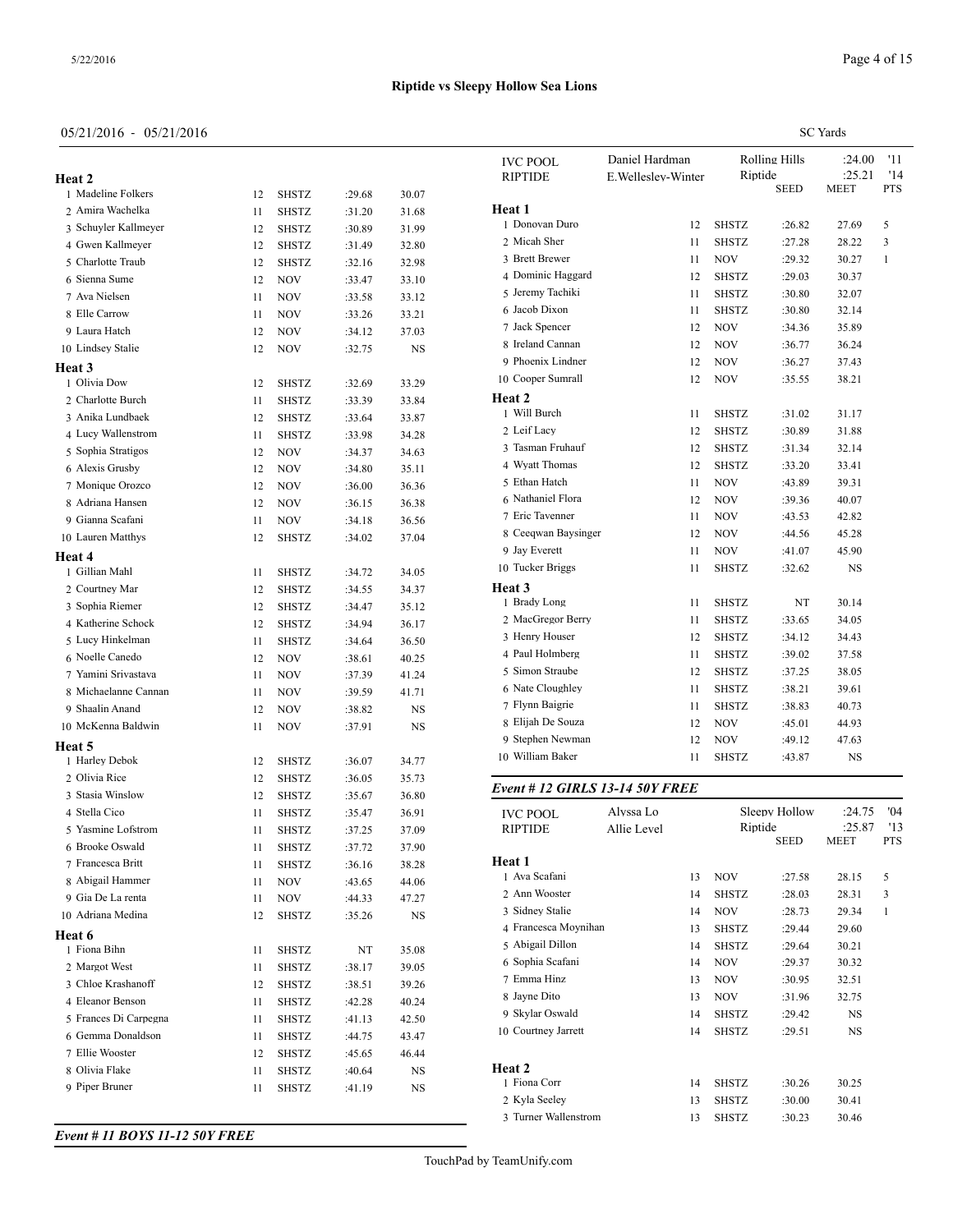| 4 Jordan Loftin        | 13 | <b>SHSTZ</b> | :30.13 | 31.44 |              |
|------------------------|----|--------------|--------|-------|--------------|
| 5 Mia Lacy             | 14 | SHSTZ        | :30.89 | 31.56 | Event        |
| 6 Sarita Parikh        | 13 | <b>NOV</b>   | :32.34 | 34.76 | <b>IVC</b> I |
| 7 Sophia Steddin       | 13 | <b>NOV</b>   | :36.01 | 36.38 | <b>RIPT</b>  |
| 8 Claire Marshall      | 13 | <b>NOV</b>   | :37.00 | 37.13 |              |
| 9 Jacelyn Freitas      | 13 | <b>NOV</b>   | :40.99 | 42.74 | Heat 1       |
| 10 Jordan Freitas      | 13 | <b>NOV</b>   | :44.01 | 46.27 | 1 Spe        |
| Heat 3                 |    |              |        |       | 2 Kee        |
| 1 Claire MacDonald     | 13 | <b>SHSTZ</b> | NT     | 30.33 | 3 Juli       |
| 2 Sofia Vaca           | 13 | SHSTZ        | :31.53 | 30.51 | 4 Ber        |
| 3 Natalie Hallatt      | 14 | <b>NOV</b>   | :30.51 | 31.24 | 5 Log        |
| 4 Ava White            | 13 | SHSTZ        | :31.49 | 32.35 | 6 Aid        |
| 5 Samantha Wallenstrom | 13 | <b>SHSTZ</b> | :32.87 | 32.58 | 7 Juli       |
| 6 Fiona Chamberlin     | 13 | SHSTZ        | :34.75 | 35.75 | 8 Mic        |
| 7 Sarah Newman         | 13 | <b>NOV</b>   | :48.50 | 46.58 | 9 Pete       |

## *Event # 13 BOYS 13-14 50Y FREE*

| R.J. Williams<br>E. Welleslev-Winter<br>14<br>14 | <b>SHSTZ</b><br><b>SHSTZ</b> | <b>SEED</b><br>:24.82<br>:25.45 | :21.97<br>:23.80<br><b>MEET</b><br>24.95<br>25.17 | '11<br>'15<br><b>PTS</b><br>5<br>3 | 2 Connor Movnihan<br>3 Nicholas Berry<br>4 Stefan Venne<br>5 Francesco Cico<br>6 Danny Roland<br>7 Luc Holloway | 16<br>15<br>15<br>17<br>16<br>17 | <b>SHSTZ</b><br><b>SHSTZ</b><br><b>SHSTZ</b><br><b>SHSTZ</b><br><b>SHSTZ</b><br><b>NOV</b> | NT<br>NT<br>NT<br>NT<br>NT<br>:55.49 | 56.50<br>56.86<br>56.88<br>56.97<br>58.07<br>59.70 |
|--------------------------------------------------|------------------------------|---------------------------------|---------------------------------------------------|------------------------------------|-----------------------------------------------------------------------------------------------------------------|----------------------------------|--------------------------------------------------------------------------------------------|--------------------------------------|----------------------------------------------------|
| 14                                               | <b>SHSTZ</b>                 | :25.43                          | 26.00                                             |                                    | 8 Massimo Albarello                                                                                             | 18                               | <b>NOV</b>                                                                                 | NT                                   | 1:00.88                                            |
|                                                  |                              |                                 |                                                   |                                    |                                                                                                                 |                                  |                                                                                            |                                      | 1:14.18                                            |
| 14                                               | <b>NOV</b>                   | :28.40                          | 28.14                                             | -1                                 |                                                                                                                 |                                  |                                                                                            |                                      |                                                    |
| 13                                               | <b>NOV</b>                   | :28.78                          | 28.78                                             |                                    | <b>IVC POOL</b>                                                                                                 | Kaitlyn Lo                       |                                                                                            |                                      | :17.78                                             |
| 13                                               | <b>NOV</b>                   | :28.91                          | 28.84                                             |                                    | <b>RIPTIDE</b>                                                                                                  | Kaley McIntyre                   |                                                                                            |                                      | :18.86                                             |
| 14                                               | <b>NOV</b>                   | :29.16                          | 30.48                                             |                                    |                                                                                                                 |                                  |                                                                                            |                                      | <b>MEET</b>                                        |
| 13                                               | <b>NOV</b>                   | :32.10                          | 31.80                                             |                                    | Heat 1                                                                                                          |                                  |                                                                                            |                                      |                                                    |
|                                                  |                              |                                 |                                                   |                                    | 1 Sanne Kostecki                                                                                                | 8                                | <b>SHSTZ</b>                                                                               | :19.60                               | 19.89                                              |
| 13                                               | <b>SHSTZ</b>                 | :27.47                          | 27.36                                             |                                    | 2 Nadya Wachelka                                                                                                | 8                                | <b>SHSTZ</b>                                                                               | :18.80                               | 20.08                                              |
| 14                                               | <b>SHSTZ</b>                 | :27.28                          | 27.89                                             |                                    | 3 Kaeley Sullivan                                                                                               | 8                                | <b>SHSTZ</b>                                                                               | :20.86                               | 21.84                                              |
| 13                                               | <b>SHSTZ</b>                 | :28.83                          | 28.53                                             |                                    | 4 Georgia Silva                                                                                                 | 8                                | <b>SHSTZ</b>                                                                               | :23.40                               | 24.02                                              |
| 14                                               | <b>SHSTZ</b>                 | :28.21                          | 29.03                                             |                                    | 5 Alex Chamberlain                                                                                              | 8                                | <b>NOV</b>                                                                                 | :24.99                               | 25.79                                              |
| 14                                               | <b>SHSTZ</b>                 | :27.74                          | 29.25                                             |                                    | 6 Anja Bayer                                                                                                    | 8                                | <b>NOV</b>                                                                                 | :25.40                               | 26.09                                              |
| 13                                               | <b>SHSTZ</b>                 | :29.14                          | 30.39                                             |                                    | 7 MacKenzie Mann                                                                                                | 8                                | <b>SHSTZ</b>                                                                               | :23.60                               | 26.16                                              |
| 14                                               | <b>SHSTZ</b>                 | :31.93                          | 32.35                                             |                                    |                                                                                                                 | 7                                | <b>NOV</b>                                                                                 | :25.64                               | 26.36                                              |
| 13                                               | <b>SHSTZ</b>                 | :33.06                          | 33.73                                             |                                    | 9 Eleanor Fisher                                                                                                | 8                                | <b>NOV</b>                                                                                 | :26.19                               | 27.88                                              |
| 13                                               | <b>NOV</b>                   | :35.32                          | 36.61                                             |                                    | 10 Andrea Alas                                                                                                  | 8                                | <b>NOV</b>                                                                                 | :26.49                               | 28.40                                              |
|                                                  | 13<br>14                     | <b>SHSTZ</b><br><b>SHSTZ</b>    | Marinwood<br>Riptide<br>:26.89<br>:26.04          | 27.22<br>27.51                     |                                                                                                                 | 9 Nick Saloma                    | 15<br>Event #16 GIRLS 8& UN 25Y BACK<br>8 Peyton Chamberlain                               | <b>NOV</b>                           | 1:14.16<br>Sleepy Hollow<br>Riptide<br><b>SEED</b> |

## *Event # 14 GIRLS 15-18 100Y FREE*

| <b>IVC POOL</b>           | Alexandra Thomason |    | Swimarin     |             | :53.08    | 12         | 2 Paige Murphy     |
|---------------------------|--------------------|----|--------------|-------------|-----------|------------|--------------------|
| <b>RIPTIDE</b>            | IvvLee Senn        |    | Riptide      |             | :54.69    | 15         | 3 Coda Swaim       |
|                           |                    |    |              | <b>SEED</b> | MEET      | <b>PTS</b> | 4 Christina Kostel |
| Heat 1                    |                    |    |              |             |           |            | 5 Frances Kramer   |
| 1 Allie Level             |                    | 17 | <b>NOV</b>   | NT          | 1:01.98   | 5          | 6 Ashley Morris    |
| 2 Kirsty Star             |                    | 16 | <b>SHSTZ</b> | NT          | 1:02.53   | 3          | 7 Delanev McClar   |
| 3 Molly McSweeney         |                    | 16 | <b>NOV</b>   | 1:04.31     | 1:05.35   | 1          | 8 Isabella Shiu    |
| 4 Hannah Welleslev-Winter |                    | 15 | <b>NOV</b>   | 1:06.27     | 1:05.48   |            | 9 Daniela Melame   |
| 5 Gabriel Alas            |                    | 16 | <b>NOV</b>   | 1:18.60     | 1:18.53   |            | 10 Talbot McAndre  |
| EX Shannon Dugdale        |                    | 17 | <b>NOV</b>   | NT          | 58.30     |            |                    |
| 7 Madison Baldwin         |                    | 15 | <b>NOV</b>   | 1:13.27     | <b>NS</b> |            | Heat 3             |
| 8 Abigail Wilcer          |                    | 15 | <b>NOV</b>   | 1:24.21     | <b>NS</b> |            | 1 Lucy Fredrickso  |
| 9 Tori Tarantino          |                    | 16 | <b>SHSTZ</b> | NT          | NS        |            | 2 Lauren Reagan    |
|                           |                    |    |              |             |           |            |                    |

Page 5 of 15

#### SC Yards

| Event #15 BOYS 15-18 100Y FREE    |                               |              |                             |                                 |                         |  |
|-----------------------------------|-------------------------------|--------------|-----------------------------|---------------------------------|-------------------------|--|
| <b>IVC POOL</b><br><b>RIPTIDE</b> | Robert Heim<br>Tobias Koehler | Riptide      | Lucas Valley<br><b>SEED</b> | :46.90<br>:49.24<br><b>MEET</b> | '12<br>94<br><b>PTS</b> |  |
| Heat 1                            |                               |              |                             |                                 |                         |  |
| 1 Spencer Hanson                  | 16                            | <b>SHSTZ</b> | NT                          | 53.06                           | 3                       |  |
| 2 Keenan Anderson                 | 17                            | <b>SHSTZ</b> | NT                          | 54.56                           |                         |  |
| 3 Julian Schiano                  | 17                            | <b>NOV</b>   | :55.97                      | 55.83                           | 1                       |  |
| 4 Bennett Brewer                  | 15                            | <b>NOV</b>   | :56.14                      | 57.37                           |                         |  |
| 5 Logan Anderson                  | 15                            | <b>SHSTZ</b> | :57.25                      | 57.59                           |                         |  |
| 6 Aidan Parikh                    | 15                            | <b>NOV</b>   | :59.93                      | 59.27                           |                         |  |
| 7 Julian Haggard                  | 15                            | <b>SHSTZ</b> | 1:00.82                     | 1:01.36                         |                         |  |
| 8 Michael Reilly                  | 15                            | <b>NOV</b>   | 1:06.96                     | 1:08.54                         |                         |  |
| 9 Petey Galli                     | 18                            | <b>SHSTZ</b> | NT                          | <b>NS</b>                       |                         |  |
| Heat 2                            |                               |              |                             |                                 |                         |  |
| 1 Wyatt Hanson                    | 16                            | <b>SHSTZ</b> | NT                          | 52.58                           | 5                       |  |
| 2 Connor Moynihan                 | 16                            | <b>SHSTZ</b> | NT                          | 56.50                           |                         |  |
| 3 Nicholas Berry                  | 15                            | <b>SHSTZ</b> | NT                          | 56.86                           |                         |  |
| 4 Stefan Venne                    | 15                            | <b>SHSTZ</b> | NT                          | 56.88                           |                         |  |
| 5 Francesco Cico                  | 17                            | <b>SHSTZ</b> | NT                          | 56.97                           |                         |  |
| 6 Danny Roland                    | 16                            | <b>SHSTZ</b> | NT                          | 58.07                           |                         |  |
| 7 Luc Holloway                    | 17                            | <b>NOV</b>   | :55.49                      | 59.70                           |                         |  |
| 8 Massimo Albarello               | 18                            | <b>NOV</b>   | NT                          | 1:00.88                         |                         |  |
| 9 Nick Saloma                     | 15                            | <b>NOV</b>   | 1:14.16                     | 1:14.18                         |                         |  |

| <b>IVC POOL</b>      | Kaitlyn Lo     |              | Sleepy Hollow          | :17.78                | '01               |
|----------------------|----------------|--------------|------------------------|-----------------------|-------------------|
| <b>RIPTIDE</b>       | Kaley McIntyre |              | Riptide<br><b>SEED</b> | :18.86<br><b>MEET</b> | '13<br><b>PTS</b> |
| Heat 1               |                |              |                        |                       |                   |
| 1 Sanne Kostecki     | 8              | <b>SHSTZ</b> | :19.60                 | 19.89                 | 5                 |
| 2 Nadya Wachelka     | 8              | <b>SHSTZ</b> | :18.80                 | 20.08                 | 3                 |
| 3 Kaeley Sullivan    | 8              | <b>SHSTZ</b> | :20.86                 | 21.84                 |                   |
| 4 Georgia Silva      | 8              | <b>SHSTZ</b> | :23.40                 | 24.02                 |                   |
| 5 Alex Chamberlain   | 8              | <b>NOV</b>   | :24.99                 | 25.79                 | $\mathbf{1}$      |
| 6 Anja Bayer         | 8              | <b>NOV</b>   | :25.40                 | 26.09                 |                   |
| 7 MacKenzie Mann     | 8              | <b>SHSTZ</b> | :23.60                 | 26.16                 |                   |
| 8 Peyton Chamberlain | $\tau$         | <b>NOV</b>   | :25.64                 | 26.36                 |                   |
| 9 Eleanor Fisher     | 8              | <b>NOV</b>   | :26.19                 | 27.88                 |                   |
| 10 Andrea Alas       | 8              | <b>NOV</b>   | :26.49                 | 28.40                 |                   |
| <b>Heat 2</b>        |                |              |                        |                       |                   |
| 1 Elsa Wahlstrom     | 8              | <b>SHSTZ</b> | :23.69                 | 23.83                 |                   |
| 2 Paige Murphy       | 8              | <b>SHSTZ</b> | :23.66                 | 24.39                 |                   |
| 3 Coda Swaim         | 8              | <b>SHSTZ</b> | :23.63                 | 24.56                 |                   |
| 4 Christina Kostelni | 8              | <b>SHSTZ</b> | :23.90                 | 25.22                 |                   |
| 5 Frances Kramer     | 8              | <b>SHSTZ</b> | :24.29                 | 26.52                 |                   |
| 6 Ashley Morris      | 8              | <b>NOV</b>   | :27.66                 | 29.24                 |                   |
| 7 Delaney McClantoc  | 7              | <b>NOV</b>   | :29.72                 | 30.77                 |                   |
| 8 Isabella Shiu      | 7              | <b>NOV</b>   | :27.76                 | 30.79                 |                   |
| 9 Daniela Melamed    | 8              | <b>NOV</b>   | :29.12                 | 32.28                 |                   |
| 10 Talbot McAndrews  | 8              | <b>NOV</b>   | :29.78                 | 34.34                 |                   |
| <b>Heat 3</b>        |                |              |                        |                       |                   |
| 1 Lucy Fredrickson   | 8              | <b>SHSTZ</b> | :24.62                 | 25.57                 |                   |
| 2 Lauren Reagan      | 7              | <b>SHSTZ</b> | :26.59                 | 26.39                 |                   |
| 3 Ella Schaefer      | 8              | <b>SHSTZ</b> | :24.71                 | 26.69                 |                   |
|                      |                |              |                        |                       |                   |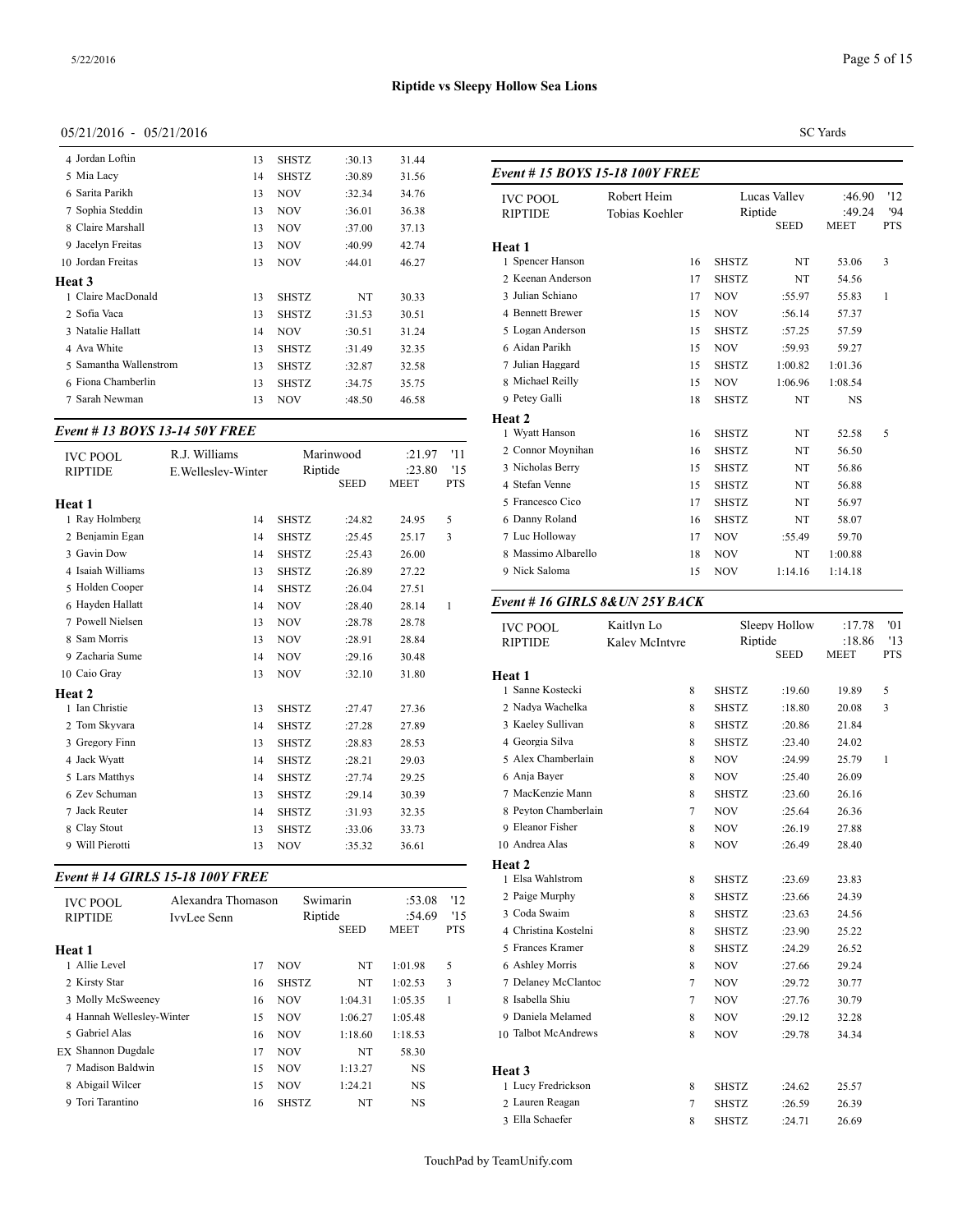#### 05/21/2016 - 05/21/2016

| 4 Samantha Farber    | 8                | <b>NOV</b>   | :30.05 | 27.40 | 4 Zan       |
|----------------------|------------------|--------------|--------|-------|-------------|
| 5 Madeline Oelman    | 8                | <b>SHSTZ</b> | :25.56 | 27.47 | 5 Aid       |
| 6 Hazel Hovey        | 7                | <b>SHSTZ</b> | :25.96 | 28.28 | 6 Luk       |
| 7 Rebecca Mark       | 7                | <b>NOV</b>   | :31.01 | 30.45 | 7 Abi       |
| 8 Zoie Halsing       | 7                | <b>NOV</b>   | :32.40 | 31.82 | 8 Fin       |
| 9 Rhea Robinson      | 7                | <b>NOV</b>   | :30.13 | 33.27 | 9 Wy        |
| 10 Elena Basso       | 6                | <b>NOV</b>   | :31.59 | 34.64 | 10 Wil      |
| Heat 4               |                  |              |        |       |             |
| 1 Paige Kelly        | 7                | <b>SHSTZ</b> | :27.63 | 27.52 | Heat 3      |
| 2 Esme Whyte         | 7                | <b>SHSTZ</b> | :27.53 | 29.97 | 1 Josl      |
| 3 Charlotte Houser   | 8                | <b>SHSTZ</b> | :27.76 | 30.07 | 2 Wil       |
| 4 Ellen Winter       | 8                | <b>SHSTZ</b> | :26.89 | 30.12 | 3 Arc       |
| 5 Zoe White          | 7                | <b>SHSTZ</b> | :27.78 | 31.04 | 4 Luk       |
| 6 Kaitlyn O'Connell  | 6                | <b>NOV</b>   | :32.78 | 33.63 | 5 Nol       |
| 7 Willow Mullen      | 7                | <b>NOV</b>   | :35.18 | 33.81 | 6 Luc       |
| 8 Talia Anand        | 7                | <b>NOV</b>   | :33.09 | 33.92 | 7 Eth       |
| 9 Abigail Fisher     | 6                | <b>NOV</b>   | :34.37 | 35.35 | 8 Ber       |
| 10 Dani Jaime Coelho | 6                | <b>NOV</b>   | :34.38 | 39.24 | 9 Jacl      |
| Heat 5               |                  |              |        |       | 10 Coo      |
| 1 Katie Murphy       | 6                | <b>SHSTZ</b> | :28.98 | 28.54 | Heat 4      |
| 2 Emma Evans         | 7                | <b>NOV</b>   | :39.52 | 29.54 | 1 Ber       |
| 3 Hannah Reichley    | 6                | SHSTZ        | :28.57 | 30.05 | 2 Bjo       |
| 4 Ava Alsterlind     | 7                | SHSTZ        | :27.80 | 30.22 | 3 San       |
| 5 Natalie Wyatt      | 7                | <b>SHSTZ</b> | :29.28 | 31.10 | 4 Gra       |
| 6 Lane Baker         | 8                | <b>SHSTZ</b> | :30.98 | 34.89 | 5 Ale       |
| 7 Gabriela Brown     | 6                | <b>NOV</b>   | :40.07 | 35.18 | 6 Zay       |
| 8 Maeve Fitzgerald   | 7                | <b>NOV</b>   | :38.99 | 38.16 | 7 Joe       |
| 9 Summer Weissleder  | 8                | NOV          | :39.04 | 42.10 | 8 Dyl       |
| 10 Josie Sumrall     | 7                | <b>NOV</b>   | :47.59 | 45.87 | 9 Jose      |
| Heat 6               |                  |              |        |       |             |
| 1 Kathryn Wentzell   | 7                | <b>SHSTZ</b> | :30.99 | 33.32 | Event       |
| 2 Chloe Samlihan     | 8                | <b>SHSTZ</b> | :31.41 | 34.10 | IVC I       |
| 3 Sophia Lopez       | 8                | <b>SHSTZ</b> | :34.17 | 37.48 | <b>RIPT</b> |
| 4 Taylor Donaldson   | 7                | SHSTZ        | :37.08 | 38.42 |             |
| 5 Rowan Perkinson    | 7                | <b>SHSTZ</b> | :35.15 | 41.60 | Heat 1      |
| 6 Ciara Cogan        | 7                | <b>SHSTZ</b> | :38.25 | 41.82 | 1 Dar       |
| 7 Rio Lindner        | $\boldsymbol{7}$ | <b>NOV</b>   | :51.33 | 46.33 | 2 Ing       |

#### *Event # 17 BOYS 8&UN 25Y BACK*

| <b>IVC POOL</b>    | Eric Benson |   | Novato       |             | :16.59      | '95        | 5 Ashley Fine               | 10 | SHSTZ        | :42.60  | 44.38       |  |
|--------------------|-------------|---|--------------|-------------|-------------|------------|-----------------------------|----|--------------|---------|-------------|--|
| <b>RIPTIDE</b>     | Eric Benson |   | Riptide      |             | :16.59      | '95        | 6 Lucy Lafave               | 10 | SHSTZ        | :42.89  | 46.52       |  |
|                    |             |   |              | <b>SEED</b> | <b>MEET</b> | <b>PTS</b> | 7 Krittinee Thomson         | 10 | <b>NOV</b>   | :48.19  | 48.99       |  |
| <b>Heat 1</b>      |             |   |              |             |             |            | 8 Megan Wien                | 10 | <b>NOV</b>   | :48.50  | 51.96       |  |
| Graham Perkinson   |             | 8 | SHSTZ        | :23.72      | 23.77       | 5          | 9 Morgan Brew               | 9  | <b>NOV</b>   | :54.13  | $_{\rm NS}$ |  |
| 2 Fisher Straube   |             | 8 | <b>SHSTZ</b> | :22.79      | 23.91       | 3          | Heat 2                      |    |              |         |             |  |
| 3 Sean Chamberlin  |             |   | <b>SHSTZ</b> | :24.03      | 24.05       |            | 1 Makena Quinones           | 9  | SHSTZ        | :45.09  | 46.97       |  |
| 4 Jonah Sher       |             |   | SHSTZ        | :24.31      | 25.13       |            | 2 Fiona Mahl                | 9  | <b>SHSTZ</b> | :45.28  | 48.81       |  |
| 5 James Chatard    |             | 6 | <b>SHSTZ</b> | :24.59      | 25.24       |            | 3 Charlotte Schock          | 10 | SHSTZ        | :45.34  | 49.92       |  |
| 6 Charlie Malone   |             | 8 | <b>NOV</b>   | :25.94      | 26.33       |            | 4 Sneha Yendluri            | 10 | <b>NOV</b>   | 1:00.42 | 57.44       |  |
| 7 Dominic Scafani  |             | 8 | <b>NOV</b>   | :27.34      | 26.96       |            | 5 Alora Stoddard            | 9  | <b>NOV</b>   | :55.39  | 58.07       |  |
| 8 John Wien        |             | 8 | <b>NOV</b>   | :28.49      | 28.86       |            | 6 Avery Allen               | 9  | <b>NOV</b>   | 1:00.36 | 58.64       |  |
| 9 Quinn Ostroff    |             |   | <b>NOV</b>   | :28.36      | 34.17       |            | 7 Allie Pierotti            | 10 | <b>NOV</b>   | :57.07  | 1:00.46     |  |
| 10 Layton Tashjian |             | 8 | <b>NOV</b>   | :29.08      | 34.73       |            | 8 Olivia Hatch              | 9  | <b>NOV</b>   | :57.19  | 1:03.38     |  |
| <b>Heat 2</b>      |             |   |              |             |             |            | 9 Katharine Diperna-Pavlich | 10 | <b>SHSTZ</b> | :44.48  | <b>NS</b>   |  |
| 1 Alton Bender     |             | 8 | <b>SHSTZ</b> | :25.24      | 26.09       |            | 10 Tessa Miller             | 9  | <b>SHSTZ</b> | :43.63  | $_{\rm NS}$ |  |
| 2 Chase Stein      |             |   | <b>SHSTZ</b> | :24.86      | 26.26       |            | Heat 3                      |    |              |         |             |  |
| 3 Nathan Greenberg |             |   | SHSTZ        | :24.95      | 26.89       |            | Cate Logan                  | 10 | <b>SHSTZ</b> | :46.63  | 43.44       |  |

|                           |                                |                |              |                     | <b>SC</b> Yards |              |
|---------------------------|--------------------------------|----------------|--------------|---------------------|-----------------|--------------|
| 4 Zane Schuman            |                                | $\tau$         | <b>SHSTZ</b> | :24.68              | 28.32           |              |
| 5 Aidan Dunn              |                                | 8              | <b>SHSTZ</b> | :25.32              | 28.87           |              |
| 6 Luke Tyson              |                                | 8              | <b>NOV</b>   | :33.70              | 30.72           |              |
| 7 Abishek Sundararaman    |                                | 8              | NOV          | :32.55              | 32.30           |              |
| 8 Finley Skaggs           |                                | 8              | <b>NOV</b>   | :31.35              | 34.46           |              |
| 9 Wyatt Britton           |                                | 8              | <b>NOV</b>   | :32.94              | 37.48           |              |
| 10 William Yocke          |                                | 6              | <b>NOV</b>   | :31.96              | 40.55           |              |
| Heat 3                    |                                |                |              |                     |                 |              |
| 1 Joshua Dixon            |                                | $\tau$         | <b>SHSTZ</b> | :25.93              | 26.44           |              |
| 2 William Sigler          |                                | 8              | SHSTZ        | :27.22              | 29.19           |              |
| 3 Archer Diehl            |                                | 8              | <b>SHSTZ</b> | :27.96              | 29.27           |              |
| 4 Luke Davis              |                                | 8              | SHSTZ        | :26.92              | 30.02           |              |
| 5 Nolan Kriessmann        |                                | 8              | <b>SHSTZ</b> | :26.08              | 30.09           |              |
| 6 Luca Cirese             |                                | 7              | SHSTZ        | :27.00              | 31.71           |              |
| 7 Ethan Murphy            |                                | $\overline{7}$ | <b>NOV</b>   | :35.07              | 32.79           |              |
| 8 Benjamin Fortney        |                                | 8              | <b>NOV</b>   | :36.98              | 35.37           |              |
| 9 Jackson Burt            |                                | 8              | <b>NOV</b>   | :41.06              | 39.05           |              |
| 10 Cooper Malone          |                                | 6              | NOV          | :36.10              | 42.01           |              |
| Heat 4                    |                                |                |              |                     |                 |              |
| 1 Benjamin Brasch         |                                | 6              | SHSTZ        | NT                  | 26.82           |              |
| 2 Bjorn Forsman           |                                | 8              | <b>SHSTZ</b> | :31.33              | 27.61           |              |
| 3 Santiago Desruisseau    |                                | 8              | <b>SHSTZ</b> | NT                  | 28.58           |              |
| 4 Grayden Stewart         |                                | 8              | <b>SHSTZ</b> | :28.78              | 32.71           |              |
| 5 Alexander Powell-Merino |                                | 8              | <b>SHSTZ</b> | :30.69              | 33.92           |              |
| 6 Zayne Wachelka          |                                | 6              | <b>SHSTZ</b> | :33.54              | 36.62           |              |
| 7 Joey Griffin            |                                | $\overline{7}$ | SHSTZ        | :36.27              | 40.74           |              |
| 8 Dylan Prussia           |                                | 8              | <b>SHSTZ</b> | :38.29              | 41.25           |              |
| 9 Joseph Parente          |                                | 7              | <b>SHSTZ</b> | :40.22              | 42.33           |              |
|                           | Event # 18 GIRLS 9-10 50Y BACK |                |              |                     |                 |              |
| <b>IVC POOL</b>           | Kensie Elwell                  |                |              | <b>Scott Valley</b> | :31.87          | '15          |
| <b>RIPTIDE</b>            | Karli Bobus                    |                | Riptide      | <b>SEED</b>         | :34.13<br>MEET  | 97<br>PTS    |
| Heat 1                    |                                |                |              |                     |                 |              |
| 1 Danielle Padillo        |                                | 10             | <b>NOV</b>   | :37.61              | 39.81           | 5            |
| 2 Ingrid Wahlstrom        |                                | 10             | SHSTZ        | :42.65              | 41.86           | 3            |
| 3 Anya Frey               |                                | 9              | SHSTZ        | :41.71              | 43.17           | $\mathbf{1}$ |
| 4 Samantha Gerner         |                                | 10             | <b>SHSTZ</b> | :42.89              | 43.67           |              |
| 5 Ashley Fine             |                                | 10             | <b>SHSTZ</b> | :42.60              | 44.38           |              |
| 6 Lucy Lafave             |                                | 10             | <b>SHSTZ</b> | :42.89              | 46.52           |              |
| 7 Krittinee Thomson       |                                | 10             | <b>NOV</b>   | :48.19              | 48.99           |              |
| 8 Megan Wien              |                                | 10             | <b>NOV</b>   | :48.50              | 51.96           |              |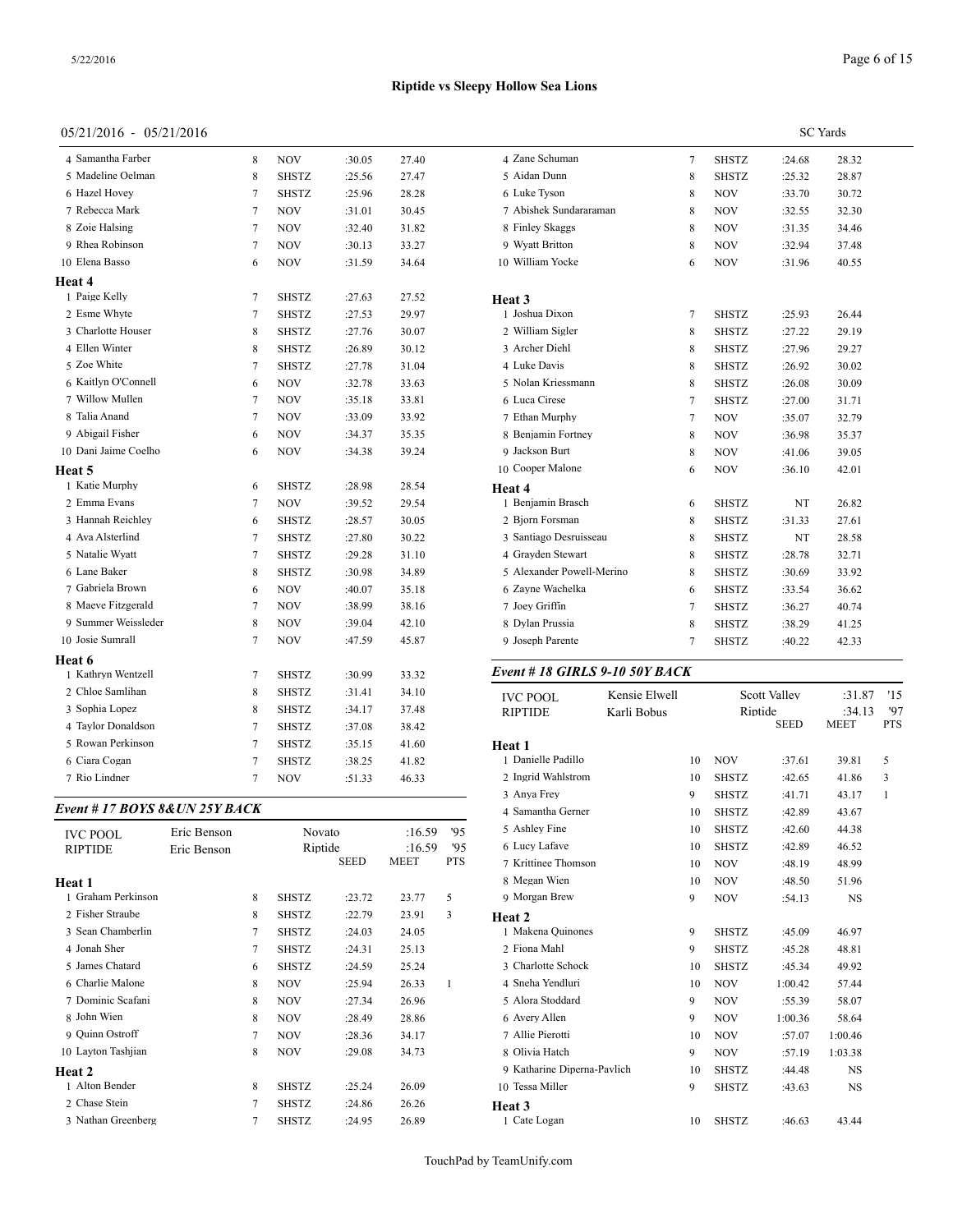| 2 Amelia Foster       | 10 | <b>SHSTZ</b> | :46.49  | 46.33     | 6 Walter      |
|-----------------------|----|--------------|---------|-----------|---------------|
| 3 Avery Marne         | 9  | <b>SHSTZ</b> | :45.62  | 49.08     | 7 Sulliva     |
| 4 Allegra Di Carpegna | 9  | <b>SHSTZ</b> | :45.89  | 49.19     | 8 Benjar      |
| 5 Tayleigh Birkie     | 10 | <b>SHSTZ</b> | :46.14  | 51.10     | 9 Tanay       |
| 6 Ana Acacio          | 10 | <b>NOV</b>   | 1:05.39 | 1:05.80   | 10 Charle     |
| 7 Beverly Thelen      | 9  | <b>NOV</b>   | 1:02.31 | 1:06.92   | Heat 4        |
| 8 Sarah Fretz         | 9  | <b>NOV</b>   | 1:01.80 | 1:07.71   | 1 Whitm       |
| 9 Lauren Cervantez    | 9  | <b>NOV</b>   | 1:09.28 | 1:16.73   | 2 Sam S       |
| 10 Mina Swaim         | 9  | <b>SHSTZ</b> | :45.90  | <b>NS</b> | 3 Alvan       |
| Heat 4                |    |              |         |           | 4 Travis      |
| 1 Violet Burrell      | 9  | <b>SHSTZ</b> | :49.71  | 48.31     | 5 Brody       |
| 2 Farah Loll          | 10 | <b>SHSTZ</b> | :50.31  | 51.41     | 6 Coope       |
| 3 Jasmin Desruisseau  | 10 | <b>SHSTZ</b> | :50.35  | 52.51     | 7 Nash V      |
| 4 Alexandra Stein     | 10 | <b>SHSTZ</b> | :50.10  | 52.97     | 8 John N      |
| 5 Dempsey Boone       | 9  | <b>SHSTZ</b> | :51.35  | 54.90     |               |
| 6 Ava Brooks          | 9  | <b>SHSTZ</b> | :51.86  | 57.46     |               |
| 7 Piper Kelly         | 9  | <b>SHSTZ</b> | :54.01  | 57.99     | Event#        |
| 8 Sara Rice           | 10 | <b>SHSTZ</b> | :54.80  | 1:00.44   | <b>IVC PO</b> |
| 9 Bridget Dillon      | 10 | <b>SHSTZ</b> | :52.43  | <b>NS</b> | <b>RIPTID</b> |
| Heat 5                |    |              |         |           | Heat 1        |
| 1 Chelsea Reyes       | 9  | <b>NOV</b>   | :50.27  | 50.34     | 1 Kaley       |
| 2 Georgia Debok       | 10 | <b>SHSTZ</b> | :56.00  | 58.88     | 2 Ella W      |
| 3 Claire Ridella      | 10 | <b>SHSTZ</b> | 1:07.02 | 1:09.29   | 3 Alena       |
| 4 Clara Bohner        | 9  | SHSTZ        | 1:02.34 | <b>NS</b> | 4 Ava So      |
|                       |    |              |         |           |               |

#### *Event # 19 BOYS 9-10 50Y BACK*

| <b>IVC POOL</b>   | Dash Rothberg    |              | <b>RRCM</b> | :31.25      | '97          | 7 Sonya Urban      |
|-------------------|------------------|--------------|-------------|-------------|--------------|--------------------|
| <b>RIPTIDE</b>    | Zachary McIntyre |              | Riptide     | :32.73      | '13          | 8 Lulu O'Leary     |
|                   |                  |              | <b>SEED</b> | <b>MEET</b> | <b>PTS</b>   | 9 Schuyler Kallme  |
| Heat 1            |                  |              |             |             |              | 10 Sienna Sume     |
| 1 Ayman Wachelka  | 9                | <b>SHSTZ</b> | :37.71      | 39.35       | 5            | Heat 2             |
| 2 Ian Sharp       | 9                | <b>SHSTZ</b> | :43.52      | 45.21       |              | 1 Ava Nielsen      |
| 3 Jaden Sher      | 10               | <b>SHSTZ</b> | :45.16      | 45.63       |              | 2 Fiona Bihn       |
| 4 Hayden Long     | 9                | <b>SHSTZ</b> | :43.46      | 45.99       |              | 3 Courtney Mar     |
| 5 Drake Fruhauf   | 10               | <b>SHSTZ</b> | :42.38      | 46.31       |              | 4 Gillian Mahl     |
| 6 Noah Nicholas   | 10               | <b>NOV</b>   | :47.47      | 48.23       | $\mathbf{1}$ | 5 Lucy Wallenstro  |
| 7 Finn Sumrall    | 9                | <b>NOV</b>   | :50.99      | 48.55       |              | 6 Sophia Stratigos |
| 8 Thomas Park     | 10               | <b>NOV</b>   | :47.30      | 49.28       |              | 7 Alexis Grusby    |
| 9 Ezra Portillo   | 10               | <b>NOV</b>   | :47.06      | 50.17       |              | 8 Michaelanne Ca   |
| 10 Shane Britton  | 10               | <b>NOV</b>   | :51.49      | 54.44       |              | 9 Charlotte Traub  |
| Heat 2            |                  |              |             |             |              | 10 Lindsey Stalie  |
| 1 Haakon Lacy     | 9                | <b>SHSTZ</b> | :45.95      | 47.25       |              | Heat 3             |
| 2 Griffin Cooper  | 10               | <b>SHSTZ</b> | :45.48      | 49.07       |              | 1 Katherine Schoo  |
| 3 Edan Seymour    | 10               | <b>SHSTZ</b> | :47.61      | 49.51       |              | 2 Brooke Oswald    |
| 4 Henry Manning   | 9                | <b>SHSTZ</b> | :47.24      | 49.71       |              | 3 Anika Lundbaek   |
| 5 Elijah Boone    | 10               | <b>SHSTZ</b> | :47.51      | 50.35       |              | 4 Yasmine Lofstro  |
| 6 Andrew Halsing  | 9                | <b>NOV</b>   | :53.85      | 56.18       |              | 5 Monique Orozco   |
| 7 Taye Anand      | 10               | <b>NOV</b>   | :56.61      | 58.97       |              | 6 Abigail Hamme    |
| 8 Nathan Kwei     | 10               | <b>NOV</b>   | :51.92      | 59.26       |              | 7 Noelle Canedo    |
| 9 Owen Mayberry   | 9                | <b>NOV</b>   | :59.87      | <b>NS</b>   |              | 8 Yamini Srivasta  |
| Heat 3            |                  |              |             |             |              | 9 Shaalin Anand    |
| 1 Frank Forsman   | 10               | <b>SHSTZ</b> | :50.63      | 48.93       |              | 10 Adriana Medina  |
| 2 Lucas Silva     | 10               | <b>SHSTZ</b> | :50.70      | 52.46       |              | Heat 4             |
| 3 Rowan Baigrie   | 10               | <b>SHSTZ</b> | :50.92      | 52.94       |              | 1 Madeline Folker  |
| 4 Chris MacDonald | 10               | <b>SHSTZ</b> | :51.90      | 53.27       |              | 2 Harley Debok     |
| 5 Sam Spencer     | 9                | <b>NOV</b>   | 1:00.10     | 59.07       |              | 3 Margot West      |

|                    |    |              |         | <b>SC</b> Yards |   |
|--------------------|----|--------------|---------|-----------------|---|
| 6 Walter Fisher    | 9  | <b>NOV</b>   | 1:03.63 | 1:00.55         |   |
| 7 Sullivan Ostroff | 9  | <b>NOV</b>   | 1:07.34 | 1:06.71         |   |
| 8 Benjamin Flora   | 9  | <b>NOV</b>   | 1:02.32 | 1:07.44         |   |
| 9 Tanay Muppidi    | 9  | <b>NOV</b>   | 1:14.15 | 1:19.14         |   |
| 10 Charles Harges  | 9  | <b>SHSTZ</b> | :50.87  | <b>NS</b>       |   |
| Heat 4             |    |              |         |                 |   |
| 1 Whitman Flake    | 9  | <b>SHSTZ</b> | NT      | 45.05           | 3 |
| 2 Sam Sobieraj     | 9  | <b>SHSTZ</b> | :57.50  | 58.70           |   |
| 3 Alvan Liang      | 9  | NOV          | :59.96  | 59.69           |   |
| 4 Travis Donaldson | 9  | <b>SHSTZ</b> | :59.26  | 59.70           |   |
| 5 Brody Rhodes     | 10 | <b>SHSTZ</b> | :57.33  | 1:00.53         |   |
| 6 Cooper McCollum  | 9  | <b>SHSTZ</b> | :59.92  | 1:04.47         |   |
| 7 Nash Winslow     | 9  | <b>SHSTZ</b> | 1:03.34 | 1:07.68         |   |
| 8 John McConneloug | 10 | <b>SHSTZ</b> | :59.62  | NS              |   |
|                    |    |              |         |                 |   |

## *Event # 20 GIRLS 11-12 50Y BACK*

| <b>IVC POOL</b>      | Kaitlyn Lo  |    |              | Sleepy Hollow | :29.30                | '05<br>99    |
|----------------------|-------------|----|--------------|---------------|-----------------------|--------------|
| <b>RIPTIDE</b>       | Karli Bobus |    | Riptide      | <b>SEED</b>   | :31.41<br><b>MEET</b> | PTS          |
| Heat 1               |             |    |              |               |                       |              |
| 1 Kaley McIntyre     |             | 11 | <b>NOV</b>   | :31.62        | 31.99                 | 5            |
| 2 Ella Woodhead      |             | 12 | <b>SHSTZ</b> | :32.69        | 32.74                 | 3            |
| 3 Alena Sharp        |             | 11 | <b>SHSTZ</b> | :32.86        | 35.20                 | $\mathbf{1}$ |
| 4 Ava Solari         |             | 12 | <b>SHSTZ</b> | :36.43        | 37.18                 |              |
| 5 Gwen Kallmeyer     |             | 12 | <b>SHSTZ</b> | :36.93        | 37.39                 |              |
| 6 Meigan Van Weele   |             | 12 | NOV          | :38.12        | 37.76                 |              |
| 7 Sonya Urban        |             | 12 | <b>NOV</b>   | :37.08        | 37.87                 |              |
| 8 Lulu O'Leary       |             | 12 | <b>NOV</b>   | :38.31        | 38.52                 |              |
| 9 Schuyler Kallmeyer |             | 12 | <b>SHSTZ</b> | :37.52        | 38.90                 |              |
| 10 Sienna Sume       |             | 12 | <b>NOV</b>   | :38.89        | 39.90                 |              |
| Heat 2               |             |    |              |               |                       |              |
| 1 Ava Nielsen        |             | 11 | <b>NOV</b>   | :41.55        | 40.69                 |              |
| 2 Fiona Bihn         |             | 11 | <b>SHSTZ</b> | :39.92        | 41.03                 |              |
| 3 Courtney Mar       |             | 12 | <b>SHSTZ</b> | :39.59        | 41.28                 |              |
| 4 Gillian Mahl       |             | 11 | <b>SHSTZ</b> | :40.48        | 41.76                 |              |
| 5 Lucy Wallenstrom   |             | 11 | <b>SHSTZ</b> | :41.44        | 41.91                 |              |
| 6 Sophia Stratigos   |             | 12 | <b>NOV</b>   | :44.39        | 48.67                 |              |
| 7 Alexis Grusby      |             | 12 | <b>NOV</b>   | :47.62        | 49.58                 |              |
| 8 Michaelanne Cannan |             | 11 | <b>NOV</b>   | :47.48        | 53.88                 |              |
| 9 Charlotte Traub    |             | 12 | <b>SHSTZ</b> | :39.28        | NS                    |              |
| 10 Lindsey Stalie    |             | 12 | <b>NOV</b>   | :44.25        | NS                    |              |
| Heat 3               |             |    |              |               |                       |              |
| 1 Katherine Schock   |             | 12 | <b>SHSTZ</b> | :41.94        | 40.63                 |              |
| 2 Brooke Oswald      |             | 11 | <b>SHSTZ</b> | :43.47        | 43.11                 |              |
| 3 Anika Lundbaek     |             | 12 | <b>SHSTZ</b> | :41.99        | 43.88                 |              |
| 4 Yasmine Lofstrom   |             | 11 | <b>SHSTZ</b> | :45.34        | 46.59                 |              |
| 5 Monique Orozco     |             | 12 | <b>NOV</b>   | :49.20        | 46.81                 |              |
| 6 Abigail Hammer     |             | 11 | <b>NOV</b>   | :52.97        | 53.06                 |              |
| 7 Noelle Canedo      |             | 12 | <b>NOV</b>   | :50.11        | 54.12                 |              |
| 8 Yamini Srivastava  |             | 11 | <b>NOV</b>   | :54.19        | 54.87                 |              |
| 9 Shaalin Anand      |             | 12 | <b>NOV</b>   | :49.52        | NS                    |              |
| 10 Adriana Medina    |             | 12 | <b>SHSTZ</b> | :44.04        | NS                    |              |
| Heat 4               |             |    |              |               |                       |              |
| 1 Madeline Folkers   |             | 12 | <b>SHSTZ</b> | NT            | 35.69                 |              |
| 2 Harley Debok       |             | 12 | <b>SHSTZ</b> | :47.82        | 47.64                 |              |
| 3 Margot West        |             | 11 | SHSTZ        | :47.31        | 48.07                 |              |
|                      |             |    |              |               |                       |              |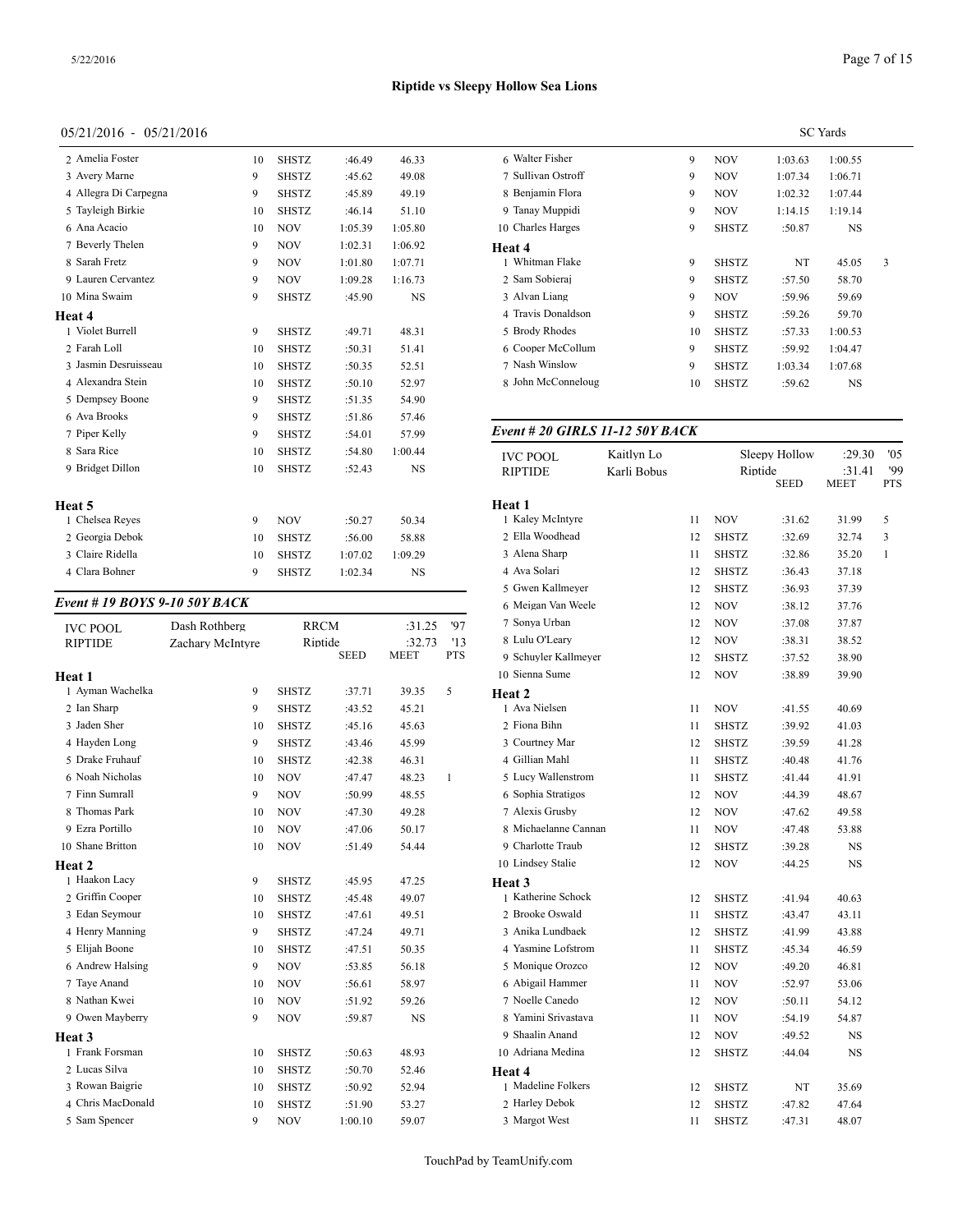| 4 Frances Di Carpegna | 11 | <b>SHSTZ</b> | :51.59  | 51.39   | 9 Sophia  |
|-----------------------|----|--------------|---------|---------|-----------|
| 5 Eleanor Benson      | 11 | <b>SHSTZ</b> | :52.29  | 53.06   | 10 Claire |
| 6 Ellie Wooster       | 12 | <b>SHSTZ</b> | 1:03.10 | 1:01.38 | Heat 2    |
| 7 Gia De La renta     | 11 | <b>NOV</b>   | 1:00.12 | 1:02.47 | 1 Jordan  |
| 8 Gemma Donaldson     | 11 | <b>SHSTZ</b> | 1:02.82 | 1:02.87 | 2 Sofia   |
| 9 Olivia Flake        | 11 | <b>SHSTZ</b> | :49.45  | NS      | 3 Natali  |
| 10 Piper Bruner       | 11 | <b>SHSTZ</b> | :50.19  | NS      | 4 Mia L   |
|                       |    |              |         |         |           |

#### *Event # 21 BOYS 11-12 50Y BACK*

|                                   |                                    |              |                                         |                                 |                          | n Joluan Fichas                           |                | 13       | <b>NOV</b>                 | :33.UY               | 20.38                |
|-----------------------------------|------------------------------------|--------------|-----------------------------------------|---------------------------------|--------------------------|-------------------------------------------|----------------|----------|----------------------------|----------------------|----------------------|
| <b>IVC POOL</b><br><b>RIPTIDE</b> | Daniel Hardman<br>Zachary McIntyre |              | Rolling Hills<br>Riptide<br><b>SEED</b> | :28.04<br>:29.94<br><b>MEET</b> | '11<br>'14<br><b>PTS</b> | 7 Jacelyn Freitas<br>8 Turner Wallenstrom |                | 13<br>13 | <b>NOV</b><br><b>SHSTZ</b> | :52.07<br>:36.37     | 1:00.07<br><b>NS</b> |
| Heat 1                            |                                    |              |                                         |                                 |                          |                                           |                |          |                            |                      |                      |
| 1 Donovan Duro                    | 12                                 | <b>SHSTZ</b> | :32.81                                  | 32.79                           | 5                        | Event # 23 BOYS 13-14 50Y BACK            |                |          |                            |                      |                      |
| 2 Brett Brewer                    | 11                                 | <b>NOV</b>   | :32.86                                  | 33.25                           | 3                        | <b>IVC POOL</b>                           | Daniel Hardman |          |                            | <b>Rolling Hills</b> | :25.4                |
| 3 Nate Wolford                    | 12                                 | <b>SHSTZ</b> | :36.10                                  | 37.09                           |                          | <b>RIPTIDE</b>                            | Jesse Schmidt  |          | Riptide                    |                      | :28.7                |
| 4 Brady Long                      | 11                                 | <b>SHSTZ</b> | :35.68                                  | 38.33                           |                          |                                           |                |          |                            | <b>SEED</b>          | <b>MEET</b>          |
| 5 MacGregor Berry                 | 11                                 | <b>SHSTZ</b> | :38.32                                  | 38.83                           |                          | Heat 1                                    |                |          |                            |                      |                      |
| 6 Dominic Haggard                 | 12                                 | <b>SHSTZ</b> | :38.38                                  | 39.42                           |                          | 1 Benjamin Egan                           |                | 14       | <b>SHSTZ</b>               | :30.45               | 30.59                |
| 7 Sean Padillo                    | 12                                 | <b>NOV</b>   | :37.72                                  | 39.88                           |                          | 2 Hayden Hallatt                          |                | 14       | <b>NOV</b>                 | :33.64               | 33.44                |
| 8 Jack Spencer                    | 12                                 | <b>NOV</b>   | :44.07                                  | 47.51                           |                          | 3 Ian Christie                            |                | 13       | <b>SHSTZ</b>               | :33.94               | 33.94                |
| 9 Ethan Hatch                     | 11                                 | <b>NOV</b>   | :48.09                                  | 48.35                           |                          | 4 Warren Brouwer                          |                | 14       | <b>SHSTZ</b>               | :37.03               | 34.60                |
| 10 Phoenix Lindner                | 12                                 | <b>NOV</b>   | :47.44                                  | 50.53                           |                          | 5 Tom Skyvara                             |                | 14       | <b>SHSTZ</b>               | :33.52               | 34.99                |
|                                   |                                    |              |                                         |                                 |                          | 6 Powell Nielsen                          |                | 13       | <b>NOV</b>                 | :36.36               | 36.78                |
| Heat 2                            |                                    |              |                                         |                                 |                          | 7 Zacharia Sume                           |                | 14       | <b>NOV</b>                 | NT                   | 38.94                |
| 1 Tasman Fruhauf                  | 12                                 | <b>SHSTZ</b> | :39.56                                  | 39.36                           |                          | 8 Will Pierotti                           |                | 13       | <b>NOV</b>                 | :40.52               | 41.60                |
| 2 Leif Lacy                       | 12                                 | <b>SHSTZ</b> | :40.57                                  | 41.30                           |                          | 9 Caio Grav                               |                | 13       | <b>NOV</b>                 | :40.45               | 42.50                |
| 3 Cooper Sumrall                  | 12                                 | <b>NOV</b>   | :48.16                                  | 45.56                           |                          | Heat 2                                    |                |          |                            |                      |                      |
| 4 Henry Houser                    | 12                                 | <b>SHSTZ</b> | :45.81                                  | 46.74                           |                          | 1 Jack Wyatt                              |                | 14       | <b>SHSTZ</b>               | NT                   | 37.77                |
| 5 Simon Straube                   | 12                                 | <b>SHSTZ</b> | :44.33                                  | 47.46                           |                          | 2 Connor Whyte                            |                | 14       | <b>SHSTZ</b>               | :37.05               | 39.23                |
| 6 Nate Cloughley                  | 11                                 | <b>SHSTZ</b> | :47.12                                  | 49.50                           |                          | 3 Jack Reuter                             |                | 14       | <b>SHSTZ</b>               | :41.25               | 41.60                |
| 7 Eric Tavenner                   | 11                                 | <b>NOV</b>   | :51.88                                  | 51.46                           |                          |                                           |                |          |                            |                      |                      |
| 8 Ireland Cannan                  | 12                                 | <b>NOV</b>   | :51.50                                  | 53.08                           |                          | Event # 24 GIRLS 15-18 50Y BACK           |                |          |                            |                      |                      |
| 9 Nathaniel Flora                 | 12                                 | <b>NOV</b>   | :48.68                                  | 53.43                           |                          | <b>IVC POOL</b>                           | Quinn Galli    |          |                            | Sleepy Hollow        | :27.6                |
| 10 Elijah De Souza                | 12                                 | <b>NOV</b>   | :51.90                                  | 53.54                           |                          | <b>RIPTIDE</b>                            | IvyLee Senn    |          | Riptide                    |                      | :29.1                |
| Heat <sub>3</sub>                 |                                    |              |                                         |                                 |                          |                                           |                |          |                            | <b>SEED</b>          | <b>MEET</b>          |
| 1 Micah Sher                      | 11                                 | <b>SHSTZ</b> | NT                                      | 34.97                           | $\mathbf{1}$             | Heat 1                                    |                |          |                            |                      |                      |
| 2 Flynn Baigrie                   | 11                                 | <b>SHSTZ</b> | :49.85                                  | 51.53                           |                          | 1 Kirsty Star                             |                | 16       | <b>SHSTZ</b>               | NT                   | 33.05                |
| 3 Paul Holmberg                   | 11                                 | <b>SHSTZ</b> | :47.45                                  | 51.79                           |                          | 2 Allie Level                             |                | 17       | <b>NOV</b>                 | NT                   | 33.35                |
| 4 Ceeqwan Baysinger               | 12                                 | <b>NOV</b>   | :53.85                                  | 52.91                           |                          | 3 Molly McSweeney                         |                | 16       | <b>NOV</b>                 | :35.06               | 35.12                |
| 5 Jay Everett                     | 11                                 | <b>NOV</b>   | :53.29                                  | 54.11                           |                          | 4 Madison Baldwin                         |                | 15       | <b>NOV</b>                 | :37.57               | 38.38                |
| 6 Stephen Newman                  | 12                                 | <b>NOV</b>   | :59.45                                  | 1:05.79                         |                          | 5 Hannah Jagoda                           |                | 16       | <b>NOV</b>                 | :41.64               | 41.64                |
| 7 William Baker                   | 11                                 | <b>SHSTZ</b> | :53.21                                  | <b>NS</b>                       |                          | 6 Gabriel Alas                            |                | 16       | <b>NOV</b>                 | :42.63               | 43.14                |
|                                   |                                    |              |                                         |                                 |                          |                                           |                |          |                            |                      |                      |

## *Event # 22 GIRLS 13-14 50Y BACK*

| <b>IVC POOL</b><br><b>RIPTIDE</b> |
|-----------------------------------|
|                                   |
|                                   |
| Heat 1                            |
| 1 Aidan Parikh                    |
| 2 Julian Haggard                  |
| 3 Zachary Jagoda                  |
| 4 Michael Reilly                  |
| 5 Spencer Hanson                  |
| 6 Danny Roland                    |
| 7 Wyatt Hanson                    |
|                                   |

|                      | <b>SC</b> Yards |              |        |         |  |  |  |  |
|----------------------|-----------------|--------------|--------|---------|--|--|--|--|
| 9 Sophia Steddin     | 13              | <b>NOV</b>   | :47.26 | 48.11   |  |  |  |  |
| 10 Claire Marshall   | 13              | <b>NOV</b>   | :50.34 | 50.57   |  |  |  |  |
| Heat 2               |                 |              |        |         |  |  |  |  |
| 1 Jordan Loftin      | 13              | <b>SHSTZ</b> | :36.50 | 37.07   |  |  |  |  |
| 2 Sofia Vaca         | 13              | <b>SHSTZ</b> | :37.90 | 37.81   |  |  |  |  |
| 3 Natalie Hallatt    | 14              | <b>NOV</b>   | :37.83 | 38.33   |  |  |  |  |
| 4 Mia Lacy           | 14              | <b>SHSTZ</b> | :38.66 | 39.16   |  |  |  |  |
| 5 Sarah Newman       | 13              | <b>NOV</b>   | :54.57 | 52.84   |  |  |  |  |
| 6 Jordan Freitas     | 13              | <b>NOV</b>   | :55.09 | 56.38   |  |  |  |  |
| 7 Jacelyn Freitas    | 13              | <b>NOV</b>   | :52.07 | 1:00.07 |  |  |  |  |
| 8 Turner Wallenstrom | 13              | <b>SHSTZ</b> | :36.37 | NS      |  |  |  |  |
|                      |                 |              |        |         |  |  |  |  |

| <b>IVC POOL</b>  | Daniel Hardman |              | <b>Rolling Hills</b> | :25.46      | '12               |
|------------------|----------------|--------------|----------------------|-------------|-------------------|
| <b>RIPTIDE</b>   | Jesse Schmidt  |              | Riptide              |             | '09<br><b>PTS</b> |
|                  |                |              | <b>SEED</b>          | <b>MEET</b> |                   |
| Heat 1           |                |              |                      |             |                   |
| 1 Benjamin Egan  | 14             | <b>SHSTZ</b> | :30.45               | 30.59       | 5                 |
| 2 Hayden Hallatt | 14             | <b>NOV</b>   | :33.64               | 33.44       | 3                 |
| 3 Ian Christie   | 13             | <b>SHSTZ</b> | :33.94               | 33.94       | 1                 |
| 4 Warren Brouwer | 14             | <b>SHSTZ</b> | :37.03               | 34.60       |                   |
| 5 Tom Skyvara    | 14             | <b>SHSTZ</b> | :33.52               | 34.99       |                   |
| 6 Powell Nielsen | 13             | <b>NOV</b>   | :36.36               | 36.78       |                   |
| 7 Zacharia Sume  | 14             | <b>NOV</b>   | NT                   | 38.94       |                   |
| 8 Will Pierotti  | 13             | <b>NOV</b>   | :40.52               | 41.60       |                   |
| 9 Caio Gray      | 13             | <b>NOV</b>   | :40.45               | 42.50       |                   |
| Heat 2           |                |              |                      |             |                   |
| 1 Jack Wyatt     | 14             | <b>SHSTZ</b> | NT                   | 37.77       |                   |
| 2 Connor Whyte   | 14             | <b>SHSTZ</b> | :37.05               | 39.23       |                   |
| 3 Jack Reuter    | 14             | <b>SHSTZ</b> | :41.25               | 41.60       |                   |
|                  |                |              |                      |             |                   |

#### *Event # 24 GIRLS 15-18 50Y BACK*

| <b>IVC POOL</b><br><b>RIPTIDE</b> | Ouinn Galli<br>IvvLee Senn |    | Sleepy Hollow<br>Riptide<br><b>SEED</b> |        | :27.68<br>:29.10<br><b>MEET</b> | '15<br>'15<br><b>PTS</b> |
|-----------------------------------|----------------------------|----|-----------------------------------------|--------|---------------------------------|--------------------------|
| Heat 1                            |                            |    |                                         |        |                                 |                          |
| 1 Kirsty Star                     |                            | 16 | <b>SHSTZ</b>                            | NT     | 33.05                           | 5                        |
| 2. Allie Level                    |                            | 17 | <b>NOV</b>                              | NT     | 33.35                           | 3                        |
| 3 Molly McSweeney                 |                            | 16 | <b>NOV</b>                              | :35.06 | 35.12                           | 1                        |
| 4 Madison Baldwin                 |                            | 15 | <b>NOV</b>                              | :37.57 | 38.38                           |                          |
| 5 Hannah Jagoda                   |                            | 16 | <b>NOV</b>                              | :41.64 | 41.64                           |                          |
| 6 Gabriel Alas                    |                            | 16 | <b>NOV</b>                              | :42.63 | 43.14                           |                          |
| 7 Abigail Wilcer                  |                            | 15 | <b>NOV</b>                              | :46.58 | <b>NS</b>                       |                          |

## *Event # 25 BOYS 15-18 50Y BACK*

| <b>IVC POOL</b><br><b>RIPTIDE</b> | Chris Weiseger<br>Jesse Schmidt |    | Marinwood<br>Riptide<br><b>SEED</b> |        | :24.71<br>:25.47<br><b>MEET</b> | '01<br>'14<br><b>PTS</b> |
|-----------------------------------|---------------------------------|----|-------------------------------------|--------|---------------------------------|--------------------------|
| <b>Heat 1</b>                     |                                 |    |                                     |        |                                 |                          |
| 1 Aidan Parikh                    |                                 | 15 | <b>NOV</b>                          | :29.46 | 29.82                           | 5                        |
| 2 Julian Haggard                  |                                 | 15 | <b>SHSTZ</b>                        | :34.25 | 34.48                           | 3                        |
| 3 Zachary Jagoda                  |                                 | 18 | <b>NOV</b>                          | :34.90 | 35.15                           |                          |
| 4 Michael Reilly                  |                                 | 15 | <b>NOV</b>                          | :38.03 | 39.73                           |                          |
| 5 Spencer Hanson                  |                                 | 16 | <b>SHSTZ</b>                        | NT     | NS                              |                          |
| 6 Danny Roland                    |                                 | 16 | <b>SHSTZ</b>                        | NT     | <b>NS</b>                       |                          |
| 7 Wyatt Hanson                    |                                 | 16 | <b>SHSTZ</b>                        | :27.28 | <b>NS</b>                       |                          |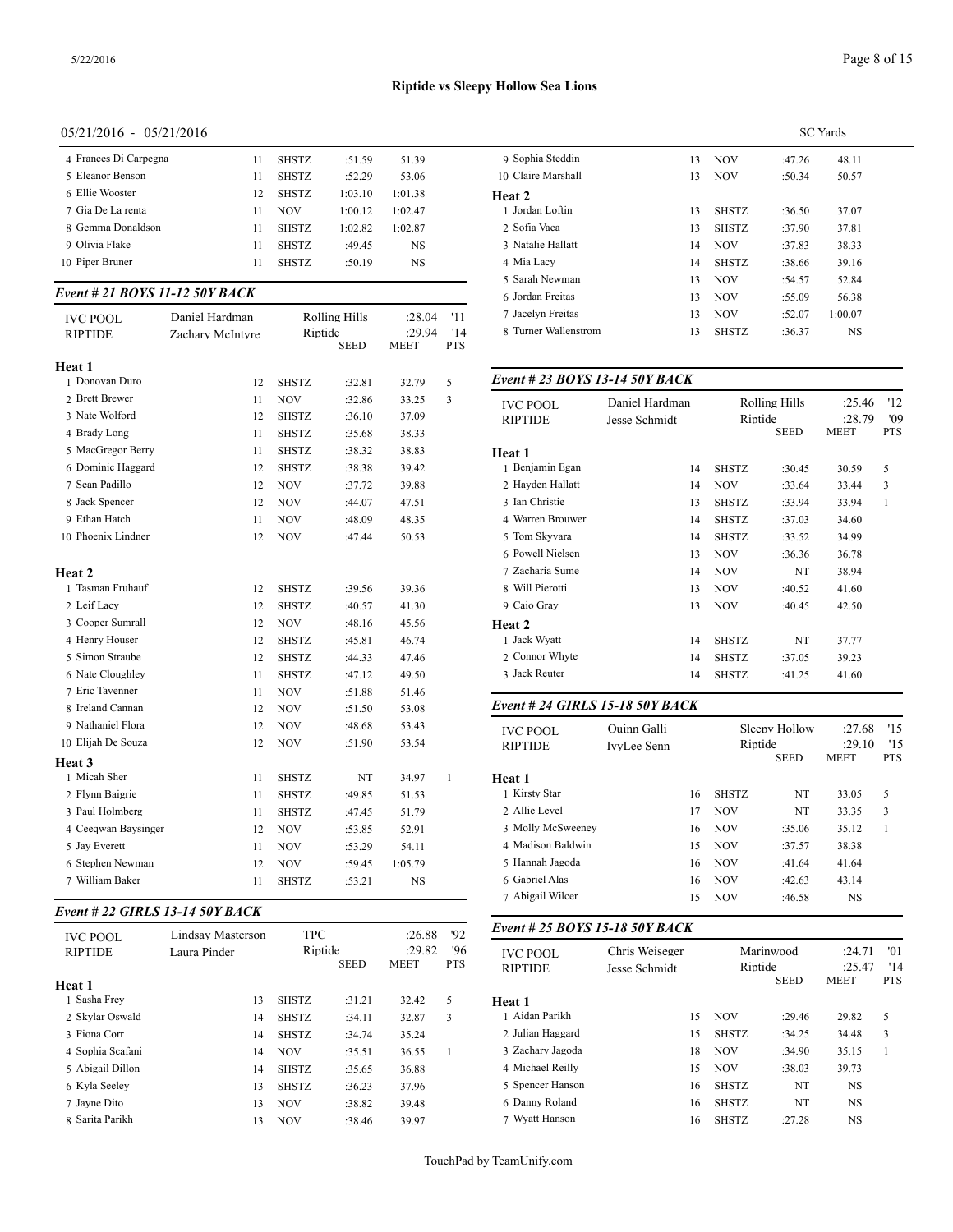| $0.31 \pm 1.20 \pm 0.00$<br>$0.97 = 1.90$ |    |              |        |    |                                 |
|-------------------------------------------|----|--------------|--------|----|---------------------------------|
| 8 Petey Galli                             | 18 | SHSTZ        | :28.77 | NS | <b>RIPTID</b>                   |
| 9 Connor Moynihan                         | 16 | <b>SHSTZ</b> | NT     | NS |                                 |
| 10 Logan Anderson                         | 15 | <b>SHSTZ</b> | :31.18 | NS | <b>Heat 1</b>                   |
| Heat 2                                    |    |              |        |    | 1 Daniel                        |
| 1 Nick Saloma                             | 15 | NOV          | NT     | NS | 2 Eleano                        |
|                                           |    |              |        |    | $2.5$ Taylor and $\overline{A}$ |

## *Event # 26 GIRLS 8&UN 25Y BREAST*

| <b>IVC POOL</b>         | Kristen Frazer   | <b>TPC</b>   |             | :19.18      | '91          | 5 Ashley Fine     |
|-------------------------|------------------|--------------|-------------|-------------|--------------|-------------------|
| <b>RIPTIDE</b>          | Louisa Salisburv | Riptide      |             | :21.00      | 93           | 6 Krittinee Thoms |
|                         |                  |              | <b>SEED</b> | <b>MEET</b> | <b>PTS</b>   | 7 Chelsea Reyes   |
| Heat 1                  |                  |              |             |             |              | 8 Allegra Di Carp |
| 1 Gabriella Reichley    | 8                | <b>SHSTZ</b> | :20.32      | 21.68       | 5            | 9 Fiona Mahl      |
| 2 Lucy Fredrickson      | 8                | <b>SHSTZ</b> | :24.47      | 24.73       | 3            | 10 Morgan Brew    |
| 3 Elsa Wahlstrom        | 8                | <b>SHSTZ</b> | :24.19      | 24.75       |              |                   |
| 4 McKenzie Kwei         | 8                | <b>NOV</b>   | :27.49      | 25.94       | $\mathbf{1}$ | Heat 2            |
| 5 Kaeley Sullivan       | 8                | <b>SHSTZ</b> | :25.28      | 26.96       |              | 1 Grace Diehl     |
| 6 Christina Kostelni    | 8                | <b>SHSTZ</b> | :26.25      | 27.30       |              | 2 Sophia Britt    |
| 7 MacKenzie Mann        | 8                | <b>SHSTZ</b> | :26.05      | 29.18       |              | 3 Avery Hinkelma  |
| 8 Rebecca Mark          | 7                | <b>NOV</b>   | NT          | DQ          |              | 4 Megan Wien      |
| 9 Delaney McClantoc     | $\tau$           | <b>NOV</b>   | NT          | DO          |              | 5 Allie Pierotti  |
| 10 Talbot McAndrews     | 8                | <b>NOV</b>   | :35.68      | <b>NS</b>   |              | 6 Lauren Cervante |
|                         |                  |              |             |             |              | 7 Olivia Hatch    |
| Heat 2                  |                  |              |             |             |              | 8 Avery Allen     |
| 1 Sanne Kostecki        | 8                | <b>SHSTZ</b> | :27.00      | 24.81       |              | 9 Delaney Fair    |
| 2 Sylvie Fine           | 8                | <b>SHSTZ</b> | :26.40      | 27.22       |              | 10 Tessa Miller   |
| 3 Hannah Reichley       | 6                | <b>SHSTZ</b> | :27.86      | 28.41       |              | Heat 3            |
| 4 Chloe Samlihan        | 8                | <b>SHSTZ</b> | :30.55      | 29.72       |              | 1 Samantha Gerne  |
| 5 Madeline Oelman       | 8                | <b>SHSTZ</b> | :28.63      | 30.02       |              | 2 Madeline Alster |
| 6 Frances Kramer        | 8                | <b>SHSTZ</b> | :28.02      | 30.40       |              | 3 Amelia Foster   |
| 7 Hazel Hovey           | $\tau$           | <b>SHSTZ</b> | :33.85      | 39.13       |              | 4 Alexandra Stein |
| 8 Katherine McConneloug | 8                | <b>SHSTZ</b> | :35.35      | <b>NS</b>   |              | 5 Tayleigh Birkie |
| 9 Charlotte Houser      | 8                | <b>SHSTZ</b> | :29.93      | <b>NS</b>   |              | 6 Makena Quinon   |
| Heat 3                  |                  |              |             |             |              | 7 Georgia Debok   |
| 1 Katie Murphy          | 6                | <b>SHSTZ</b> | :44.11      | 40.24       |              | 8 Avery Marne     |
| 2 Sophie Prussia        | 8                | <b>SHSTZ</b> | :42.61      | 40.89       |              | 9 Charlotte Schoc |
| 3 Ellen Winter          | 8                | <b>SHSTZ</b> | :36.66      | <b>NS</b>   |              | 10 Mina Swaim     |
|                         |                  |              |             |             |              |                   |

# *Event # 27 BOYS 8&UN 25Y BREAST*

| <b>IVC POOL</b>    | Michael Masterson | <b>TPC</b>   |             | :19.06 | $90^{\circ}$ | 2 Dempsey Boone   |
|--------------------|-------------------|--------------|-------------|--------|--------------|-------------------|
| <b>RIPTIDE</b>     | Eric Benson       |              | Riptide     |        | 95           | 3 Farah Loll      |
|                    |                   |              | <b>SEED</b> | MEET   | <b>PTS</b>   | 4 Taylor Renfrew  |
| Heat 1             |                   |              |             |        |              | 5 Sara Rice       |
| 1 Justin Tachiki   | $\overline{7}$    | <b>SHSTZ</b> | :25.54      | 24.98  | 5            | 6 Ava Brooks      |
| 2 Sean Chamberlin  | 7                 | <b>SHSTZ</b> | :29.87      | 27.67  | 3            | 7 Maya Bar-Cohe   |
| 3 William Sigler   | 8                 | <b>SHSTZ</b> | :26.86      | 28.08  |              | 8 Clara Bohner    |
| 4 Fisher Straube   | 8                 | <b>SHSTZ</b> | :26.65      | 29.19  |              | Heat 5            |
| 5 Nathan Greenberg | 7                 | <b>SHSTZ</b> | :29.60      | 29.78  |              | 1 Isobel Samlihan |
| 6 Luca Cirese      | 7                 | <b>SHSTZ</b> | :29.01      | 30.03  |              | 2 Cate Logan      |
| 7 Joshua Dixon     | 7                 | <b>SHSTZ</b> | :29.66      | 30.66  |              | 3 Harper Miller   |
| 8 Wyatt Everett    | 8                 | <b>NOV</b>   | NT          | 33.23  | 1            |                   |
| 9 Chase Stein      | 7                 | <b>SHSTZ</b> | :30.43      | DO     |              | Event # 29 $BOY$  |
| Heat 2             |                   |              |             |        |              | <b>IVC POOL</b>   |
| 1 Archer Diehl     | 8                 | <b>SHSTZ</b> | NT          | 27.79  |              | <b>RIPTIDE</b>    |
| 2 Graham Perkinson | 8                 | <b>SHSTZ</b> | :30.80      | 29.49  |              |                   |
| 3 Jonah Sher       | $\overline{7}$    | <b>SHSTZ</b> | :30.62      | 29.93  |              | <b>Heat 1</b>     |
|                    |                   |              |             |        |              |                   |

# *Event # 28 GIRLS 9-10 50Y BREAST*

|                       |                 |              |             | <b>SC</b> Yards |                   |
|-----------------------|-----------------|--------------|-------------|-----------------|-------------------|
| RIPTIDE               | Courtney Pinder | Riptide      | <b>SEED</b> | :38.64<br>MEET  | '94<br><b>PTS</b> |
| Heat 1                |                 |              |             |                 |                   |
| 1 Danielle Padillo    | 10              | <b>NOV</b>   | :43.94      | 44.16           | 5                 |
| 2 Eleanor Hayse       | 10              | <b>NOV</b>   | :45.85      | 44.82           | 3                 |
| 3 Ingrid Wahlstrom    | 10              | <b>SHSTZ</b> | :44.48      | 45.17           | 1                 |
| 4 Anya Frey           | 9               | <b>SHSTZ</b> | :45.39      | 47.87           |                   |
| 5 Ashley Fine         | 10              | <b>SHSTZ</b> | :47.48      | 48.42           |                   |
| 6 Krittinee Thomson   | 10              | <b>NOV</b>   | :49.46      | 48.76           |                   |
| 7 Chelsea Reyes       | 9               | NOV          | :50.73      | 50.08           |                   |
| 8 Allegra Di Carpegna | 9               | <b>SHSTZ</b> | :48.95      | 51.31           |                   |
| 9 Fiona Mahl          | 9               | <b>SHSTZ</b> | :47.31      | 51.31           |                   |
| 10 Morgan Brew        | 9               | NOV          | :56.42      | NS              |                   |
| Heat 2                |                 |              |             |                 |                   |
| 1 Grace Diehl         | 10              | <b>SHSTZ</b> | :51.44      | 51.36           |                   |
| 2 Sophia Britt        | 9               | <b>SHSTZ</b> | :50.99      | 52.01           |                   |
| 3 Avery Hinkelman     | 9               | <b>SHSTZ</b> | :50.25      | 52.99           |                   |
| 4 Megan Wien          | 10              | <b>NOV</b>   | :57.69      | 56.40           |                   |
| 5 Allie Pierotti      | 10              | NOV          | 1:05.94     | 1:06.04         |                   |
| 6 Lauren Cervantez    | 9               | NOV          | 1:06.57     | 1:07.00         |                   |
| 7 Olivia Hatch        | 9               | NOV          | 1:03.83     | 1:07.43         |                   |
| 8 Avery Allen         | 9               | NOV          | 1:01.54     | DQ              |                   |
| 9 Delaney Fair        | 10              | <b>SHSTZ</b> | :51.40      | NS              |                   |
| 10 Tessa Miller       | 9               | SHSTZ        | :51.60      | NS              |                   |
| <b>Heat 3</b>         |                 |              |             |                 |                   |
| 1 Samantha Gerner     | 10              | <b>SHSTZ</b> | :51.74      | 49.98           |                   |
| 2 Madeline Alsterlind | 10              | <b>SHSTZ</b> | :53.10      | 53.49           |                   |
| 3 Amelia Foster       | 10              | SHSTZ        | :51.69      | 53.52           |                   |
| 4 Alexandra Stein     | 10              | <b>SHSTZ</b> | :51.77      | 53.92           |                   |
| 5 Tayleigh Birkie     | 10              | <b>SHSTZ</b> | :51.95      | 53.93           |                   |
| 6 Makena Quinones     | 9               | <b>SHSTZ</b> | :53.38      | 53.99           |                   |
| 7 Georgia Debok       | 10              | <b>SHSTZ</b> | :54.69      | 55.15           |                   |
| 8 Avery Marne         | 9               | <b>SHSTZ</b> | :53.74      | 55.55           |                   |
| 9 Charlotte Schock    | 10              | <b>SHSTZ</b> | :56.52      | 58.00           |                   |
| 10 Mina Swaim         | 9               | <b>SHSTZ</b> | :56.14      | NS              |                   |
| Heat 4                |                 |              |             |                 |                   |
| 1 Piper Kelly         | 9               | <b>SHSTZ</b> | :57.21      | 57.50           |                   |
| 2 Dempsey Boone       | 9               | <b>SHSTZ</b> | 1:00.44     | 59.42           |                   |
| 3 Farah Loll          | 10              | SHSTZ        | :57.02      | 59.45           |                   |
| 4 Taylor Renfrew      | 10              | SHSTZ        | :57.80      | 1:00.81         |                   |
| 5 Sara Rice           | 10              | SHSTZ        | :57.64      | 1:02.26         |                   |
| 6 Ava Brooks          | 9               | SHSTZ        | 1:07.04     | 1:02.85         |                   |
| 7 Maya Bar-Cohen      | 9               | SHSTZ        | 1:01.93     | 1:04.65         |                   |
| 8 Clara Bohner        | 9               | SHSTZ        | 1:01.87     | NS              |                   |
| Heat 5                |                 |              |             |                 |                   |
| 1 Isobel Samlihan     | 10              | SHSTZ        | NT          | 48.32           |                   |
| 2 Cate Logan          | 10              | SHSTZ        | NT          | 50.82           |                   |
| 3 Harper Miller       | 9               | SHSTZ        | 1:10.32     | NS              |                   |

| <b>IVC POOL</b><br><b>RIPTIDE</b> | Zachary McIntyre<br>Zachary McIntyre | Novato<br>Riptide<br><b>SEED</b> |        | :34.40<br>:34.40<br><b>MEET</b> | '13<br>'13<br><b>PTS</b> |
|-----------------------------------|--------------------------------------|----------------------------------|--------|---------------------------------|--------------------------|
| Heat 1                            |                                      |                                  |        |                                 |                          |
| 1 Ayman Wachelka                  | 9                                    | <b>SHSTZ</b>                     | :45.19 | 46.26                           | 5.                       |
| 2 James Gregor                    | 10                                   | <b>SHSTZ</b>                     | :45.31 | 4734                            | 3                        |

Page 9 of 15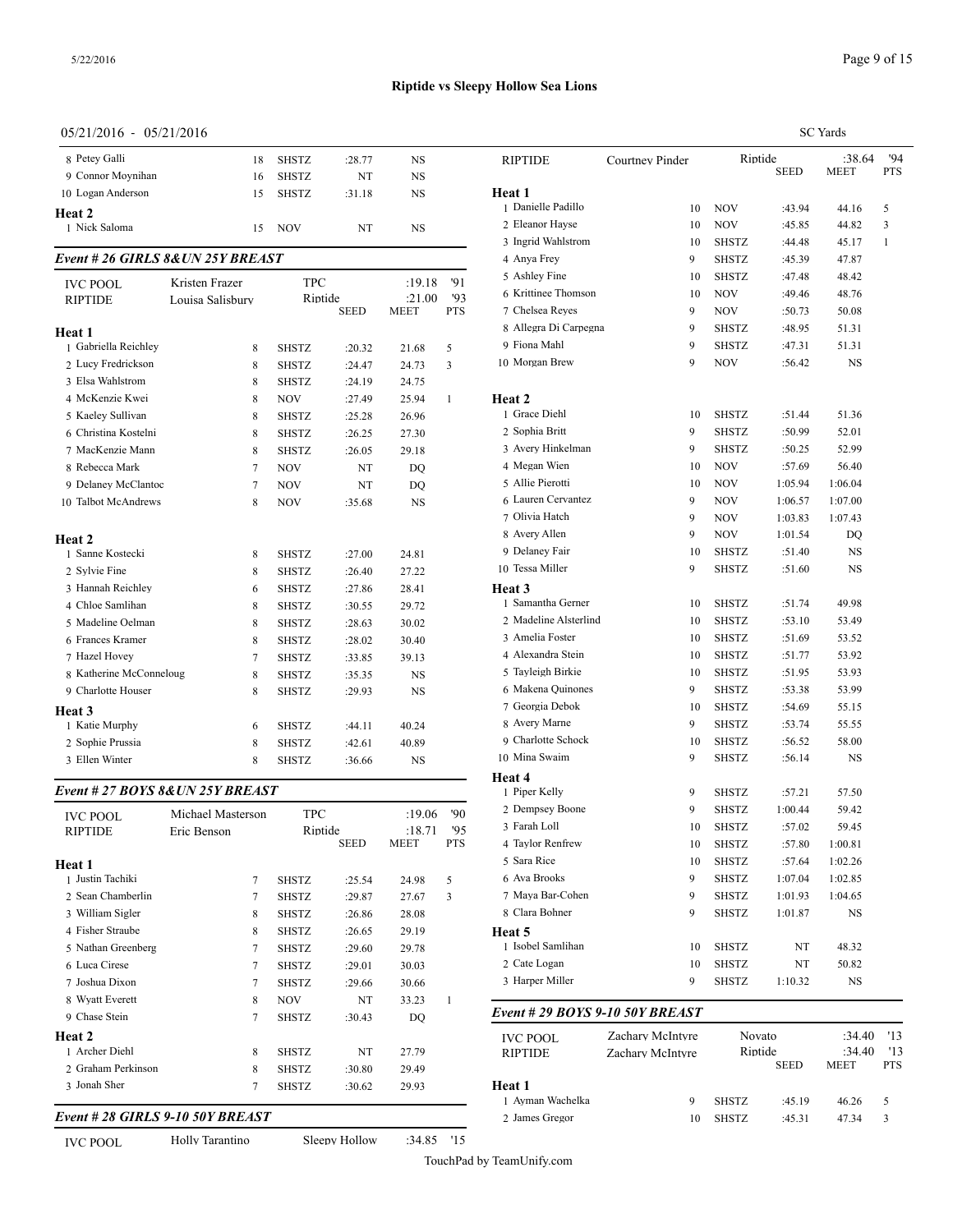## 05/21/2016 - 05/21/2016

| 3 Haakon Lacy       | 9  | <b>SHSTZ</b> | :50.02  | 49.50     |   | 6 Stella Cic    |
|---------------------|----|--------------|---------|-----------|---|-----------------|
| 4 Liam Kriessmann   | 10 | <b>SHSTZ</b> | :53.04  | 51.31     |   | 7 Gillian M     |
| 5 Jaden Sher        | 10 | <b>SHSTZ</b> | :50.85  | 53.36     |   | 8 Lauren M      |
| 6 Nathan Kwei       | 10 | <b>NOV</b>   | :58.94  | 57.37     | 1 | 9 Katherine     |
| 7 Shane Britton     | 10 | <b>NOV</b>   | :57.80  | 59.28     |   | 10 Adriana F    |
| 8 Alvan Liang       | 9  | <b>NOV</b>   | :58.66  | 59.47     |   | Heat 4          |
| 9 Andrew Halsing    | 9  | <b>NOV</b>   | :58.76  | 1:00.38   |   | 1 Olivia Do     |
| 10 Tanay Muppidi    | 9  | <b>NOV</b>   | NT      | 1:17.78   |   | 2 Olivia Rio    |
| Heat 2              |    |              |         |           |   | 3 Margot W      |
| 1 Frank Forsman     | 10 | <b>SHSTZ</b> | :55.45  | 54.91     |   | 4 Eleanor B     |
| 2 Ian Sharp         | 9  | <b>SHSTZ</b> | :54.34  | 55.83     |   | 5 Chloe Kra     |
| 3 Elijah Boone      | 10 | <b>SHSTZ</b> | :55.67  | 55.87     |   | 6 Frances D     |
| 4 Brody Rhodes      | 10 | <b>SHSTZ</b> | 1:01.40 | 1:01.05   |   | 7 Francesca     |
| 5 Henry Manning     | 9  | <b>SHSTZ</b> | :57.59  | 1:01.54   |   | 8 Gemma D       |
| 6 Cooper McCollum   | 9  | <b>SHSTZ</b> | 1:03.86 | 1:02.70   |   | 9 Yasmine l     |
| 7 Jack Podbov       | 9  | <b>SHSTZ</b> | 1:06.36 | 1:03.38   |   | 10 Olivia Fla   |
| 8 Lucas Silva       | 10 | <b>SHSTZ</b> | 1:09.09 | 1:08.91   |   |                 |
| 9 Griffin Cooper    | 10 | <b>SHSTZ</b> | NT      | 1:27.51   |   |                 |
| 10 John McConneloug | 10 | <b>SHSTZ</b> | :55.70  | <b>NS</b> |   | Event # $31$    |
| Heat 3              |    |              |         |           |   | <b>IVC POOI</b> |
| 1 Nash Winslow      | 9  | <b>SHSTZ</b> | 1:15.14 | 1:12.80   |   | <b>RIPTIDE</b>  |
| 2 Rowan Baigrie     | 10 | <b>SHSTZ</b> | 1:10.23 | 1:14.50   |   |                 |
| 3 Charles Harges    | 9  | <b>SHSTZ</b> | NT      | <b>NS</b> |   | Heat 1          |
|                     |    |              |         |           |   |                 |

# *Event # 30 GIRLS 11-12 50Y BREAST*

| <b>IVC POOL</b>      | Halle Morris     |              | Lucas Vallev | :31.51      | '10        | 4 Sean Padillo    |
|----------------------|------------------|--------------|--------------|-------------|------------|-------------------|
| <b>RIPTIDE</b>       | Louisa Salisburv |              | Riptide      | :34.24      | '97        | 5 Leif Lacy       |
|                      |                  |              | <b>SEED</b>  | <b>MEET</b> | <b>PTS</b> | 6 Jeremy Tachiki  |
| Heat 1               |                  |              |              |             |            | 7 Paul Holmberg   |
| 1 Elizabeth Chatard  | 12               | <b>SHSTZ</b> | :33.43       | 33.80       | $*5$       | 8 Cooper Sumrall  |
| 2 Madeline Folkers   | 12               | <b>SHSTZ</b> | :36.09       | 37.17       | 3          | 9 Ireland Cannan  |
| 3 Amira Wachelka     | 11               | <b>SHSTZ</b> | :37.82       | 38.34       |            | 10 Ethan Hatch    |
| 4 Emma Sampson       | 12               | <b>SHSTZ</b> | :37.39       | 38.82       |            | Heat 2            |
| 5 Sonya Urban        | 12               | <b>NOV</b>   | :42.33       | 40.73       | 1          | 1 Nate Wolford    |
| 6 Courtney Mar       | 12               | <b>SHSTZ</b> | :40.34       | 40.90       |            | 2 Wyatt Thomas    |
| 7 Kate O'Leary       | 12               | <b>NOV</b>   | :41.14       | 40.98       |            | 3 Nate Cloughley  |
| 8 Laura Hatch        | 12               | <b>NOV</b>   | :43.60       | 43.52       |            | 4 Eric Tavenner   |
| 9 Gianna Scafani     | 11               | <b>NOV</b>   | :44.64       | 45.17       |            | 5 Flynn Baigrie   |
| 10 Lily Ott          | 12               | <b>NOV</b>   | :43.97       | 45.59       |            | 6 Jay Everett     |
| <b>Heat 2</b>        |                  |              |              |             |            | 7 Tucker Briggs   |
| 1 Harley Debok       | 12               | <b>SHSTZ</b> | :42.73       | 41.83       |            | 8 Oliver Cooper   |
| 2 Schuyler Kallmeyer | 12               | <b>SHSTZ</b> | :41.51       | 42.37       |            |                   |
| 3 Lucy Hinkelman     | 11               | <b>SHSTZ</b> | :42.28       | 42.64       |            | Event # 32 GIRI   |
| 4 Elle Carrow        | 11               | <b>NOV</b>   | :45.67       | 45.35       |            | <b>IVC POOL</b>   |
| 5 Ava Nielsen        | 11               | <b>NOV</b>   | :49.57       | 48.47       |            | <b>RIPTIDE</b>    |
| 6 Alexis Grusby      | 12               | <b>NOV</b>   | :47.92       | 49.91       |            |                   |
| 7 Michaelanne Cannan | 11               | <b>NOV</b>   | :52.93       | 53.69       |            | Heat 1            |
| 8 Fiona Bihn         | 11               | <b>SHSTZ</b> | :43.13       | DO          |            | 1 Ann Wooster     |
| 9 Shaalin Anand      | 12               | <b>NOV</b>   | :48.60       | <b>NS</b>   |            | 2 Sidney Stalie   |
| 10 Charlotte Traub   | 12               | <b>SHSTZ</b> | :40.66       | <b>NS</b>   |            | 3 Ava White       |
| <b>Heat 3</b>        |                  |              |              |             |            | 4 Kyla Seeley     |
| 1 Sophia Riemer      | 12               | <b>SHSTZ</b> | :45.35       | 45.08       |            | 5 Sofia Vaca      |
| 2 Stasia Winslow     | 12               | <b>SHSTZ</b> | :43.74       | 45.21       |            | 6 Claire Marshall |
| 3 Brooke Oswald      | 11               | <b>SHSTZ</b> | :46.30       | 45.63       |            | 7 Jacelyn Freitas |
| 4 Sienna Sume        | 12               | <b>NOV</b>   | NT           | 45.87       |            | 8 Jordan Freitas  |
| 5 Anika Lundbaek     | 12               | <b>SHSTZ</b> | :44.48       | 47.08       |            | 9 Sarah Newman    |

|                       |    | SC Yards     |        |       |  |  |
|-----------------------|----|--------------|--------|-------|--|--|
| 6 Stella Cico         | 11 | <b>SHSTZ</b> | :44.54 | 47.32 |  |  |
| 7 Gillian Mahl        | 11 | <b>SHSTZ</b> | :45.80 | 47.78 |  |  |
| 8 Lauren Matthys      | 12 | <b>SHSTZ</b> | :47.09 | 47.99 |  |  |
| 9 Katherine Schock    | 12 | <b>SHSTZ</b> | :46.49 | 48.80 |  |  |
| 10 Adriana Hansen     | 12 | <b>NOV</b>   | NT     | 50.69 |  |  |
| Heat 4                |    |              |        |       |  |  |
| 1 Olivia Dow          | 12 | <b>SHSTZ</b> | NT     | 41.42 |  |  |
| 2 Olivia Rice         | 12 | <b>SHSTZ</b> | NT     | 44.51 |  |  |
| 3 Margot West         | 11 | <b>SHSTZ</b> | :50.76 | 51.33 |  |  |
| 4 Eleanor Benson      | 11 | <b>SHSTZ</b> | :49.42 | 51.41 |  |  |
| 5 Chloe Krashanoff    | 12 | <b>SHSTZ</b> | :50.19 | 51.60 |  |  |
| 6 Frances Di Carpegna | 11 | <b>SHSTZ</b> | :57.21 | 54.10 |  |  |
| 7 Francesca Britt     | 11 | <b>SHSTZ</b> | :49.86 | 54.14 |  |  |
| 8 Gemma Donaldson     | 11 | <b>SHSTZ</b> | :52.86 | 56.03 |  |  |
| 9 Yasmine Lofstrom    | 11 | <b>SHSTZ</b> | :56.76 | 57.68 |  |  |
| 10 Olivia Flake       | 11 | <b>SHSTZ</b> | :49.57 | NS    |  |  |
|                       |    |              |        |       |  |  |

# *Event # 31 BOYS 11-12 50Y BREAST*

| <b>IVC POOL</b>   | Nathan Luis      |              | <b>Rolling Hills</b> | :31.20      | '14          |
|-------------------|------------------|--------------|----------------------|-------------|--------------|
| <b>RIPTIDE</b>    | Zachary McIntyre |              | Riptide              |             | '14          |
|                   |                  |              | <b>SEED</b>          | <b>MEET</b> | <b>PTS</b>   |
| Heat 1            |                  |              |                      |             |              |
| 1 Nicholas Lafave | 12               | <b>SHSTZ</b> | :39.09               | 38.25       | 5            |
| 2 Sam Rhinehart   | 11               | <b>NOV</b>   | :40.10               | 38.83       | 3            |
| 3 Jacob Dixon     | 11               | <b>SHSTZ</b> | :40.79               | 41.29       | $\mathbf{1}$ |
| 4 Sean Padillo    | 12               | <b>NOV</b>   | :41.11               | 42.91       |              |
| 5 Leif Lacy       | 12               | <b>SHSTZ</b> | :42.25               | 43.33       |              |
| 6 Jeremy Tachiki  | 11               | <b>SHSTZ</b> | :43.87               | 44.70       |              |
| 7 Paul Holmberg   | 11               | <b>SHSTZ</b> | :45.95               | 45.30       |              |
| 8 Cooper Sumrall  | 12               | <b>NOV</b>   | :49.48               | 49.95       |              |
| 9 Ireland Cannan  | 12               | <b>NOV</b>   | :48.75               | 50.33       |              |
| 10 Ethan Hatch    | 11               | <b>NOV</b>   | :54.26               | 51.11       |              |
| Heat 2            |                  |              |                      |             |              |
| 1 Nate Wolford    | 12               | <b>SHSTZ</b> | NT                   | 42.50       |              |
| 2 Wyatt Thomas    | 12               | <b>SHSTZ</b> | :47.79               | 45.39       |              |
| 3 Nate Cloughley  | 11               | <b>SHSTZ</b> | NT                   | 51.78       |              |
| 4 Eric Tavenner   | 11               | <b>NOV</b>   | :57.75               | 58.15       |              |
| 5 Flynn Baigrie   | 11               | <b>SHSTZ</b> | :56.73               | 58.17       |              |
| 6 Jay Everett     | 11               | <b>NOV</b>   | 1:03.65              | 1:05.75     |              |
| 7 Tucker Briggs   | 11               | <b>SHSTZ</b> | :46.39               | <b>NS</b>   |              |
| 8 Oliver Cooper   | 12               | <b>SHSTZ</b> | 1:28.36              | NS          |              |
|                   |                  |              |                      |             |              |

## *Event # 32 GIRLS 13-14 50Y BREAST*

| <b>IVC POOL</b>   | Nicolette Jasko | <b>ORCA</b>  |                        | :31.18                | 15                |
|-------------------|-----------------|--------------|------------------------|-----------------------|-------------------|
| <b>RIPTIDE</b>    | Allie Level     |              | Riptide<br><b>SEED</b> | :32.00<br><b>MEET</b> | '13<br><b>PTS</b> |
| Heat 1            |                 |              |                        |                       |                   |
| 1 Ann Wooster     | 14              | <b>SHSTZ</b> | :36.21                 | 36.78                 | 5                 |
| 2 Sidney Stalie   | 14              | <b>NOV</b>   | :38.70                 | 38.91                 | 3                 |
| 3 Ava White       | 13              | <b>SHSTZ</b> | :40.13                 | 40.61                 |                   |
| 4 Kyla Seelev     | 13              | <b>SHSTZ</b> | :39.70                 | 40.76                 |                   |
| 5 Sofia Vaca      | 13              | <b>SHSTZ</b> | :40.50                 | 41.75                 |                   |
| 6 Claire Marshall | 13              | <b>NOV</b>   | :50.31                 | 49.26                 |                   |
| 7 Jacelyn Freitas | 13              | <b>NOV</b>   | :49.70                 | 51.17                 |                   |
| 8 Jordan Freitas  | 13              | <b>NOV</b>   | :55.81                 | 51.67                 |                   |
| 9 Sarah Newman    | 13              | <b>NOV</b>   | :59.19                 | 57.95                 |                   |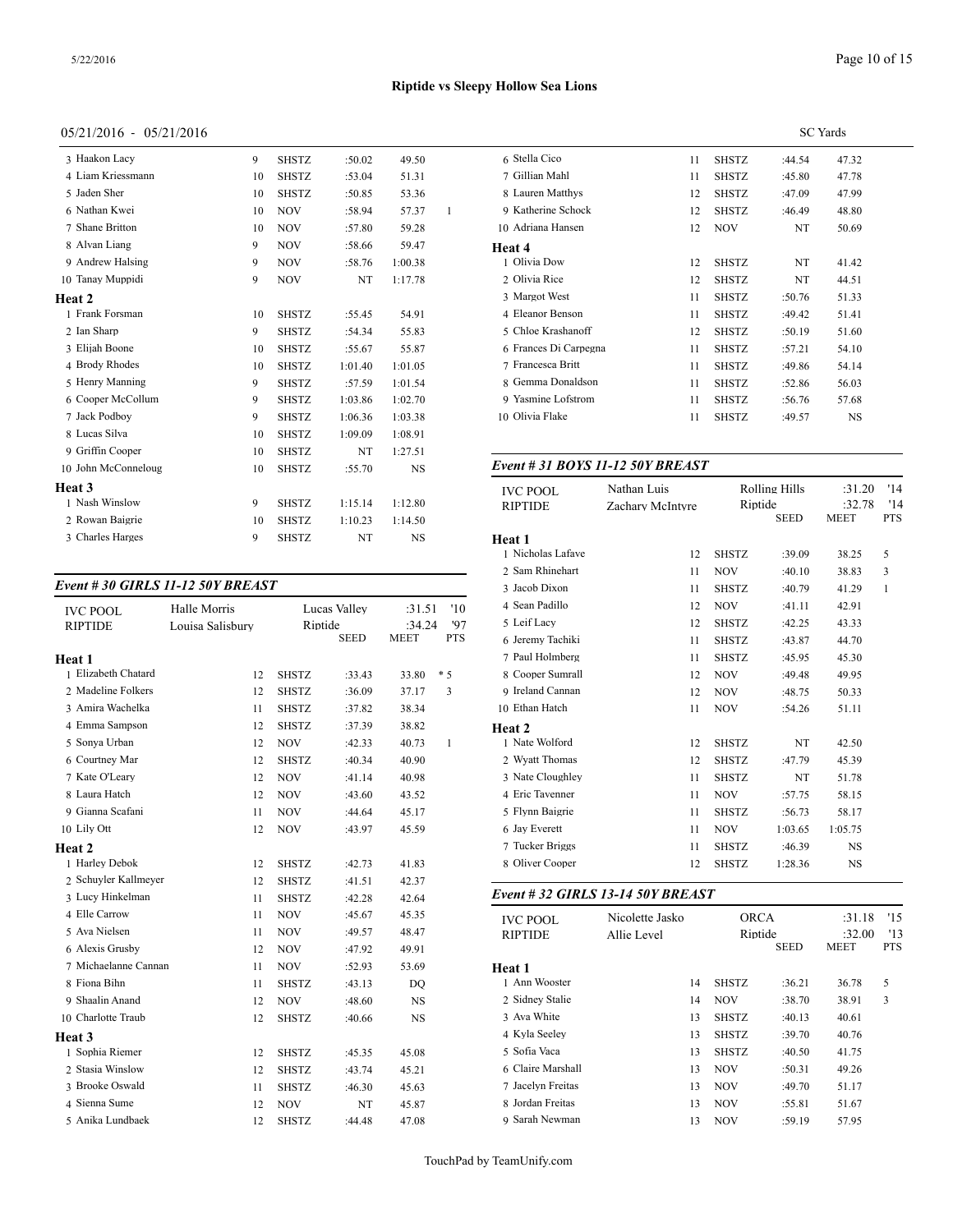## 05/21/2016 - 05/21/2016

| 10 Courtney Jarrett | 14 | <b>SHSTZ</b> | :37.53 | NS    |              |
|---------------------|----|--------------|--------|-------|--------------|
| Heat 2              |    |              |        |       | Heat 1       |
| 1 Mia Lacy          | 14 | <b>SHSTZ</b> | :41.45 | 40.09 | 1 Nadya Wa   |
| 2 Natalie Hallatt   | 14 | <b>NOV</b>   | :39.68 | 40.59 | 2 Beatrice I |
| 3 Fiona Chamberlin  | 13 | <b>SHSTZ</b> | :43.01 | 43.29 | 3 Paige Mu   |
| 4 Sophia Steddin    | 13 | <b>NOV</b>   | NT     | NS    | 4 Lauren Ro  |
| 5 Abigail Dillon    | 14 | <b>SHSTZ</b> | NT     | NS    | 5 Anja Bay   |
|                     |    |              |        |       |              |

#### *Event # 33 BOYS 13-14 50Y BREAST*

| <b>IVC POOL</b>   | Mike Anderson |              | Sleepy Hollow | :28.74                | 93                | 8 Daniela Melame<br>9 Coda Swaim |
|-------------------|---------------|--------------|---------------|-----------------------|-------------------|----------------------------------|
| <b>RIPTIDE</b>    | Jesse Schmidt | Riptide      | <b>SEED</b>   | :30.52<br><b>MEET</b> | '10<br><b>PTS</b> | 10 Stella Gregor                 |
| Heat 1            |               |              |               |                       |                   | Heat 2                           |
| 1 Ray Holmberg    | 14            | <b>SHSTZ</b> | :31.51        | 30.99                 | 5                 | 1 Elsa Wahlstrom                 |
| 2 Henry Cosentino | 14            | <b>SHSTZ</b> | :33.07        | 34.20                 | 3                 | 2 Holly Hovey                    |
| 3 Isaiah Williams | 13            | <b>SHSTZ</b> | :34.07        | 34.89                 |                   | 3 Zoe White                      |
| 4 Warren Brouwer  | 14            | <b>SHSTZ</b> | :35.48        | 35.40                 |                   | 4 Josie Sumrall                  |
| 5 Gavin Dow       | 14            | <b>SHSTZ</b> | :35.21        | 36.33                 |                   | 5 Talia Anand                    |
| 6 Gregory Finn    | 13            | <b>SHSTZ</b> | :36.75        | 37.02                 |                   | 6 Gipsy Gregor                   |
| 7 Sam Morris      | 13            | <b>NOV</b>   | :37.23        | 38.25                 | 1                 |                                  |
| 8 Jack Wyatt      | 14            | <b>SHSTZ</b> | :37.92        | 38.80                 |                   |                                  |
| 9 Zacharia Sume   | 14            | <b>NOV</b>   | :42.39        | 44.35                 |                   | Event # $37 BOY$                 |
| 10 Mason Barnes   | 14            | <b>SHSTZ</b> | :32.31        | <b>NS</b>             |                   | <b>IVC POOL</b>                  |
| Heat 2            |               |              |               |                       |                   | <b>RIPTIDE</b>                   |
| 1 Tom Skyvara     | 14            | <b>SHSTZ</b> | :38.28        | 39.71                 |                   |                                  |
| 2 Lars Matthys    | 14            | <b>SHSTZ</b> | :39.19        | 40.96                 |                   | Heat 1                           |
| 3 Jack Reuter     | 14            | <b>SHSTZ</b> | :41.55        | 42.04                 |                   | 1 Nolan Anderson                 |
| 4 Connor Whyte    | 14            | <b>SHSTZ</b> | :40.83        | 43.11                 |                   | 2 Kai Makino                     |
|                   |               |              |               |                       |                   | .                                |

#### *Event # 34 GIRLS 15-18 50Y BREAST*

| Lori Dang<br><b>IVC POOL</b><br><b>RIPTIDE</b><br>Allie Level |  |    |            | Swimarin<br>Riptide | :31.75<br>:32.79 | '82<br>'14 | 6 Luke Tyson<br>7 Wyatt Britton |
|---------------------------------------------------------------|--|----|------------|---------------------|------------------|------------|---------------------------------|
|                                                               |  |    |            | <b>SEED</b>         | <b>MEET</b>      | <b>PTS</b> | 8 Ouinn Ostroff                 |
| Heat 1                                                        |  |    |            |                     |                  |            | 9 Nolan Kriessma                |
| 1 Sasha Urban                                                 |  | 15 | <b>NOV</b> | :34.29              | 34.07            | 5          |                                 |
| 2. Allie Level                                                |  | 17 | <b>NOV</b> | NT                  | 35.31            | 3          | Event #38 GIRI                  |
| 3 Hannah Wellesley-Winter                                     |  | 15 | <b>NOV</b> | :41.06              | 40.36            |            | <b>IVC POOL</b>                 |
| 4 Emma Brandt                                                 |  | 16 | <b>NOV</b> | :40.49              | 41.45            |            | <b>RIPTIDE</b>                  |
| 5 Hannah Jagoda                                               |  | 16 | <b>NOV</b> | :46.64              | 45.90            |            |                                 |
| 6 Abigail Wilcer                                              |  | 15 | <b>NOV</b> | :45.06              | NS               |            | Heat 1                          |

#### *Event # 35 BOYS 15-18 50Y BREAST*

| <b>IVC POOL</b><br><b>RIPTIDE</b>                                                                               | Mickey Gorek<br>Jesse Schmidt |    | <b>TPC</b><br>Riptide |             | :27.56<br>:27.61 | '81<br>'13 | 3 Hannah Nichola<br>4 Kelsev Riemer |
|-----------------------------------------------------------------------------------------------------------------|-------------------------------|----|-----------------------|-------------|------------------|------------|-------------------------------------|
|                                                                                                                 |                               |    |                       | <b>SEED</b> | <b>MEET</b>      | <b>PTS</b> | 5 Lucy Lafave                       |
| Heat 1                                                                                                          |                               |    |                       |             |                  |            | 6 Eva Vaca                          |
| 1 Bennett Brewer                                                                                                |                               | 15 | <b>NOV</b>            | :33.06      | 33.09            | 5          | 7 Eleanor Havse                     |
| 2 Zachary Jagoda                                                                                                |                               | 18 | <b>NOV</b>            | :34.26      | 34.42            | 3          | 8 Isobel Samlihan                   |
| 3 Nick Saloma                                                                                                   |                               | 15 | <b>NOV</b>            | :35.16      | 35.25            |            | 9 Alora Stoddard                    |
| 4 Oliver White                                                                                                  |                               | 15 | <b>SHSTZ</b>          | :36.92      | 36.06            | 1          | Heat 2                              |
| 5 Michael Reilly                                                                                                |                               | 15 | <b>NOV</b>            | :39.73      | <b>NS</b>        |            | 1 Sophia Britt                      |
| 6 Keenan Anderson                                                                                               |                               | 17 | <b>SHSTZ</b>          | :29.22      | NS               |            | 2 Avery Hinkelma                    |
| 7 Stefan Venne                                                                                                  |                               | 15 | <b>SHSTZ</b>          | :30.47      | NS               |            | 3 Katharine Diper                   |
| $F_{\rm max}$ $\mu$ $\beta$ $\ell$ $\beta$ $ID$ $I$ $C$ $0$ $\theta$ $I$ $I$ $N$ $\beta$ $\epsilon$ $V$ $I$ $V$ |                               |    |                       |             |                  |            | $E_{\text{max}}$ $\mu$ 20 DOV       |

#### *Event # 36 GIRLS 8&UN 25Y FLY*

| <b>IVC POOL</b> | Lindsay Masterson | TPC     | :15.77 |
|-----------------|-------------------|---------|--------|
| <b>RIPTIDE</b>  | Kalev McIntyre    | Riptide | :17.03 |

|                   |                |              | <b>SC</b> Yards |             |              |
|-------------------|----------------|--------------|-----------------|-------------|--------------|
|                   |                |              | <b>SEED</b>     | <b>MEET</b> | <b>PTS</b>   |
| Heat 1            |                |              |                 |             |              |
| 1 Nadya Wachelka  | 8              | <b>SHSTZ</b> | :16.33          | 17.46       | 5            |
| 2 Beatrice Hayse  | 8              | <b>NOV</b>   | :19.03          | 18.63       | 3            |
| 3 Paige Murphy    | 8              | <b>SHSTZ</b> | :21.30          | 22.46       | $\mathbf{1}$ |
| 4 Lauren Reagan   | $\overline{7}$ | <b>SHSTZ</b> | :20.16          | 22.58       |              |
| 5 Anja Bayer      | 8              | <b>NOV</b>   | :26.79          | 27.10       |              |
| 6 Rhea Robinson   | 7              | <b>NOV</b>   | :40.40          | 43.16       |              |
| 7 Elena Basso     | 6              | <b>NOV</b>   | :37.85          | 45.85       |              |
| 8 Daniela Melamed | 8              | <b>NOV</b>   | :32.10          | NS.         |              |
| 9 Coda Swaim      | 8              | <b>SHSTZ</b> | :23.06          | NS.         |              |
| 10 Stella Gregor  | 8              | <b>SHSTZ</b> | :22.55          | NS.         |              |
| Heat 2            |                |              |                 |             |              |
| 1 Elsa Wahlstrom  | 8              | <b>SHSTZ</b> | :23.21          | 22.77       |              |
| 2 Holly Hovey     | $\overline{7}$ | <b>SHSTZ</b> | NT              | 27.33       |              |
| 3 Zoe White       | 7              | <b>SHSTZ</b> | NT              | 35.06       |              |
| 4 Josie Sumrall   | 7              | <b>NOV</b>   | NT              | 39.18       |              |
| 5 Talia Anand     | $\overline{7}$ | <b>NOV</b>   | NT              | 41.62       |              |
| 6 Gipsy Gregor    | 6              | <b>SHSTZ</b> | :39.16          | NS          |              |
|                   |                |              |                 |             |              |

## *Event # 37 BOYS 8&UN 25Y FLY*

| <b>IVC POOL</b>              | Dash Rothberg      |                | <b>RRCM</b>            |                     | :15.07                | 95                |
|------------------------------|--------------------|----------------|------------------------|---------------------|-----------------------|-------------------|
| <b>RIPTIDE</b>               | Peter Wicklund     |                | Riptide                |                     | :16.01                | '95               |
|                              |                    |                |                        | <b>SEED</b>         | MEET                  | <b>PTS</b>        |
| Heat 1                       |                    |                |                        |                     |                       |                   |
| 1 Nolan Anderson             |                    | 8              | <b>SHSTZ</b>           | :17.21              | 18.59                 | 5                 |
| 2 Kai Makino                 |                    | $\overline{7}$ | <b>SHSTZ</b>           | :24.78              | 24.75                 | 3                 |
| 3 Luke Davis                 |                    | 8              | <b>SHSTZ</b>           | NT                  | 25.63                 |                   |
| 4 Charlie Malone             |                    | 8              | <b>NOV</b>             | :28.86              | 33.27                 | $\mathbf{1}$      |
| 5 Wyatt Everett              |                    | 8              | <b>NOV</b>             | :31.82              | 33.41                 |                   |
| 6 Luke Tyson                 |                    | 8              | <b>NOV</b>             | :33.98              | 36.60                 |                   |
| 7 Wyatt Britton              |                    | 8              | <b>NOV</b>             | :34.95              | 39.28                 |                   |
| 8 Ouinn Ostroff              |                    | 7              | <b>NOV</b>             | NT                  | DQ                    |                   |
| 9 Nolan Kriessmann           |                    | 8              | <b>SHSTZ</b>           | NT                  | NS                    |                   |
| Event #38 GIRLS 9-10 50Y FLY |                    |                |                        |                     |                       |                   |
| <b>IVC POOL</b>              | <b>Reese Burns</b> |                |                        | <b>Scott Valley</b> | :29.32                | '13               |
| <b>RIPTIDE</b>               | Karli Bobus        |                | Riptide<br><b>SEED</b> |                     | :33.02<br><b>MEET</b> | '97<br><b>PTS</b> |
| Heat 1                       |                    |                |                        |                     |                       |                   |
| 1 Loretta Hovey              |                    | 10             | <b>SHSTZ</b>           | :36.45              | 37.78                 | 5                 |
| 2 Ingrid Wahlstrom           |                    | 10             | <b>SHSTZ</b>           | :38.57              | 40.26                 | 3                 |
| 3 Hannah Nicholas            |                    | 10             | <b>NOV</b>             | :43.81              | 41.15                 | $\mathbf{1}$      |
| 4 Kelsey Riemer              |                    | 10             | <b>SHSTZ</b>           | :42.33              | 41.44                 |                   |
| 5 Lucy Lafave                |                    | 10             | <b>SHSTZ</b>           | :41.32              | 42.81                 |                   |
| 6 Eva Vaca                   |                    | 10             | <b>SHSTZ</b>           | :42.24              | 43.15                 |                   |
| 7 Eleanor Hayse              |                    | 10             | <b>NOV</b>             | :43.01              | 43.26                 |                   |
| 8 Isobel Samlihan            |                    | 10             | <b>SHSTZ</b>           | :41.31              | 46.17                 |                   |
| 9 Alora Stoddard             |                    | 9              | <b>NOV</b>             | 1:08.52             | 1:09.65               |                   |
| Heat 2                       |                    |                |                        |                     |                       |                   |
| 1 Sophia Britt               |                    | 9              | <b>SHSTZ</b>           | :48.00              | 46.90                 |                   |
| 2 Avery Hinkelman            |                    | 9              | <b>SHSTZ</b>           | :46.68              | 47.83                 |                   |
| 3 Katharine Diperna-Pavlich  |                    | 10             | <b>SHSTZ</b>           | NT                  | NS                    |                   |
| Event #39 BOYS 9-10 50Y FLY  |                    |                |                        |                     |                       |                   |
| <b>IVC POOL</b>              | Ethan Lewczyk      |                |                        | <b>Scott Valley</b> | :29.28                | '12               |
| <b>RIPTIDE</b>               | Peter Wicklund     |                | Riptide                |                     | :29.31                | '97               |

Page 11 of 15

TouchPad by TeamUnify.com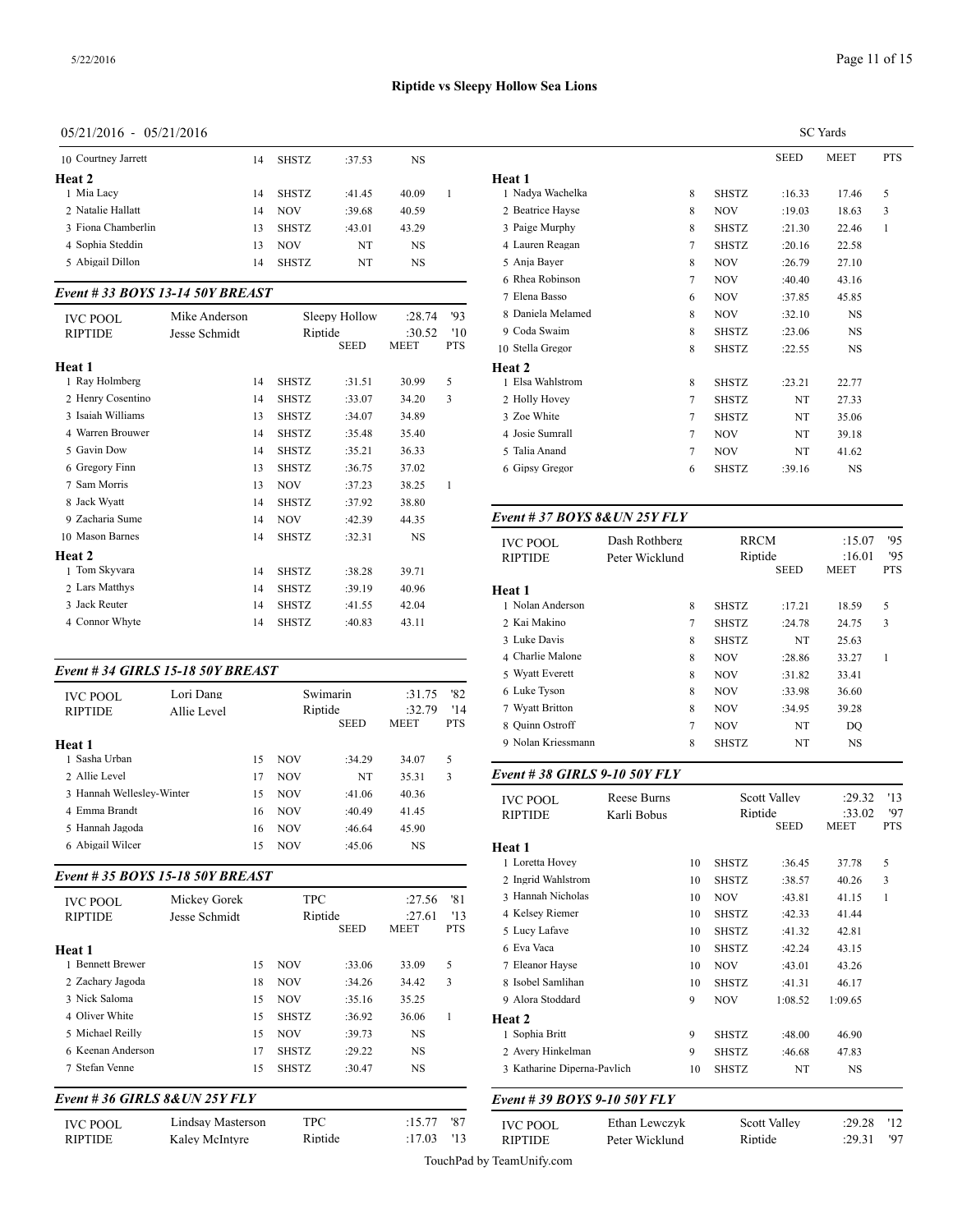| Event #39 BOYS 9-10 50Y FLY | 3 TIUM V TIUUSUI |    |                        |                     |                                                      |   |                                   |
|-----------------------------|------------------|----|------------------------|---------------------|------------------------------------------------------|---|-----------------------------------|
| <b>IVC POOL</b>             | Ethan Lewczyk    |    |                        | <b>Scott Valley</b> | '12<br>:29.28<br>'97<br>:29.31<br>MEET<br><b>PTS</b> |   | Event #42 GIRI                    |
| <b>RIPTIDE</b>              | Peter Wicklund   |    | Riptide<br><b>SEED</b> |                     |                                                      |   | <b>IVC POOL</b><br><b>RIPTIDE</b> |
| Heat 1                      |                  |    |                        |                     |                                                      |   |                                   |
| Whitman Flake               |                  | 9  | <b>SHSTZ</b>           | NT                  | 44.61                                                | 5 | Heat 1                            |
| 2 Paden Kane                |                  | 9  | <b>SHSTZ</b>           | :46.14              | 44.84                                                | 3 | 1 Ava Scafani                     |
| 3 Finn Sumrall              |                  | 9  | <b>NOV</b>             | :44.77              | 44.98                                                | 1 | 2 Sasha Frey                      |
| 4 Benjamin Park             |                  | 10 | <b>NOV</b>             | :46.87              | 49.04                                                |   | 3 Francesca Moyr                  |
| 5 Hayden Long               |                  | 9  | <b>SHSTZ</b>           | :44.77              | 49.12                                                |   | 4 Skylar Oswald                   |
| 6 Thomas Park               |                  | 10 | <b>NOV</b>             | :47.18              | 49.75                                                |   | 5 Sophia Scafani                  |
| 7 Ezra Portillo             |                  | 10 | <b>NOV</b>             | :48.85              | 50.32                                                |   | 6 Jordan Loftin                   |
| 8 Drake Fruhauf             |                  | 10 | <b>SHSTZ</b>           | :48.94              | 52.38                                                |   | 7 Ann Wooster                     |
| 9 Taye Anand                |                  | 10 | <b>NOV</b>             | 1:11.68             | 1:10.04                                              |   | 8 Claire MacDona                  |
| Sam Spencer<br>10           |                  | 9  | <b>NOV</b>             | 1:46.56             | 1:20.87                                              |   | 9 Emma Hinz                       |
|                             |                  |    |                        |                     |                                                      |   |                                   |

#### *Event # 40 GIRLS 11-12 50Y FLY*

| <b>IVC POOL</b>     | <b>Reese Burns</b> |    |                        | <b>Scott Valley</b> | :26.90         | '15               | Event #43 BOY                     |
|---------------------|--------------------|----|------------------------|---------------------|----------------|-------------------|-----------------------------------|
| <b>RIPTIDE</b>      | Allie Level        |    | Riptide<br><b>SEED</b> |                     | :29.33<br>MEET | '11<br><b>PTS</b> | <b>IVC POOL</b><br><b>RIPTIDE</b> |
| <b>Heat 1</b>       |                    |    |                        |                     |                |                   |                                   |
| 1 Holly Tarantino   |                    | 11 | <b>SHSTZ</b>           | :30.01              | 29.90          | 5                 | Heat 1                            |
| 2 Emma Sampson      |                    | 12 | <b>SHSTZ</b>           | :31.50              | 31.91          | 3                 | 1 Ray Holmberg                    |
| 3 Lulu O'Leary      |                    | 12 | <b>NOV</b>             | :34.94              | 36.36          | 1                 | 2 Hayden Hallatt                  |
| 4 Meigan Van Weele  |                    | 12 | <b>NOV</b>             | :35.81              | 37.07          |                   | 3 Henry Cosentino                 |
| 5 Lucy Wallenstrom  |                    | 11 | <b>SHSTZ</b>           | :37.77              | 37.69          |                   | 4 Holden Cooper                   |
| 6 Gwen Kallmeyer    |                    | 12 | <b>SHSTZ</b>           | :35.72              | 37.82          |                   | 5 Powell Nielsen                  |
| 7 Elle Carrow       |                    | 11 | <b>NOV</b>             | :38.24              | 40.04          |                   | 6 Caio Gray                       |
| 8 Sophia Stratigos  |                    | 12 | <b>NOV</b>             | :44.80              | 46.13          |                   | 7 Will Pierotti                   |
| 9 Lindsey Stalie    |                    | 12 | <b>NOV</b>             | :38.91              | NS             |                   | 8 Mason Barnes                    |
| 10 Adriana Medina   |                    | 12 | <b>SHSTZ</b>           | :40.10              | <b>NS</b>      |                   | <b>Heat 2</b>                     |
| Heat 2              |                    |    |                        |                     |                |                   | 1 Lars Matthys                    |
| 1 Olivia Rice       |                    | 12 | <b>SHSTZ</b>           | :40.19              | 38.62          |                   | 2 Ian Christie                    |
| 2 Gianna Scafani    |                    | 11 | <b>NOV</b>             | :45.10              | 46.38          |                   | 3 Connor Whyte                    |
| 3 Yamini Srivastava |                    | 11 | <b>NOV</b>             | :58.02              | 1:01.17        |                   |                                   |
| 4 McKenna Baldwin   |                    | 11 | <b>NOV</b>             | :49.81              | NS             |                   | Event #44 GIRI                    |
| 5 Piper Bruner      |                    | 11 | <b>SHSTZ</b>           | :45.46              | NS             |                   | <b>IVC POOL</b>                   |
|                     |                    |    |                        |                     |                |                   |                                   |

## *Event # 41 BOYS 11-12 50Y FLY*

| <b>IVC POOL</b><br><b>RIPTIDE</b> | Daniel Hardman<br>E. Welleslev-Winter | Riptide      | Rolling Hills | :26.72<br>:27.43 | '11<br>'14   | <b>Heat 1</b><br>1 Kirsty Star |
|-----------------------------------|---------------------------------------|--------------|---------------|------------------|--------------|--------------------------------|
|                                   |                                       |              | <b>SEED</b>   | MEET             | <b>PTS</b>   | 2 Sasha Urban                  |
| Heat 1                            |                                       |              |               |                  |              | 3 Molly McSweer                |
| 1 Donovan Duro                    | 12                                    | <b>SHSTZ</b> | :28.04        | 28.32            | 5            | 4 Emma Brandt                  |
| 2 Micah Sher                      | 11                                    | <b>SHSTZ</b> | :30.78        | 31.50            | 3            | 5 Hannah Jagoda                |
| 3 Sam Rhinehart                   | 11                                    | <b>NOV</b>   | :33.13        | 33.31            | $\mathbf{1}$ | 6 Shannon Dugda                |
| 4 Brett Brewer                    | 11                                    | <b>NOV</b>   | :31.92        | 34.12            |              | 7 Madison Baldwi               |
| 5 Brady Long                      | 11                                    | <b>SHSTZ</b> | :34.06        | 34.86            |              |                                |
| 6 Dominic Haggard                 | 12                                    | <b>SHSTZ</b> | :36.22        | 35.06            |              | Event #45 $BOY$                |
| 7 Nate Wolford                    | 12                                    | <b>SHSTZ</b> | :36.46        | 37.27            |              | <b>IVC POOL</b>                |
| 8 Ceeqwan Baysinger               | 12                                    | <b>NOV</b>   | 1:14.77       | 1:02.59          |              | <b>RIPTIDE</b>                 |
| 9 Elijah De Souza                 | 12                                    | <b>NOV</b>   | NT            | 1:23.38          |              |                                |
| <b>Heat 2</b>                     |                                       |              |               |                  |              | Heat 1                         |
| 1 Nicholas Lafave                 | 12                                    | <b>SHSTZ</b> | :38.84        | 38.14            |              | 1 Julian Schiano               |
| 2 MacGregor Berry                 | 11                                    | <b>SHSTZ</b> | NT            | 38.70            |              | 2 Luc Holloway                 |

|                                   |                                  | <b>SC</b> Yards       |             |                                 |                          |  |  |  |  |
|-----------------------------------|----------------------------------|-----------------------|-------------|---------------------------------|--------------------------|--|--|--|--|
| 3 Henry Houser                    | 12                               | <b>SHSTZ</b>          | :43.27      | <b>NS</b>                       |                          |  |  |  |  |
| Event #42 GIRLS 13-14 50Y FLY     |                                  |                       |             |                                 |                          |  |  |  |  |
| <b>IVC POOL</b><br><b>RIPTIDE</b> | Lindsay Masterson<br>Allie Level | <b>TPC</b><br>Riptide | <b>SEED</b> | :27.20<br>:27.81<br><b>MEET</b> | '92<br>'13<br><b>PTS</b> |  |  |  |  |
| Heat 1                            |                                  |                       |             |                                 |                          |  |  |  |  |
| 1 Ava Scafani                     | 13                               | <b>NOV</b>            | :29.33      | 29.51                           | 5                        |  |  |  |  |
| 2 Sasha Frey                      | 13                               | <b>SHSTZ</b>          | :29.51      | 30.11                           | 3                        |  |  |  |  |
| 3 Francesca Moynihan              | 13                               | <b>SHSTZ</b>          | :32.25      | 31.26                           | 1                        |  |  |  |  |
| 4 Skylar Oswald                   | 14                               | <b>SHSTZ</b>          | :31.66      | 32.20                           |                          |  |  |  |  |
| 5 Sophia Scafani                  | 14                               | <b>NOV</b>            | :31.99      | 32.53                           |                          |  |  |  |  |
| 6 Jordan Loftin                   | 13                               | <b>SHSTZ</b>          | :33.66      | 33.99                           |                          |  |  |  |  |
| 7 Ann Wooster                     | 14                               | <b>SHSTZ</b>          | :33.39      | 35.13                           |                          |  |  |  |  |
| 8 Claire MacDonald                | 13                               | <b>SHSTZ</b>          | NT          | 35.16                           |                          |  |  |  |  |
| 9 Emma Hinz                       | 13                               | <b>NOV</b>            | :35.59      | 36.49                           |                          |  |  |  |  |
| 10 Sarita Parikh                  | 13                               | <b>NOV</b>            | :37.12      | 37.70                           |                          |  |  |  |  |

#### *Event # 43 BOYS 13-14 50Y FLY*

| <b>IVC POOL</b><br><b>RIPTIDE</b> | R.J. Williams<br>E. Welleslev-Winter | Marinwood<br>Riptide<br><b>SEED</b> |        | :23.86<br>:25.68<br><b>MEET</b> | '11<br>'15<br><b>PTS</b> |
|-----------------------------------|--------------------------------------|-------------------------------------|--------|---------------------------------|--------------------------|
| Heat 1                            |                                      |                                     |        |                                 |                          |
| 1 Ray Holmberg                    | 14                                   | <b>SHSTZ</b>                        | :27.96 | 28.43                           | 5                        |
| 2 Hayden Hallatt                  | 14                                   | <b>NOV</b>                          | :31.66 | 30.14                           | 3                        |
| 3 Henry Cosentino                 | 14                                   | <b>SHSTZ</b>                        | :30.20 | 30.41                           | 1                        |
| 4 Holden Cooper                   | 14                                   | <b>SHSTZ</b>                        | :30.78 | 30.64                           |                          |
| 5 Powell Nielsen                  | 13                                   | <b>NOV</b>                          | :32.74 | 31.95                           |                          |
| 6 Caio Gray                       | 13                                   | <b>NOV</b>                          | :45.69 | 46.13                           |                          |
| 7 Will Pierotti                   | 13                                   | <b>NOV</b>                          | :48.33 | 49.69                           |                          |
| 8 Mason Barnes                    | 14                                   | <b>SHSTZ</b>                        | :29.55 | <b>NS</b>                       |                          |
| Heat 2                            |                                      |                                     |        |                                 |                          |
| 1 Lars Matthys                    | 14                                   | <b>SHSTZ</b>                        | :32.73 | 33.04                           |                          |
| 2 Ian Christie                    | 13                                   | <b>SHSTZ</b>                        | NT     | 33.36                           |                          |
| 3 Connor Whyte                    | 14                                   | <b>SHSTZ</b>                        | :34.41 | NS                              |                          |
|                                   |                                      |                                     |        |                                 |                          |

## *Event # 44 GIRLS 15-18 50Y FLY*

| <b>IVC POOL</b><br><b>RIPTIDE</b> | Ouinn Galli<br>IvvLee Senn |    |              | Sleepy Hollow<br>Riptide<br><b>SEED</b> |             | '12<br>'15<br><b>PTS</b> |
|-----------------------------------|----------------------------|----|--------------|-----------------------------------------|-------------|--------------------------|
| Heat 1                            |                            |    |              |                                         |             |                          |
| 1 Kirsty Star                     |                            | 16 | <b>SHSTZ</b> | NT                                      | 29.01       | 5                        |
| 2 Sasha Urban                     |                            | 15 | <b>NOV</b>   | :31.17                                  | 31.22       | 3                        |
| 3 Molly McSweeney                 |                            | 16 | <b>NOV</b>   | :31.34                                  | 31.76       | $\mathbf{1}$             |
| 4 Emma Brandt                     |                            | 16 | <b>NOV</b>   | :33.52                                  | 34.46       |                          |
| 5 Hannah Jagoda                   |                            | 16 | <b>NOV</b>   | :42.60                                  | 42.77       |                          |
| 6 Shannon Dugdale                 |                            | 17 | <b>NOV</b>   | NT                                      | 1:04.39     |                          |
| 7 Madison Baldwin                 |                            | 15 | <b>NOV</b>   | :33.99                                  | <b>NS</b>   |                          |
| Event # 45 BOYS 15-18 50Y FLY     |                            |    |              |                                         |             |                          |
| <b>IVC POOL</b>                   | RJ Williams                |    | <b>ORCA</b>  |                                         | :22.83      | '15                      |
| <b>RIPTIDE</b>                    | <b>Brian Cameron</b>       |    | Riptide      |                                         | :24.13      | '99                      |
|                                   |                            |    |              | <b>SEED</b>                             | <b>MEET</b> | <b>PTS</b>               |
| Heat 1                            |                            |    |              |                                         |             |                          |
| 1 Julian Schiano                  |                            | 17 | <b>NOV</b>   | :28.33                                  | 27.89       | 5                        |
| 2 Luc Holloway                    |                            | 17 | <b>NOV</b>   | :28.33                                  | 28.53       | 3                        |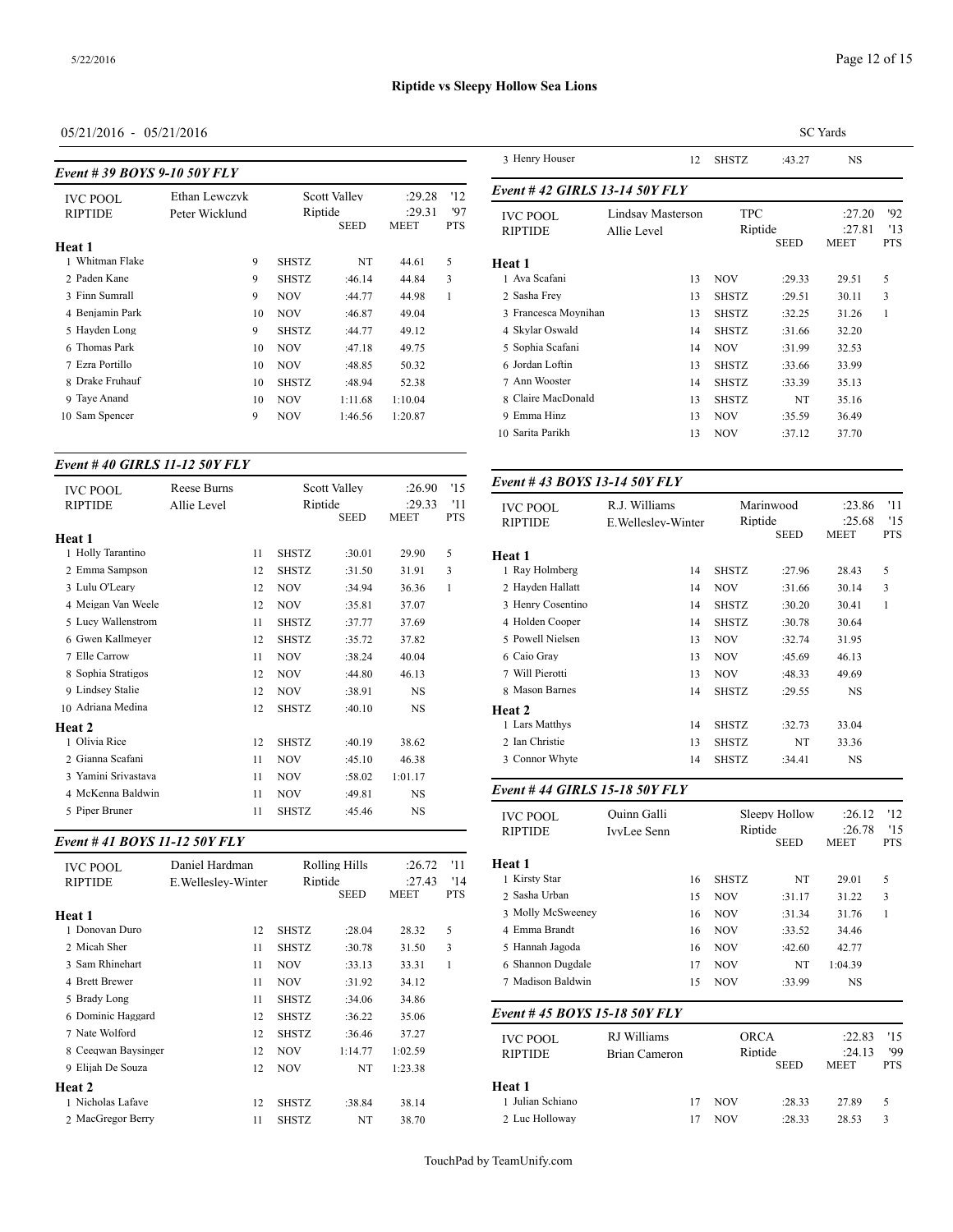| 3 Massimo Albarello | 18 | <b>NOV</b>   | :28.30 | 29.49 |                 |
|---------------------|----|--------------|--------|-------|-----------------|
| 4 Oliver White      | 15 | <b>SHSTZ</b> | NT     | 31.00 | Event # $50$    |
| 5 Zachary Jagoda    | 18 | <b>NOV</b>   | :32.38 | 31.12 | <b>RIPTIDE</b>  |
| 6 Francesco Cico    |    | <b>SHSTZ</b> | NT     | NS    | <b>IVC POOI</b> |
| 7 Nicholas Berry    |    | <b>SHSTZ</b> | NT     | NS    |                 |

#### *Event # 46 GIRLS 8&UN 100Y I.M.*

| <b>RIPTIDE</b><br><b>IVC POOL</b> | Kalev McIntyre<br>Reese Burns | Riptide<br><b>Scott Valley</b> |             | '13<br>1:26.72<br>1:20.92<br>'11 |     | 2 Elizabeth Chatai<br>3 Holly Tarantino |
|-----------------------------------|-------------------------------|--------------------------------|-------------|----------------------------------|-----|-----------------------------------------|
|                                   |                               |                                | <b>SEED</b> | MEET                             | PTS | 4 Ella Woodhead                         |
| Heat 1                            |                               |                                |             |                                  |     | 5 Kate O'Learv                          |
| 1 Nadya Wachelka                  | 8                             | <b>SHSTZ</b>                   | 1:28.65     | 1:33.06                          | 5   | 6 Emma Sampson                          |
| 2 Beatrice Hayse                  | 8                             | <b>NOV</b>                     | 1:37.96     | 1:37.37                          | 3   | 7 Sonya Urban                           |
| 3 Sanne Kostecki                  | 8                             | <b>SHSTZ</b>                   | 1:33.31     | 1:37.89                          | 1   | 8 Lily Ott                              |
| 4 Gabriella Reichley              | 8                             | <b>SHSTZ</b>                   | 1:36.09     | 1:42.71                          |     | 9 Laura Hatch                           |
| 5 McKenzie Kwei                   | 8                             | <b>NOV</b>                     | 2:00.09     | 1:49.82                          |     | 10 Alena Sharp                          |
| 6 Holly Hovey                     | 7                             | <b>SHSTZ</b>                   | 1:51.39     | 1:58.21                          |     | Heat 2                                  |
| 7 Sylvie Fine                     | 8                             | <b>SHSTZ</b>                   | 1:59.37     | 1:58.42                          |     | 1 Amira Wachelka                        |
| 8 Gipsy Gregor                    | 6                             | <b>SHSTZ</b>                   | 2:39.52     | <b>NS</b>                        |     | 2 Lucy Hinkelmar                        |
| 9 Stella Gregor                   | 8                             | <b>SHSTZ</b>                   | 1:44.63     | <b>NS</b>                        |     | 3 Lauren Matthys                        |
|                                   |                               |                                |             |                                  |     |                                         |

## *Event # 47 BOYS 8&UN 100Y I.M.*

| <b>RIPTIDE</b><br><b>IVC POOL</b> | Eric Benson<br>A. Adkinson |   | Riptide      | Rolling Hills | 1:19.39<br>1:19.02 | 95<br>'93  |                  |
|-----------------------------------|----------------------------|---|--------------|---------------|--------------------|------------|------------------|
|                                   |                            |   |              | <b>SEED</b>   | <b>MEET</b>        | <b>PTS</b> | Event # 51 $BOY$ |
| Heat 1                            |                            |   |              |               |                    |            | <b>RIPTIDE</b>   |
| 1 Nolan Anderson                  |                            | 8 | <b>SHSTZ</b> | 1:29.11       | 1:29.78            | 5          | <b>IVC POOL</b>  |
| 2 Kai Makino                      |                            | 7 | <b>SHSTZ</b> | 1:56.20       | 2:00.11            | 3          |                  |
| 3 Justin Tachiki                  |                            | 7 | <b>SHSTZ</b> | 1:58.43       | 2:04.22            |            | Heat 1           |
| 4 James Chatard                   |                            | 6 | <b>SHSTZ</b> | 2:12.27       | 2:19.34            |            | 1 Sam Rhinehart  |
| 5 Zane Schuman                    |                            |   | <b>SHSTZ</b> | 2:17.95       | 2:35.27            |            | 2 Jacob Dixon    |
|                                   |                            |   |              |               |                    |            | .                |

#### *Event # 48 GIRLS 9-10 100Y I.M.*

| <b>RIPTIDE</b><br><b>IVC POOL</b> | Kalev McIntvre<br>Reese Burns | Riptide      | <b>Scott Valley</b><br>SEED | 1:15.75<br>1:08.32<br>MEET | '15<br>13<br><b>PTS</b> | 6 Tasman Fruhauf<br>7 Jack Spencer |
|-----------------------------------|-------------------------------|--------------|-----------------------------|----------------------------|-------------------------|------------------------------------|
| Heat 1                            |                               |              |                             |                            |                         | Event # 52 GIRI                    |
| 1 Loretta Hovey                   | 10                            | <b>SHSTZ</b> | 1:22.61                     | 1:23.12                    | 5                       | <b>RIPTIDE</b>                     |
| 2 Danielle Padillo                | 10                            | <b>NOV</b>   | 1:23.51                     | 1:23.70                    | 3                       | <b>IVC POOL</b>                    |
| 3 Eva Vaca                        | 10                            | <b>SHSTZ</b> | 1:33.88                     | 1:36.54                    | 1                       |                                    |
| 4 Ashley Fine                     | 10                            | <b>SHSTZ</b> | 1:34.35                     | 1:36.97                    |                         | Heat 1                             |
| 5 Lucy Lafave                     | 10                            | <b>SHSTZ</b> | 1:31.82                     | 1:37.44                    |                         | 1 Sasha Frey                       |
| 6 Hannah Nicholas                 | 10                            | <b>NOV</b>   | 1:36.37                     | 1:38.65                    |                         | 2 Ava Scafani                      |
| 7 Madeline Alsterlind             | 10                            | <b>SHSTZ</b> | 1:42.65                     | 1:45.88                    |                         | 3 Fiona Corr                       |
|                                   |                               |              |                             |                            |                         | 4 Sidney Stalie                    |
| Event #49 BOYS 9-10 100Y I.M.     |                               |              |                             |                            |                         | 5 Francesca Moyr                   |
| <b>RIPTIDE</b>                    | Zachary McIntyre              | Riptide      |                             | 1:07.31                    | '13                     | 6 Jayne Dito                       |
| <b>IVC POOL</b>                   | Zachary McIntyre              | Novato       |                             | 1:07.31                    | 13                      | 7 Emma Hinz                        |
|                                   |                               |              | <b>SEED</b>                 | MEET                       | <b>PTS</b>              | 8 Courtney Jarrett                 |
| Heat 1                            |                               |              |                             |                            |                         | <b>Heat 2</b>                      |

| 1 Ayman Wachelka   | 9  | <b>SHSTZ</b> | 1:21.82 | 1:25.14 | 5 | 1 Ava Whit     |
|--------------------|----|--------------|---------|---------|---|----------------|
| 2 James Gregor     | 10 | <b>SHSTZ</b> | 1:29.35 | 1.2949  |   | 2 Claire Ma    |
| 3 Noah Nicholas    | 10 | NOV.         | 1:40.53 | 1.42.47 |   | 3 Fiona Cha    |
| 4 Liam Kriessmann  | 10 | <b>SHSTZ</b> | 1:43.16 | 1:43.93 |   |                |
| 5 Benjamin Park    | 10 | <b>NOV</b>   | 1:46.50 | 1:44.30 |   | Event # $53$   |
| 6 Ellis Chamberlin | 10 | <b>SHSTZ</b> | 2:02.08 | NS      |   | <b>RIPTIDE</b> |
|                    |    |              |         |         |   |                |

#### SC Yards

| Event # 50 GIRLS 11-12 100Y I.M.  |                            |    |                                               |         |                                   |                          |
|-----------------------------------|----------------------------|----|-----------------------------------------------|---------|-----------------------------------|--------------------------|
| <b>RIPTIDE</b><br><b>IVC POOL</b> | Allie Level<br>Reese Burns |    | Riptide<br><b>Scott Valley</b><br><b>SEED</b> |         | 1:09.41<br>1:02.23<br><b>MEET</b> | '11<br>'15<br><b>PTS</b> |
| <b>Heat 1</b>                     |                            |    |                                               |         |                                   |                          |
| 1 Kaley McIntyre                  |                            | 11 | <b>NOV</b>                                    | 1:09.51 | 1:08.13                           | $*5$                     |
| 2 Elizabeth Chatard               |                            | 12 | <b>SHSTZ</b>                                  | 1:09.67 | 1:08.31                           | $*3$                     |
| 3 Holly Tarantino                 |                            | 11 | <b>SHSTZ</b>                                  | 1:07.64 | 1:08.80                           | $*1$                     |
| 4 Ella Woodhead                   |                            | 12 | <b>SHSTZ</b>                                  | 1:13.48 | 1:13.92                           |                          |
| 5 Kate O'Leary                    |                            | 12 | <b>NOV</b>                                    | 1:15.62 | 1:14.67                           |                          |
| 6 Emma Sampson                    |                            | 12 | <b>SHSTZ</b>                                  | 1:15.56 | 1:15.24                           |                          |
| 7 Sonya Urban                     |                            | 12 | <b>NOV</b>                                    | 1:22.58 | 1:25.03                           |                          |
| 8 Lily Ott                        |                            | 12 | <b>NOV</b>                                    | 1:30.00 | 1:30.31                           |                          |
| 9 Laura Hatch                     |                            | 12 | <b>NOV</b>                                    | 1:32.89 | 1:34.63                           |                          |
| 10 Alena Sharp                    |                            | 11 | <b>SHSTZ</b>                                  | 1:12.38 | DQ                                |                          |
| Heat 2                            |                            |    |                                               |         |                                   |                          |
| 1 Amira Wachelka                  |                            | 11 | <b>SHSTZ</b>                                  | 1:16.57 | 1:18.01                           |                          |
| 2 Lucy Hinkelman                  |                            | 11 | <b>SHSTZ</b>                                  | 1:27.87 | 1:31.60                           |                          |
| 3 Lauren Matthys                  |                            | 12 | <b>SHSTZ</b>                                  | 1:29.25 | 1:33.38                           |                          |
| 4 Stella Cico                     |                            | 11 | <b>SHSTZ</b>                                  | 1:32.06 | 1:37.01                           |                          |
| 5 McKenna Baldwin                 |                            | 11 | <b>NOV</b>                                    | 1:49.66 | <b>NS</b>                         |                          |
|                                   |                            |    |                                               |         |                                   |                          |

#### SEED MEET PTS *Event # 51 BOYS 11-12 100Y I.M.*

| <b>RIPTIDE</b><br><b>IVC POOL</b> | Zachary McIntyre<br>Nathan Luis |    | Riptide<br>Rolling Hills | <b>SEED</b> | 1:03.58<br>1:02.53<br><b>MEET</b> | '14<br>'14<br><b>PTS</b> |
|-----------------------------------|---------------------------------|----|--------------------------|-------------|-----------------------------------|--------------------------|
| Heat 1                            |                                 |    |                          |             |                                   |                          |
| 1 Sam Rhinehart                   |                                 | 11 | <b>NOV</b>               | 1:17.55     | 1:16.94                           | 5                        |
| 2 Jacob Dixon                     |                                 | 11 | <b>SHSTZ</b>             | 1:17.10     | 1:17.89                           | 3                        |
| 3 Nicholas Lafave                 |                                 | 12 | <b>SHSTZ</b>             | 1:18.78     | 1:22.79                           | 1                        |
| 4 Jeremy Tachiki                  |                                 | 11 | <b>SHSTZ</b>             | 1:20.97     | 1:26.96                           |                          |
| 5 Sean Padillo                    |                                 | 12 | <b>NOV</b>               | 1:27.66     | 1:27.07                           |                          |
| 6 Tasman Fruhauf                  |                                 | 12 | <b>SHSTZ</b>             | 1:27.18     | 1:30.17                           |                          |
| 7 Jack Spencer                    |                                 | 12 | <b>NOV</b>               | 1:43.29     | 1:39.09                           |                          |
|                                   |                                 |    |                          |             |                                   |                          |

#### *Event # 52 GIRLS 13-14 100Y I.M.*

| <b>RIPTIDE</b>                                 | Allie Level |    |              | Riptide                      |                        | '13               |
|------------------------------------------------|-------------|----|--------------|------------------------------|------------------------|-------------------|
| <b>IVC POOL</b>                                | Alvssa Lo   |    |              | Sleepy Hollow<br><b>SEED</b> | 1:02.53<br><b>MEET</b> | '04<br><b>PTS</b> |
| Heat 1                                         |             |    |              |                              |                        |                   |
| 1 Sasha Frey                                   |             | 13 | <b>SHSTZ</b> | 1:06.89                      | 1:09.58                | 5                 |
| 2 Ava Scafani                                  |             | 13 | <b>NOV</b>   | 1:12.25                      | 1:13.57                | 3                 |
| 3 Fiona Corr                                   |             | 14 | <b>SHSTZ</b> | 1:15.64                      | 1:16.43                | 1                 |
| 4 Sidney Stalie                                |             | 14 | <b>NOV</b>   | 1:15.74                      | 1:16.90                |                   |
| 5 Francesca Moynihan                           |             | 13 | <b>SHSTZ</b> | 1:14.89                      | 1:17.55                |                   |
| 6 Jayne Dito                                   |             | 13 | <b>NOV</b>   | 1:31.84                      | 1:22.26                |                   |
| 7 Emma Hinz                                    |             | 13 | <b>NOV</b>   | 1:22.16                      | 1:24.55                |                   |
| 8 Courtney Jarrett                             |             | 14 | <b>SHSTZ</b> | 1:15.91                      | <b>NS</b>              |                   |
| <b>Heat 2</b>                                  |             |    |              |                              |                        |                   |
| 1 Ava White                                    |             | 13 | <b>SHSTZ</b> | NT                           | 1:21.23                |                   |
| 2 Claire MacDonald                             |             | 13 | <b>SHSTZ</b> | NT                           | 1:25.97                |                   |
| 3 Fiona Chamberlin                             |             | 13 | <b>SHSTZ</b> | 1:27.57                      | 1:30.46                |                   |
| $F = 10.52$ $F = 2.00$ $F = 10.00$ $F = 10.00$ |             |    |              |                              |                        |                   |

# *Event # 53 BOYS 13-14 100Y I.M.*

| <b>RIPTIDE</b>  | Jesse Schmidt | Riptide       | :59.63 |     |
|-----------------|---------------|---------------|--------|-----|
| <b>IVC POOL</b> | Joe Smith-    | Sleepy Hollow | :57.62 | '99 |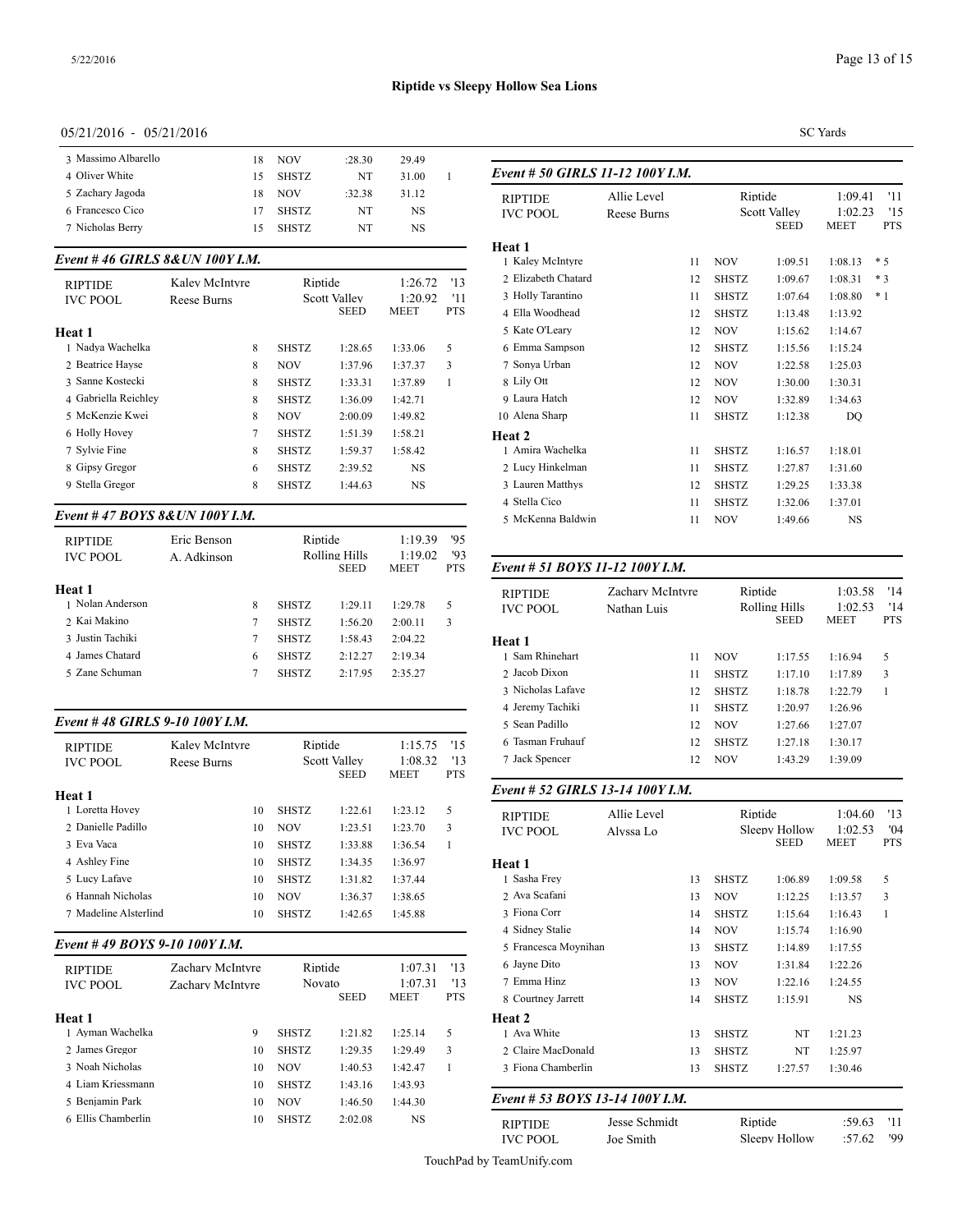| Event # 53 BOYS 13-14 100Y I.M. |               |    |              |                              | $J_{\rm A}$ is very supposed.<br>1 Bayer, Anja |                   |                                      |
|---------------------------------|---------------|----|--------------|------------------------------|------------------------------------------------|-------------------|--------------------------------------|
| <b>RIPTIDE</b>                  | Jesse Schmidt |    | Riptide      |                              | :59.63                                         | '11               | 3 Morris, Ashle                      |
| <b>IVC POOL</b>                 | Joe Smith     |    |              | Sleepy Hollow<br><b>SEED</b> | :57.62<br>MEET                                 | '99<br><b>PTS</b> | Event # $57$ MIX                     |
| Heat 1                          |               |    |              |                              |                                                |                   | <b>RIPTIDE</b>                       |
| 1 Benjamin Egan                 |               | 14 | <b>SHSTZ</b> | 1:06.67                      | 1:04.93                                        | 5                 | <b>IVC POOL</b>                      |
| 2 Isaiah Williams               |               | 13 | <b>SHSTZ</b> | 1:07.87                      | 1:08.68                                        | 3                 |                                      |
| 3 Henry Cosentino               |               | 14 | <b>SHSTZ</b> | 1:09.03                      | 1:10.14                                        |                   | Heat 1                               |
| 4 Warren Brouwer                |               | 14 | <b>SHSTZ</b> | 1:13.62                      | 1:12.32                                        |                   | 1 Sleepy Hollow S                    |
| 5 Gregory Finn                  |               | 13 | <b>SHSTZ</b> | 1:13.97                      | 1:13.11                                        |                   | 2 Novato Riptide.                    |
| 6 Sam Morris                    |               | 13 | <b>NOV</b>   | 1:13.32                      | 1:13.51                                        | 1                 | 1 Padillo, Danie                     |
| 7 Holden Cooper                 |               | 14 | SHSTZ        | 1:09.62                      | 1:14.15                                        |                   | 3 Sumrall, Finn<br>3 Sleepy Hollow S |
| 8 Mason Barnes                  |               | 14 | <b>SHSTZ</b> | 1:05.54                      | NS                                             |                   | 4 Sleepy Hollow S                    |

#### *Event # 54 GIRLS 15-18 100Y I.M.*

| <b>RIPTIDE</b><br><b>IVC POOL</b> | Melody Yaeger<br>Jennifer Gaskin |    | Riptide    | Swimarin<br><b>SEED</b> | 1:04.33<br>1:01.89<br><b>MEET</b> | '96<br>'91<br><b>PTS</b> | 3 Thomson, Kr<br>6 Novato Riptide<br>1 Acacio.Ana<br>3 Park, Benjam |
|-----------------------------------|----------------------------------|----|------------|-------------------------|-----------------------------------|--------------------------|---------------------------------------------------------------------|
| Heat 1                            |                                  |    |            |                         |                                   |                          |                                                                     |
| 1 Sasha Urban                     |                                  | 15 | NOV        | 1:10.17                 | 1:10.70                           | 5.                       |                                                                     |
| 2 Hannah Welleslev-Winter         |                                  | 15 | <b>NOV</b> | 1:15.92                 | 1:17.67                           | 3                        | Event # 58 MIX.                                                     |
| 3 Emma Brandt                     |                                  | 16 | <b>NOV</b> | 1:17.48                 | 1:18.29                           |                          |                                                                     |

#### *Event # 55 BOYS 15-18 100Y I.M.*

| <b>RIPTIDE</b><br><b>IVC POOL</b> | Jesse Schmidt<br>Jesse Schmidt |    | Riptide<br>Novato |             | :54.94<br>:54.94 | '14<br>'14 | Heat 1<br>1 Sleepy Hollow S<br>2 Novato Riptide. |
|-----------------------------------|--------------------------------|----|-------------------|-------------|------------------|------------|--------------------------------------------------|
| <b>Heat 1</b>                     |                                |    |                   | <b>SEED</b> | <b>MEET</b>      | <b>PTS</b> | 1 O'Leary, Kate<br>3 Brewer, Brett               |
| 1 Julian Schiano                  |                                | 17 | <b>NOV</b>        | 1:03.98     | 1:03.39          | 5          | 3 Sleepy Hollow S                                |
| 2 Aidan Parikh                    |                                | 15 | <b>NOV</b>        | 1:06.05     | 1:05.05          | 3          | 4 Sleepy Hollow S                                |
| 3 Bennett Brewer                  |                                | 15 | <b>NOV</b>        | 1:05.58     | 1:06.69          |            | 5 Novato Riptide                                 |
| 4 Luc Holloway                    |                                | 17 | <b>NOV</b>        | 1:07.89     | <b>NS</b>        |            | 1 Urban, Sonya                                   |
| 5 Francesco Cico                  |                                | 17 | <b>SHSTZ</b>      | NT          | NS               |            | 3 Spencer, Jack                                  |
| 6 Nicholas Berry                  |                                | 15 | <b>SHSTZ</b>      | NT          | NS               |            | 6 Novato Riptide                                 |
| 7 Petey Galli                     |                                | 18 | <b>SHSTZ</b>      | NT          | NS               |            | 1 Ott, Lily                                      |
| 8 Wyatt Hanson                    |                                | 16 | <b>SHSTZ</b>      | :56.40      | <b>NS</b>        |            | 3 Lindner, Phoe                                  |
| 9 Oliver White                    |                                | 15 | <b>SHSTZ</b>      | NT          | NS               |            | Event # 59 $MIX$                                 |
| 10 Spencer Hanson                 |                                | 16 | <b>SHSTZ</b>      | :59.46      | NS               |            |                                                  |
| Heat 2                            |                                |    |                   |             |                  |            | <b>RIPTIDE</b>                                   |
| 1 Massimo Albarello               |                                | 18 | <b>NOV</b>        | 1:08.71     | NS               |            | <b>IVC POOL</b>                                  |
| 2 Danny Roland                    |                                | 16 | <b>SHSTZ</b>      | NT          | NS.              |            |                                                  |
| 3 Keenan Anderson                 |                                | 17 | <b>SHSTZ</b>      | NT          | <b>NS</b>        |            | Heat 1                                           |
| 4 Logan Anderson                  |                                | 15 | <b>SHSTZ</b>      | NT          | NS               |            | 1 Sleepy Hollow S<br>2 Novato Riptide.           |

#### *Event # 56 MIXED 8&UN 100Y FREE REL*

|                                             |                                       |                       |         |            | <b>3 INICISCIL LOW</b>                |
|---------------------------------------------|---------------------------------------|-----------------------|---------|------------|---------------------------------------|
| <b>RIPTIDE</b>                              |                                       |                       | 1:03.16 | '11        | 3 Sleepy Hollow S                     |
| <b>IVC POOL</b>                             | <b>TPC</b>                            |                       | 1:00.41 | '87        | 4 Novato Riptide                      |
| Heat 1                                      |                                       | <b>SEED</b>           | MEET    | <b>PTS</b> | 1 Sume, Zachar<br>3 Hinz, Emma        |
| 1 Sleepy Hollow Swim T A                    | <b>SHSTZ</b>                          | NT                    | 1:06.96 | 7          | 5 Novato Riptide                      |
| 2. Novato Riptide A                         | <b>NOV</b>                            | 1:14.08               | 1:17.89 | 3          | 1 Gray, Caio                          |
| 1 Scafani, Dominic 8<br>3 Malone, Charlie 8 | 2 Kwei, McKenzie<br>4 Hayse, Beatrice | 8 <sup>1</sup><br>- 8 |         |            | 3 Pierotti, Will<br>6 Sleepy Hollow S |
| 3 Sleepy Hollow Swim T B                    | <b>SHSTZ</b>                          | NT                    | 1:18.71 |            |                                       |
| 4 Sleepy Hollow Swim T C                    | <b>SHSTZ</b>                          | NT                    | 1:28.37 |            | Event # 60 MIX                        |
|                                             |                                       |                       |         |            |                                       |

|                                                    | <b>SC</b> Yards                                              |                   |
|----------------------------------------------------|--------------------------------------------------------------|-------------------|
| 5 Novato Riptide B                                 | <b>NOV</b><br>1:27.50<br>1:46.29                             |                   |
| 8<br>1 Bayer, Anja                                 | 2 Everett, Wyatt<br>8                                        |                   |
| 3 Morris, Ashley<br>8                              | 8<br>4 Tyson, Luke                                           |                   |
| Event # 57 MIXED 9-10 200Y FREE REL                |                                                              |                   |
| <b>RIPTIDE</b>                                     | 1:57.67                                                      | '13               |
| <b>IVC POOL</b>                                    | <b>ORCA</b><br>1:56.20<br><b>SEED</b><br><b>MEET</b>         | '15<br><b>PTS</b> |
| Heat 1                                             |                                                              |                   |
| 1 Sleepy Hollow Swim T A                           | <b>SHSTZ</b><br>NT<br>2:19.56                                | 7                 |
| 2 Novato Riptide A                                 | <b>NOV</b><br>2:23.67<br>2:30.11                             | 3                 |
| 1 Padillo, Danielle 10<br>3 Sumrall, Finn<br>9     | 2 Nicholas, Noah<br>$\overline{10}$<br>4 Nicholas, Hannah 10 |                   |
| 3 Sleepy Hollow Swim T C                           | <b>SHSTZ</b><br>NT<br>2:35.96                                | 1                 |
| 4 Sleepy Hollow Swim T B                           | <b>SHSTZ</b><br>NT<br>2:36.21                                |                   |
| 5 Novato Riptide B                                 | <b>NOV</b><br>2:37.17<br>2:31.35                             |                   |
| 1 Portillo, Ezra<br>-10<br>3 Thomson, Krittinee 10 | 2 Park, Thomas<br>10<br>4 Hayse, Eleanor<br>10               |                   |
| 6 Novato Riptide C                                 | <b>NOV</b><br>2:42.88<br>2:47.67                             |                   |
| 10<br>1 Acacio, Ana<br>3 Park, Benjamin<br>10      | 2 Kwei.Nathan<br>10<br>10<br>4 Wien, Megan                   |                   |

## *Event # 58 MIXED 11-12 200Y FREE REL*

| <b>RIPTIDE</b><br><b>IVC POOL</b>                | <b>TPC</b><br><b>SEED</b>                       |         | 1:50.59<br>1:47.16<br><b>MEET</b> | '14<br>'91<br><b>PTS</b> |  |  |
|--------------------------------------------------|-------------------------------------------------|---------|-----------------------------------|--------------------------|--|--|
| Heat 1                                           |                                                 |         |                                   |                          |  |  |
| 1 Sleepy Hollow Swim T A                         | <b>SHSTZ</b>                                    | NT      | 1:52.47                           | 7                        |  |  |
| 2 Novato Riptide A                               | NOV                                             | 1:53.68 | 1:54.01                           | 3                        |  |  |
| 1 O'Leary, Kate<br>12<br>3 Brewer, Brett<br>- 11 | 2 Rhinehart.Sam<br>-11<br>4 McIntyre, Kaley 11  |         |                                   |                          |  |  |
| 3 Sleepy Hollow Swim T B                         | <b>SHSTZ</b>                                    | NT      | 2:03.27                           | 1                        |  |  |
| 4 Sleepy Hollow Swim T C                         | <b>SHSTZ</b>                                    | NT      | 2:03.92                           |                          |  |  |
| 5 Novato Riptide B                               | NOV.                                            | 2:08.71 | 2:19.36                           |                          |  |  |
| 12<br>1 Urban, Sonya<br>12<br>3 Spencer, Jack    | 2 Padillo, Sean<br>12<br>-12<br>4 O'Leary, Lulu |         |                                   |                          |  |  |
| 6 Novato Riptide C                               | <b>NOV</b>                                      | 2:17.07 | 2:23.93                           |                          |  |  |
| 1 Ott, Lily<br>12<br>3 Lindner, Phoenix 12       | 2 Sumrall, Cooper 12<br>4 Van Weele, Meigan 12  |         |                                   |                          |  |  |

#### *Event # 59 MIXED 13-14 200Y FREE REL*

| <b>RIPTIDE</b>                                                           |                                                  |                              | 1:46.69                | '15               |
|--------------------------------------------------------------------------|--------------------------------------------------|------------------------------|------------------------|-------------------|
| <b>IVC POOL</b>                                                          |                                                  | Sleepy Hollow<br><b>SEED</b> | 1:39.39<br><b>MEET</b> | 06'<br><b>PTS</b> |
| Heat 1                                                                   |                                                  |                              |                        |                   |
| 1 Sleepy Hollow Swim T A                                                 | <b>SHSTZ</b>                                     | NT                           | 1:49.34                | 7                 |
| 2 Novato Riptide A                                                       | <b>NOV</b>                                       | 1:53.49                      | 1:53.96                | 3                 |
| 1 Hallatt, Hayden 14<br>3 Nielsen, Powell 13                             | 2 Stalie, Sidney<br>4 Scafani, Ava               | 14<br>13                     |                        |                   |
| 3 Sleepy Hollow Swim T B                                                 | <b>SHSTZ</b>                                     | NT                           | 1:55.59                | 1                 |
| 4 Novato Riptide B                                                       | NOV                                              | 1:58.39                      | 2:02.06                |                   |
| 1 Sume, Zacharia<br>-14<br>13<br>3 Hinz, Emma<br>5 Novato Riptide C      | 2 Scafani, Sophia<br>4 Morris, Sam<br><b>NOV</b> | - 14<br>13<br>2:11.72        | 2:16.06                |                   |
| 13<br>1 Gray, Caio<br>3 Pierotti, Will<br>13<br>6 Sleepy Hollow Swim T C | 2 Parikh Sarita<br>4 Dito, Jayne<br><b>SHSTZ</b> | 13<br>13<br>NT               | NS                     |                   |
|                                                                          |                                                  |                              |                        |                   |

#### *Event # 60 MIXED 15-18 200Y FREE REL*